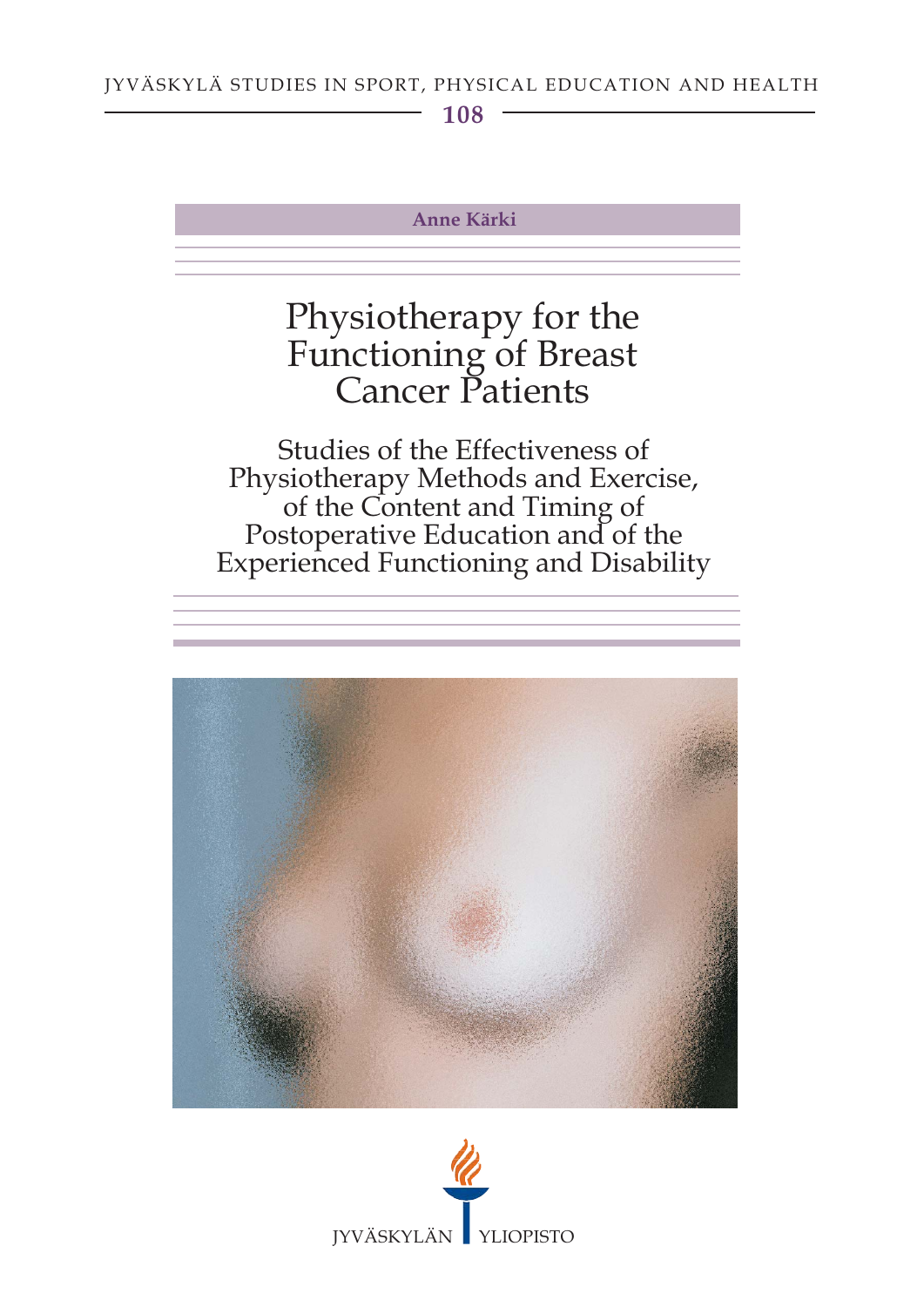STUDIES IN SPORT, PHYSICAL EDUCATION AND HEALTH 108

## Anne Kärki

## Physiotherapy for the Functioning of Breast Cancer Patients

Studies of the Effectiveness of Physiotherapy Methods and Exercise, of the Content and Timing of Postoperative Education and of the Experienced Functioning and Disability

Esitetään Jyväskylän yliopiston liikunta- ja terveystieteiden tiedekunnan suostumuksella julkisesti tarkastettavaksi yliopiston vanhassa juhlasalissa (S212) elokuun 26. päivänä 2005 kello 12.

Academic dissertation to be publicly discussed, by permission of the the Faculty of Sport and Health Sciences of the University of Jyväskylä, in the Auditorium S212, on August 26, 2005 at 12 o'clock noon.

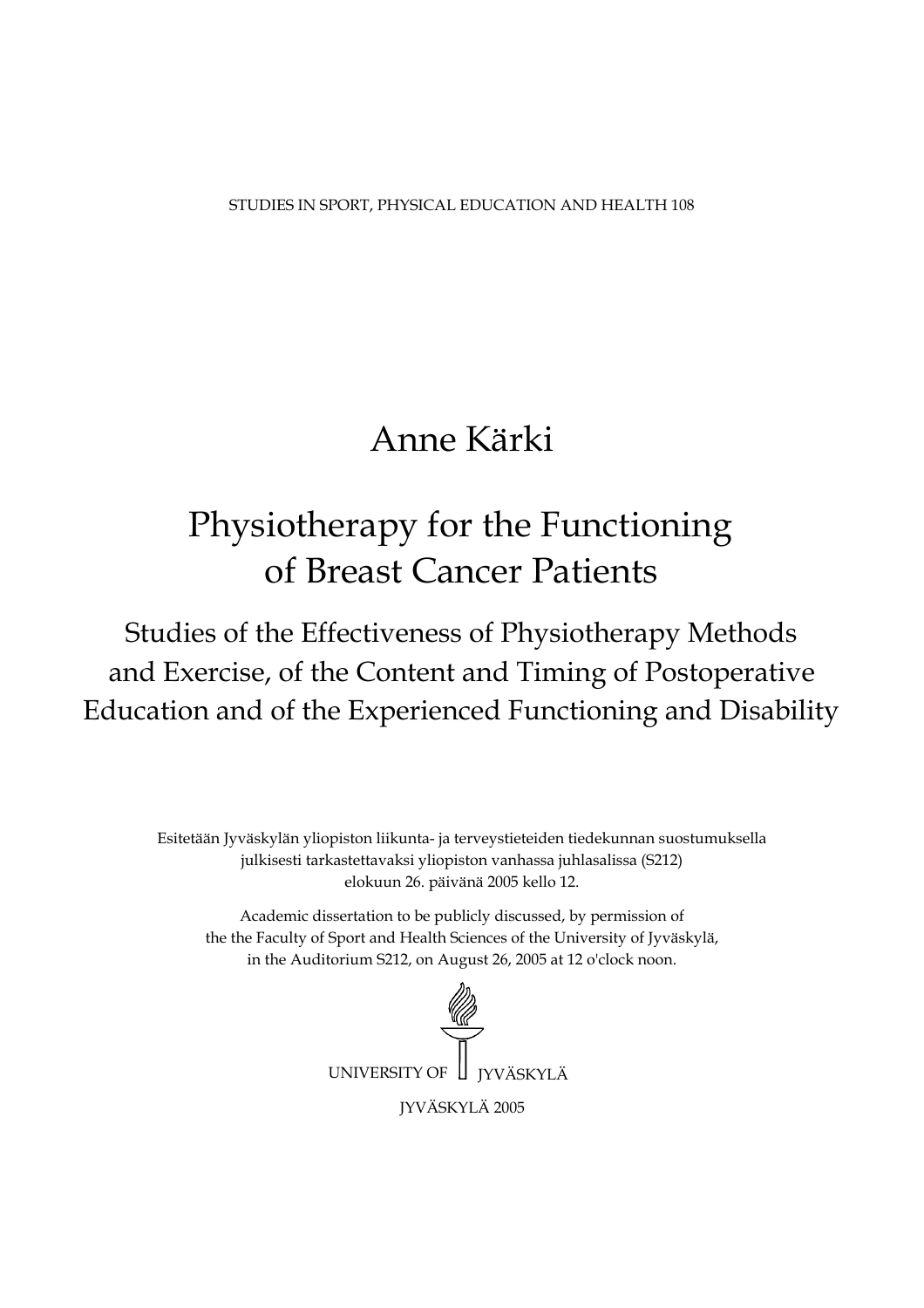## Physiotherapy for the Functioning of Breast Cancer Patients

Studies of the Effectiveness of Physiotherapy Methods and Exercise, of the Content and Timing of Postoperative Education and of the Experienced Functioning and Disability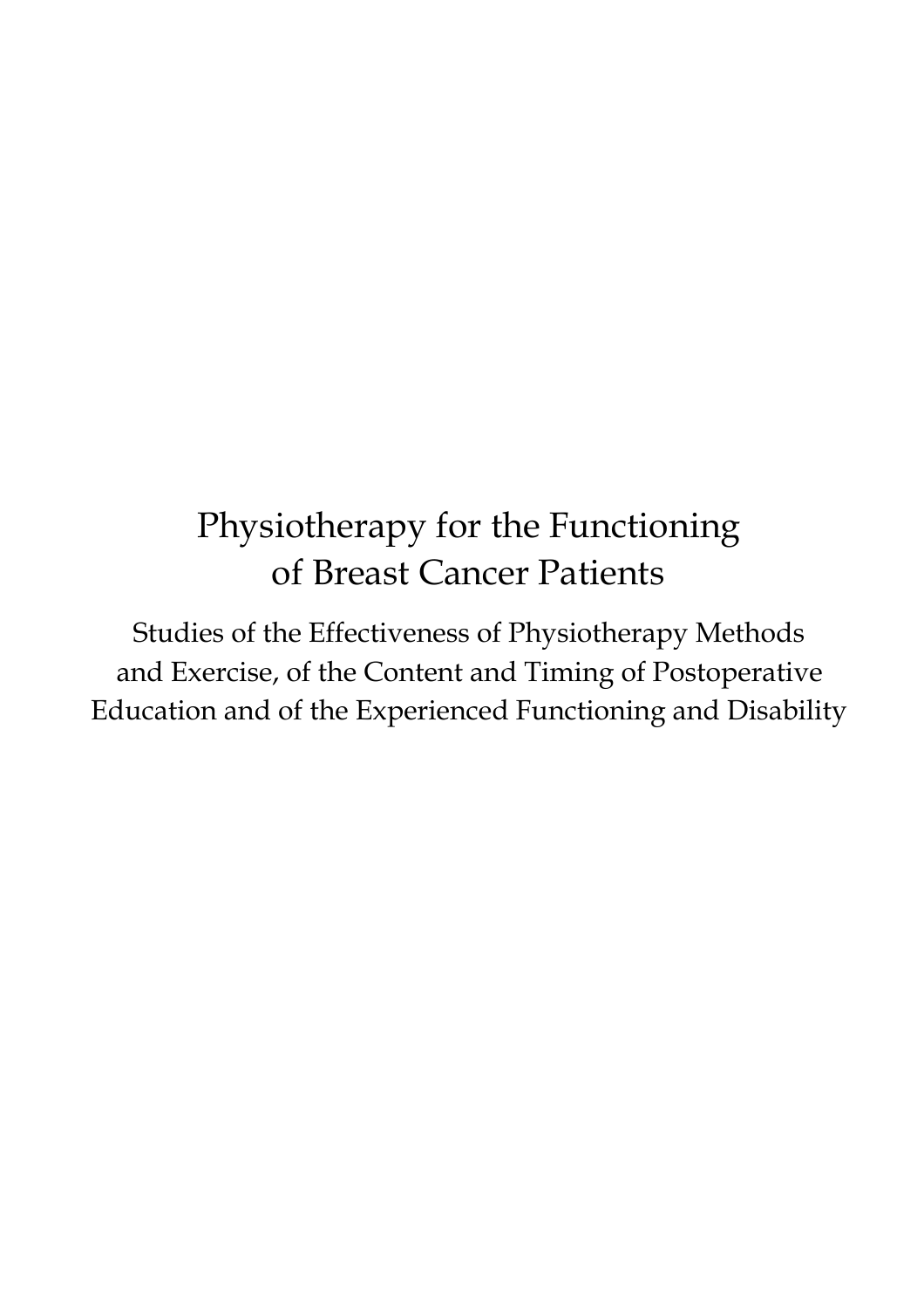STUDIES IN SPORT, PHYSICAL EDUCATION AND HEALTH 108

## Anne Kärki

## Physiotherapy for the Functioning of Breast Cancer Patients

Studies of the Effectiveness of Physiotherapy Methods and Exercise, of the Content and Timing of Postoperative Education and of the Experienced Functioning and Disability

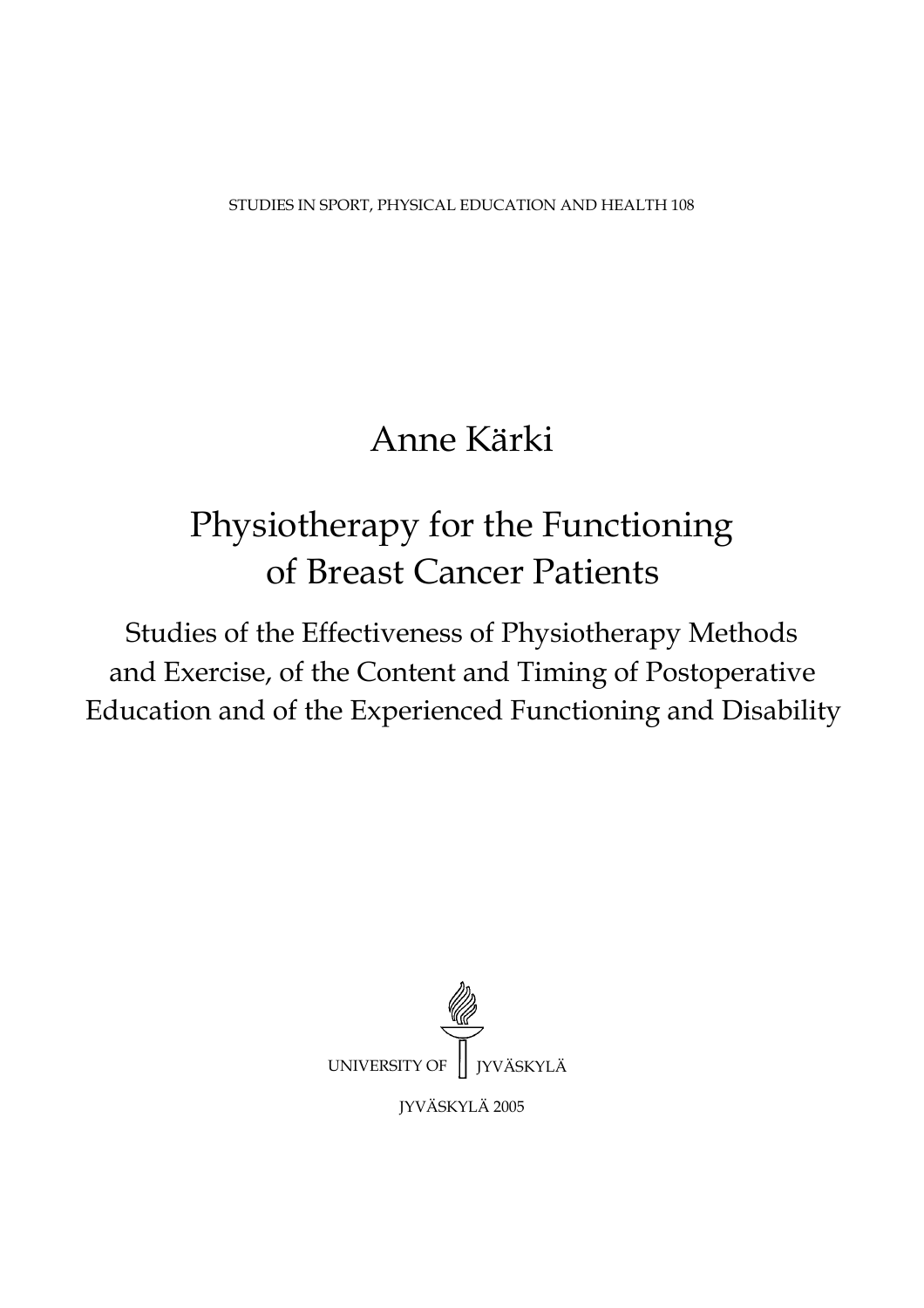Editors Harri Suominen Department of Health Sciences, University of Jyväskylä Pekka Olsbo, Marja-Leena Tynkkynen Publishing Unit, University Library of Jyväskylä

URN:ISBN:951392257X ISBN 951-39-2257-X (PDF) Cover picture by Anne Kärki<br>URN:ISBN:951392257X<br>ISBN 951-39-2257-X (PDF)<br>ISBN 951-39-2227-8 (nid.)<br>ISSN 0356-1070<br>Copyright © 2005, by University of Jyväskylä<br>Jyväskylä University Printing House, Jyväskylä 2005

ISBN 951-39-2227-8 (nid.) ISSN 0356-1070

Copyright © 2005, by University of Jyväskylä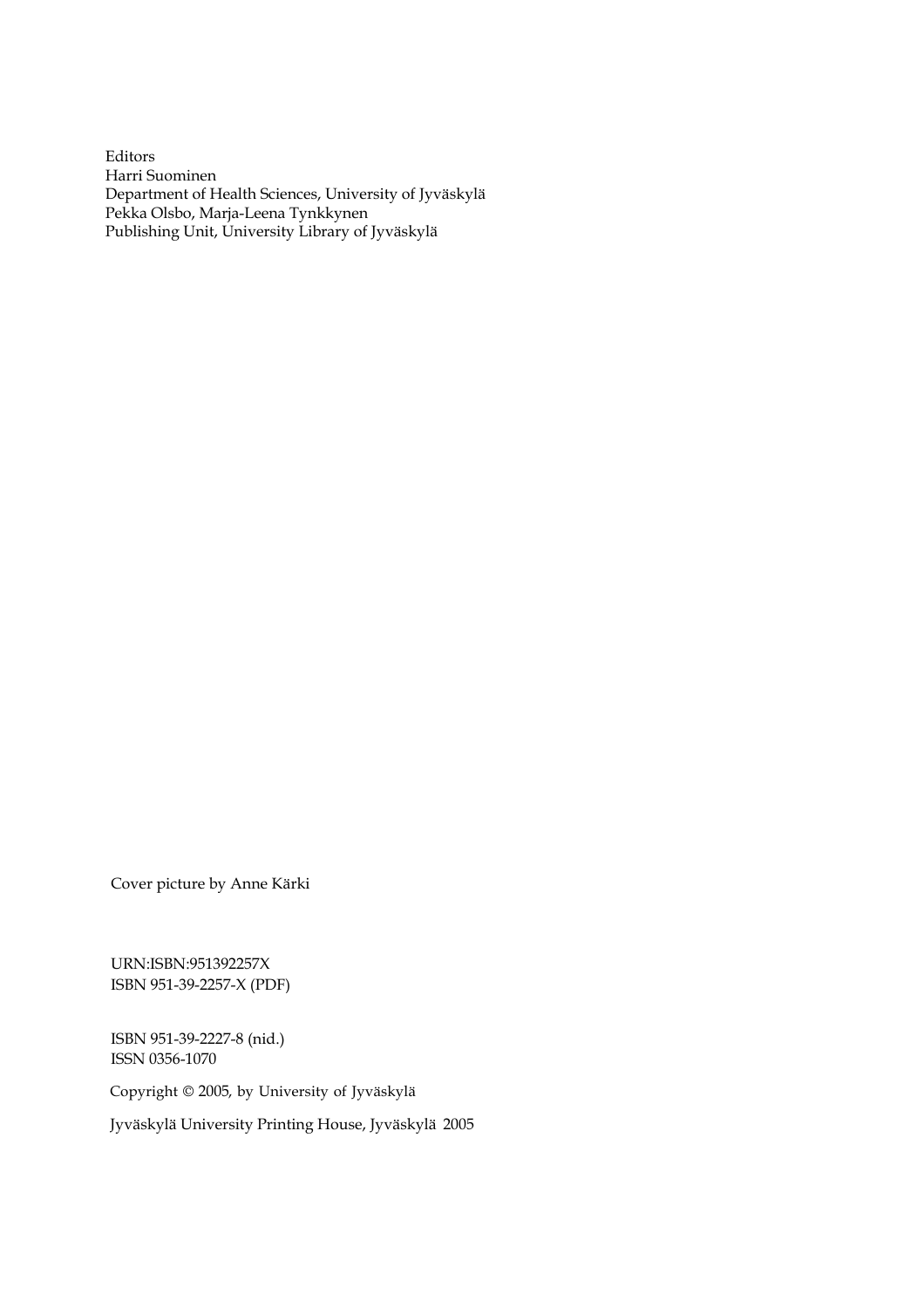### **ABSTRACT**

Kärki, Anne Physiotherapy for the functioning of breast cancer patients. Studies of the effectiveness of physiotherapy methods and exercise, of the content and timing of postoperative education and of the experienced functioning and disability Jyväskylä: University of Jyväskylä, 2005, 70 p. (Studies in Sport, Physical Education and Health, ISSN 0356-1070; 108) ISNB 951-39-2257-X Diss.

These studies were undertaken to create a broader understanding of the effectiveness of physiotherapy methods and exercise, and to evaluate the requirements, content and timing of physiotherapy services after breast cancer surgery.

The first study, critical review and meta-analysis, showed that with shoulder movements after breast cancer surgery the whole range of motion movements should be delayed for several days. The review indicates that methods of lymphedema therapy are various, but only some have scientific support for their effectiveness. The use of an elastic sleeve is supported by the studies. Lymph massage alone has not been studied, and the effect of exercise on the prevention and treatment of lymphedema is still unclear. Exercise therapy had some positive effects on the functioning of breast cancer patients. Aerobic exercise was safe, had a positive effect on quality of life, decreased fatigue and increased well-being.

In the second cross-sectional study, it was found that the post-operative education of breast cancer patients was limited and even conflicting. Some patients are educated to use their upper limb as before operation and some are warned to place no load on it. For almost half of the patients the hospital period was the only time they were informed of this matter. The third, follow-up, study showed that breast cancer patients experience numerous impairments after surgery, most of them remaining constant one year post-operatively. Numerous activity limitations and participation restrictions were also reported. In the fourth study, a randomized clinical trial, individually adjusted therapeutic exercise had various positive effects on the upper body and limb structures and functions, on the experienced impairments, activity limitations and participation restrictions.

Key words: shoulder exercise, exercise therapy, lymphedema therapy, aerobic exercise, post-operative education, strength training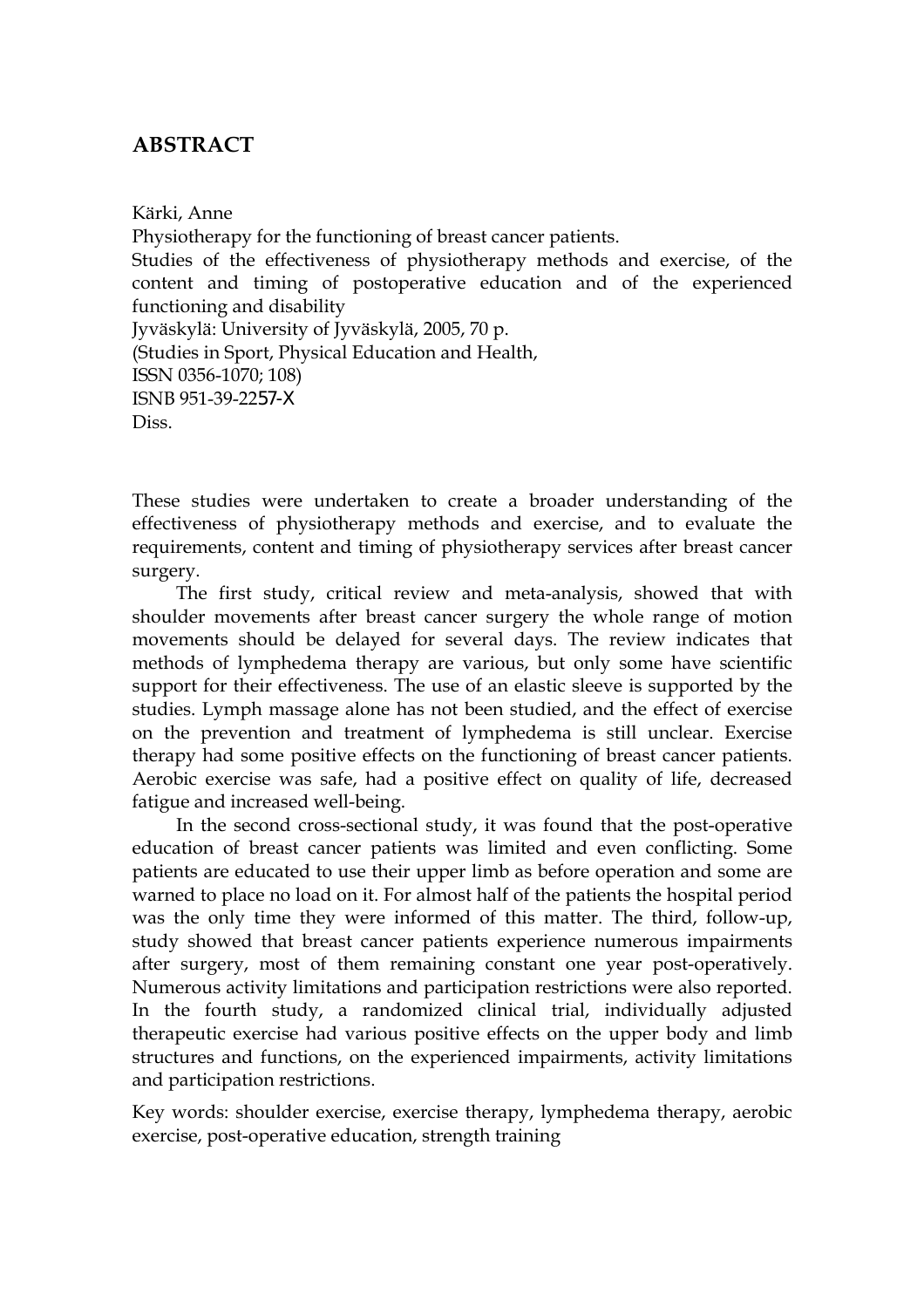| <b>Author's address</b> | Anne Kärki, PT, MSc<br>Rehabilitation Education<br>Satakunta Polytechnic<br>Pori<br>Finland                                           |
|-------------------------|---------------------------------------------------------------------------------------------------------------------------------------|
| <b>Supervisors</b>      | Professor Esko Mälkiä, PT, PhD<br>Department of Health Sciences<br>University of Jyväskylä<br>Finland                                 |
|                         | Researcher Riitta Simonen, PT, PhD<br>Department of Public Health<br>University of Helsinki<br>Finland                                |
| <b>Reviewers</b>        | Professor Karin Johansson, RPT, PhD<br>Department of Health Science,<br>Division of Physiotherapy<br><b>Lund University</b><br>Sweden |
|                         | Docent Tiina Tasmuth, MD, PhD<br>Center of cancer diseases<br>University Hospital of Helsinki<br>Finland                              |
| Opponent                | Professor Rik Gosselink, PT, PhD<br>Department of Rehabilitation Sciences<br>Katholieke Universiteit Leuven<br>Belgium                |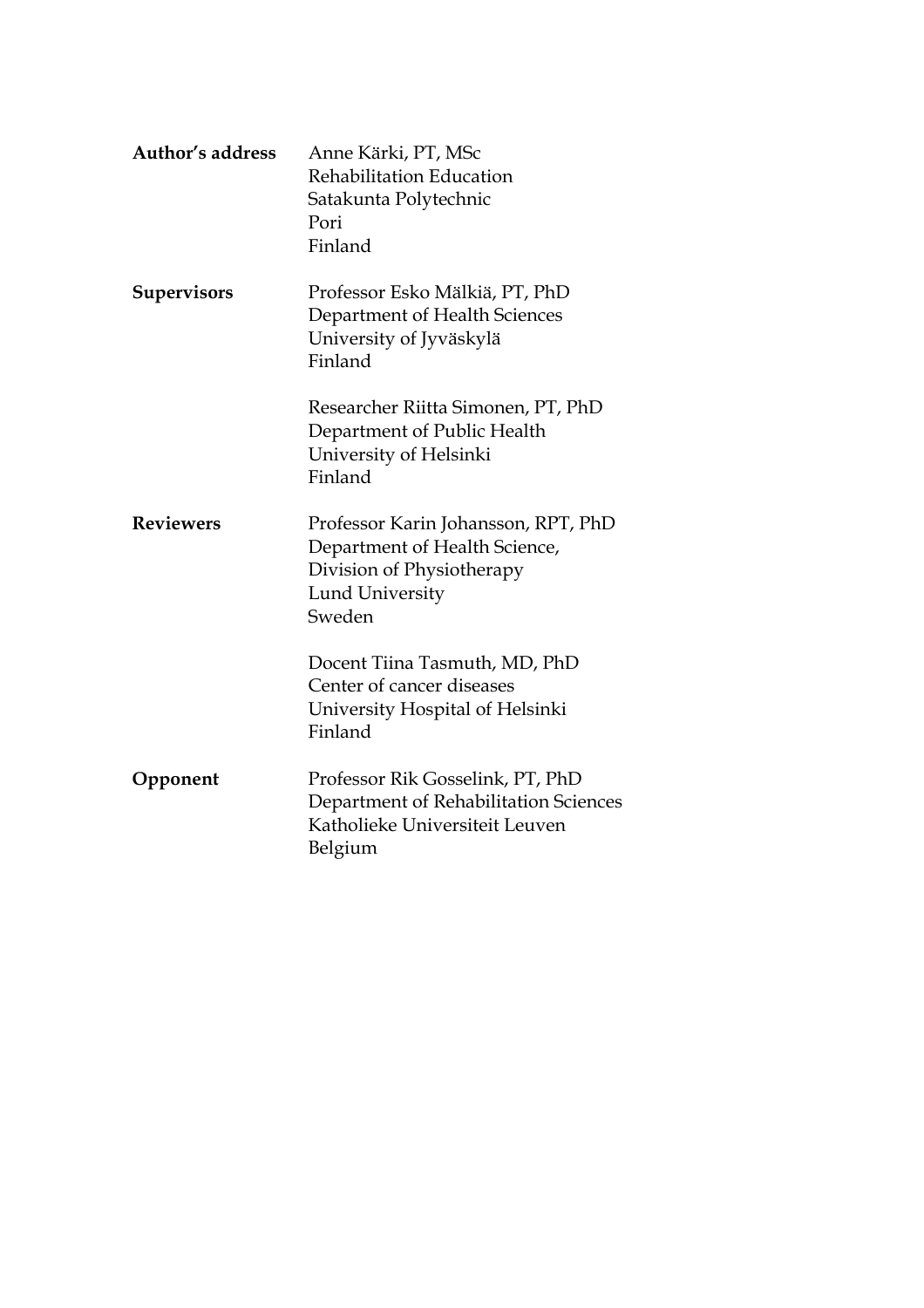#### **ACKNOWLEDGEMENT**

To all my loved ones, especially to Kati and Samppa, without your support I could have not done this work. I especially thank you for demanding me to finish the final book. To my best friend Seikku, in memorium, without you I would have not started my journey along the road of breast cancer physiotherapy. Without my tutors and co-authors I could have not published the articles of this thesis, thank you so much Riitta, Esko and James.

I thank my parents and my sisters for their support and love. It has also been a privilege for me to be able to work and write the dissertation at the same time surrounded by the supporting teachers of physiotherapy education at Satakunta Polytechnic.

This work has been supported by personal grants from the Satakunta Foundation, the Cancer Society of Satakunta, the Finnish Physiotherapy Association, the Health Care District of Satakunta and the Ehrnrooth Foundation.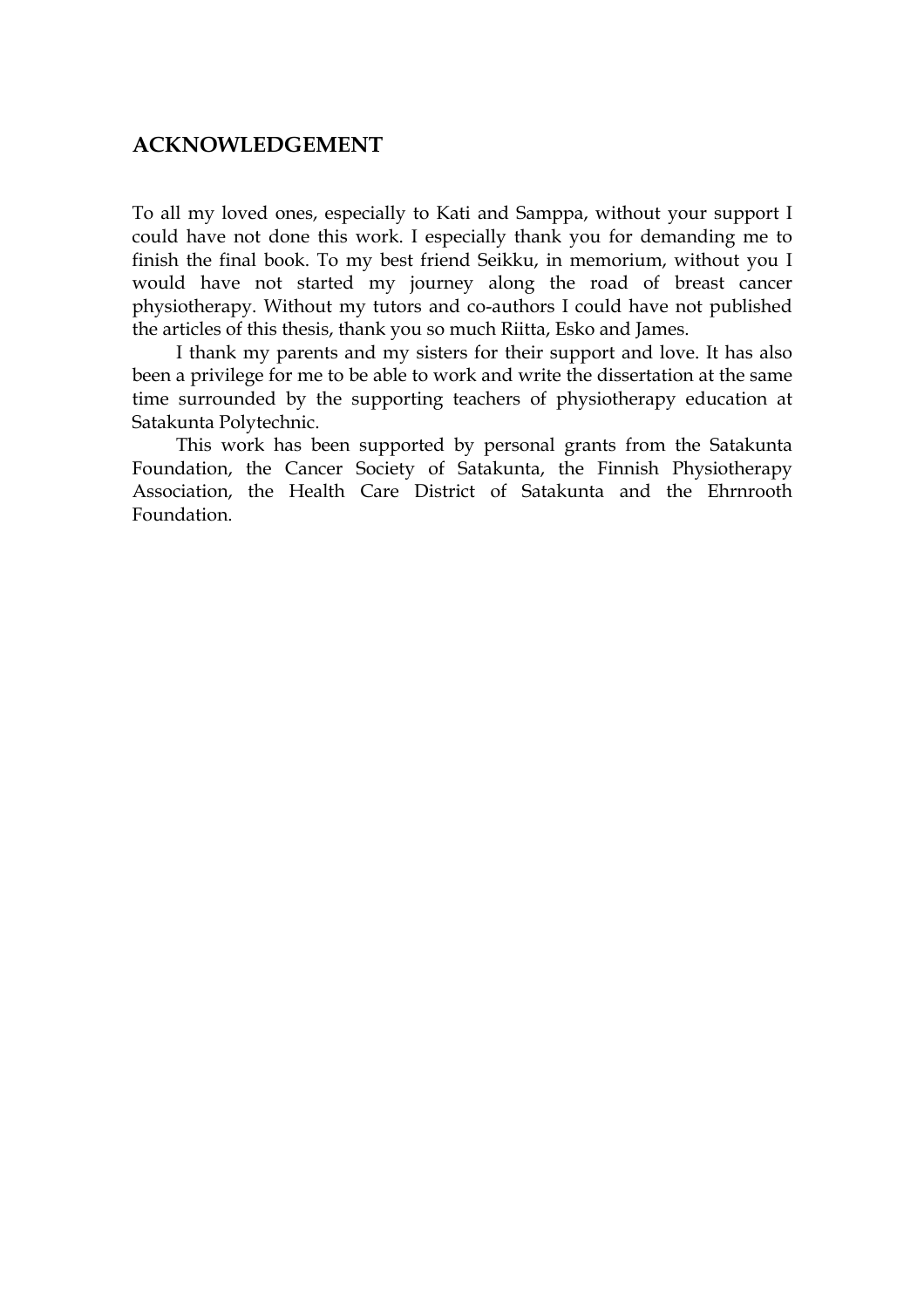### **LIST OF ORIGINAL PUBLICATIONS**

The thesis is based on following papers, which will be referred to by their Roman numerals.

- I Kärki Anne, Simonen Riitta, Mälkiä Esko, Selfe James 2001. Efficacy of physical therapy methods and exercise after a breast cancer operation: A systematic review. Critical Reviews in Physical and Rehabilitation Medicine 13, 159-190.
- II Kärki Anne, Simonen Riitta, Mälkiä Esko, Selfe James 2004. Postoperative education concerning the use of the upper limb, and exercise and treatment of the upper limb: cross-sectional survey of 105 breast cancer patients. Supportive Care in Cancer 12, 347-354.
- III Kärki Anne, Simonen Riitta, Mälkiä Esko Selfe James 2005. Impairments, activity limitations and participation restrictions 6 and 12 months after breast cancer operation. Journal of Rehabilitation Medicine 37, 180-188.
- IV Kärki Anne, Simonen Riitta, Mälkiä Esko, Selfe James 2005. The effect of therapeutic exercise on the upper limb functioning and experienced disabilities of breast cancer patients: a one-year randomized controlled trial. Submitted for publication.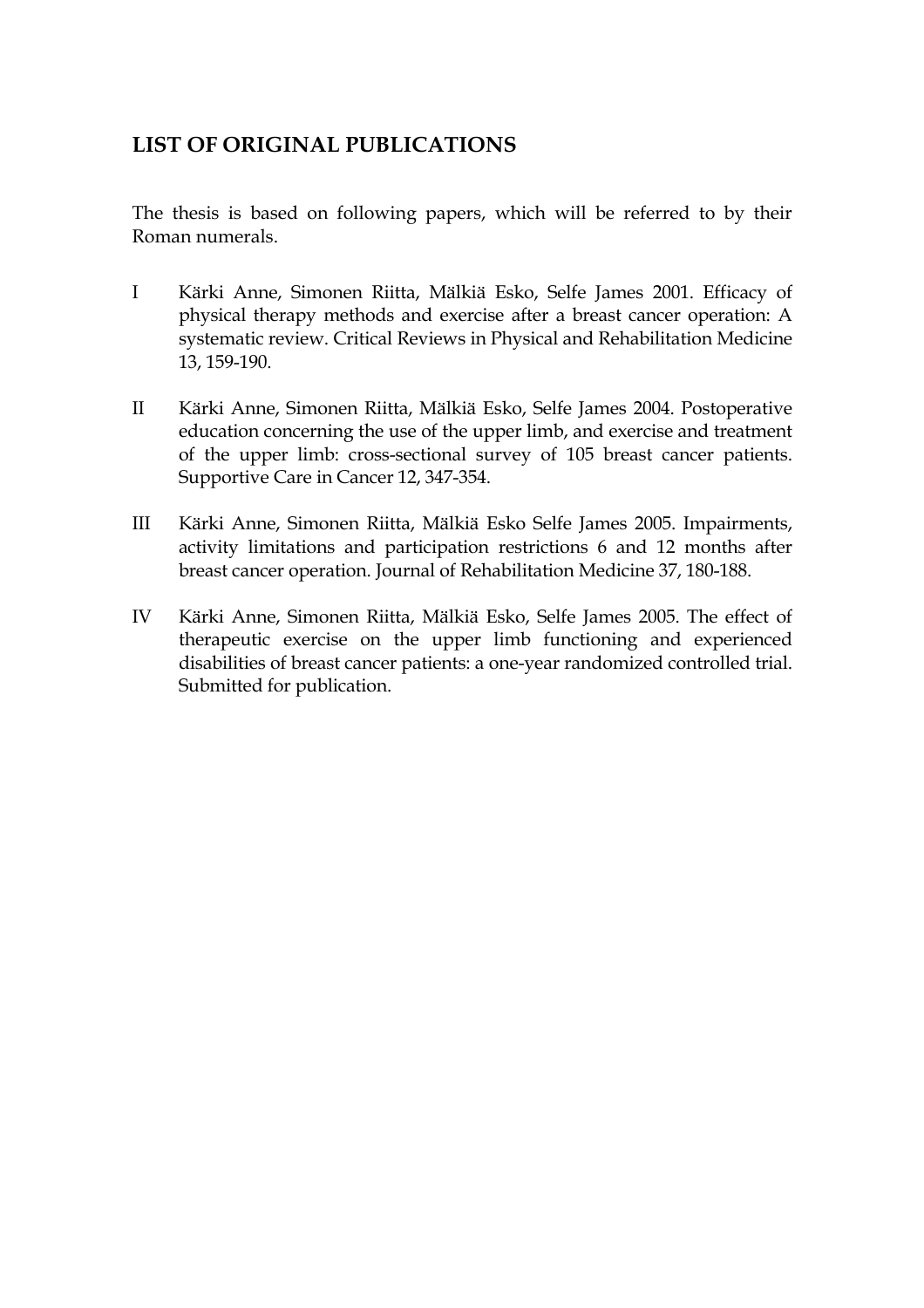## **ABBREVIATIONS**

| 1 RM        | one repetition maximum                                                 |
|-------------|------------------------------------------------------------------------|
| <b>ACSM</b> | American College of Sports Medicine                                    |
| <b>ADL</b>  | activity of daily living                                               |
| BMI         | body mass index                                                        |
| <b>BRS</b>  | <b>Behavioural Rating Scales</b>                                       |
| <b>BSO</b>  | breast saving operation                                                |
| <b>CI</b>   | confidence interval                                                    |
| <b>CMF</b>  | cyclophosphamide, methotrexate, 5-fluorouracil                         |
| d-index     | effect size index                                                      |
| <b>DLT</b>  | decongestive lymphatic therapy                                         |
| ICC         | <b>Intraclass Correlation Coefficent</b>                               |
| ICF         | the International Classification of Functioning, Disability and Health |
| <b>MET</b>  | Metabolic Equivalent                                                   |
| <b>MLD</b>  | manual lymphatic drainage                                              |
| <b>MRM</b>  | modified radical mastectomy                                            |
| QOL         | quality of life                                                        |
| <b>RBP</b>  | radiation-induced brachial plexopathy                                  |
| <b>ROM</b>  | range of motion                                                        |
| <b>SDQ</b>  | Shoulder Disability Questionnaire                                      |
| SF-MPQ      | Short Form McGill Pain Questionnaire                                   |
| <b>SNB</b>  | sentinel node biopsy                                                   |
| <b>VAS</b>  | visual analogue scale                                                  |
| <b>WHO</b>  | World Health Organization                                              |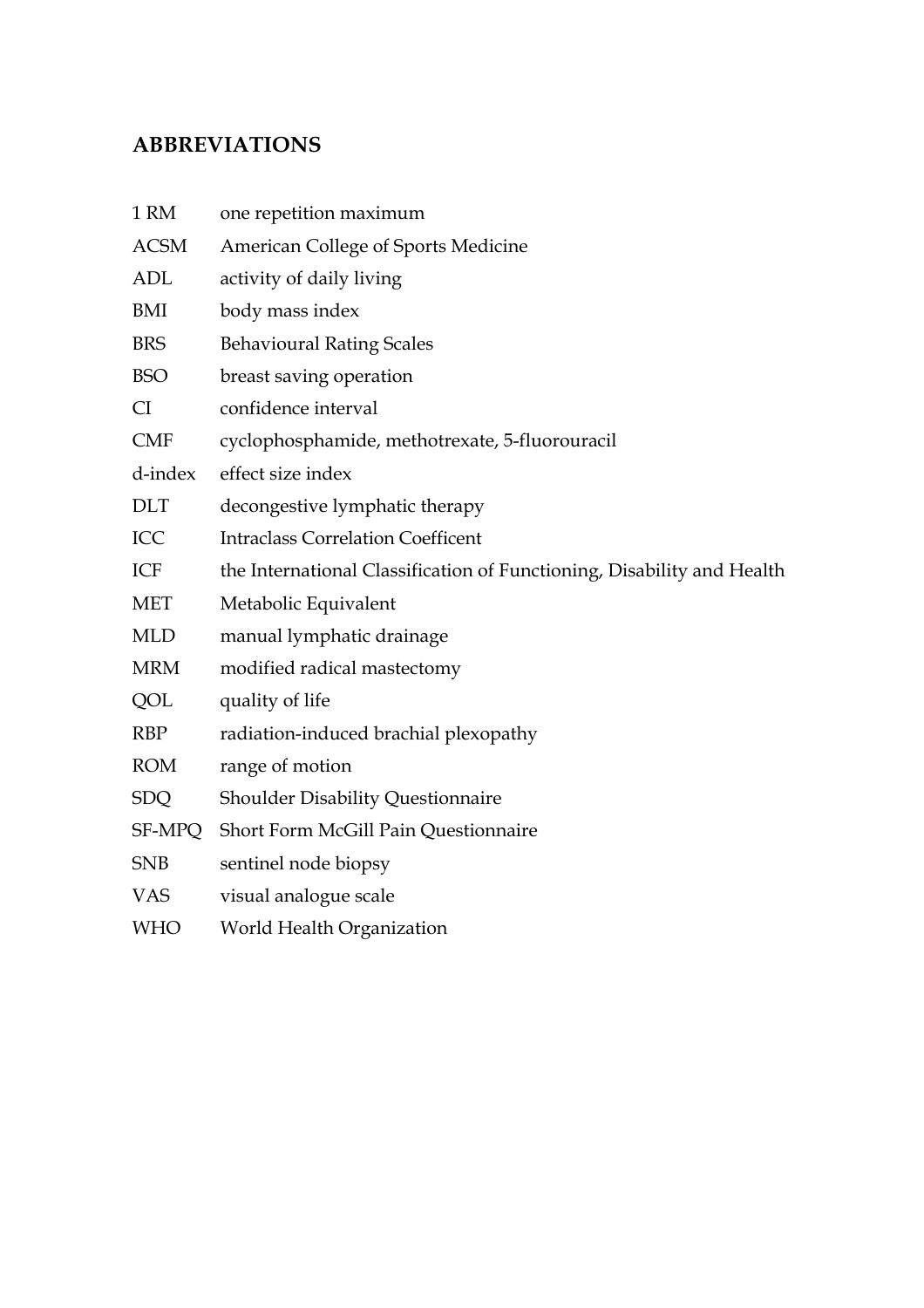## **CONTENTS**

ABSTRACT ACKNOWLEDGEMENTS LIST OF ORIGINAL ARTICLES ABBREVIATIONS

| $\mathbf{1}$   |     |                                                                                                                   |  |
|----------------|-----|-------------------------------------------------------------------------------------------------------------------|--|
| $\overline{2}$ |     |                                                                                                                   |  |
|                | 2.1 |                                                                                                                   |  |
|                | 2.2 |                                                                                                                   |  |
|                | 2.3 | Timing and content of the post-operative education 15                                                             |  |
|                | 2.4 | Post-treatment impairments of upper body and limb, activity                                                       |  |
|                |     |                                                                                                                   |  |
|                | 2.5 | Efficacy of physiotherapy methods and exercise after breast cancer                                                |  |
|                |     |                                                                                                                   |  |
|                | 2.6 | Current recommendations for physiotherapy, other therapies and                                                    |  |
|                |     |                                                                                                                   |  |
|                |     |                                                                                                                   |  |
| 3              |     |                                                                                                                   |  |
|                |     |                                                                                                                   |  |
| $\overline{4}$ |     | CRITICAL REVIEW AND META-ANALYSIS OF PHYSIOTHERAPY                                                                |  |
|                |     | METHODS AND EXERCISE AFTER BREAST CANCER                                                                          |  |
|                |     |                                                                                                                   |  |
|                | 4.1 |                                                                                                                   |  |
|                |     |                                                                                                                   |  |
|                | 4.2 |                                                                                                                   |  |
|                | 4.3 |                                                                                                                   |  |
|                |     |                                                                                                                   |  |
| 5              |     | POST-OPERATIVE EDUCATION (II), EXPERIENCED IMPAIRMENTS,                                                           |  |
|                |     | LIMITATIONS AND RESTRICTIONS (III), EFFECTS OF THERAPEUTIC                                                        |  |
|                |     | EXERCISE ON FUNCTIONING AND DISABILITIES (IV) 34                                                                  |  |
|                |     | 5.1 Patients and method of surveys (II-III) and experimental trial (IV) 34                                        |  |
|                |     |                                                                                                                   |  |
|                |     |                                                                                                                   |  |
|                |     | 5.1.2.1 Impairments of body functions and structures 36                                                           |  |
|                |     | 5.1.2.2 Activity limitation and impairment of sleep function37                                                    |  |
|                |     |                                                                                                                   |  |
|                |     | 5.1.2.4 Test-retest consistency of VAS and Behavioural Rating<br>Scale for Breast Cancer Patients and experienced |  |
|                |     |                                                                                                                   |  |
|                |     |                                                                                                                   |  |
|                |     |                                                                                                                   |  |
|                | 5.2 |                                                                                                                   |  |
|                | 5.3 |                                                                                                                   |  |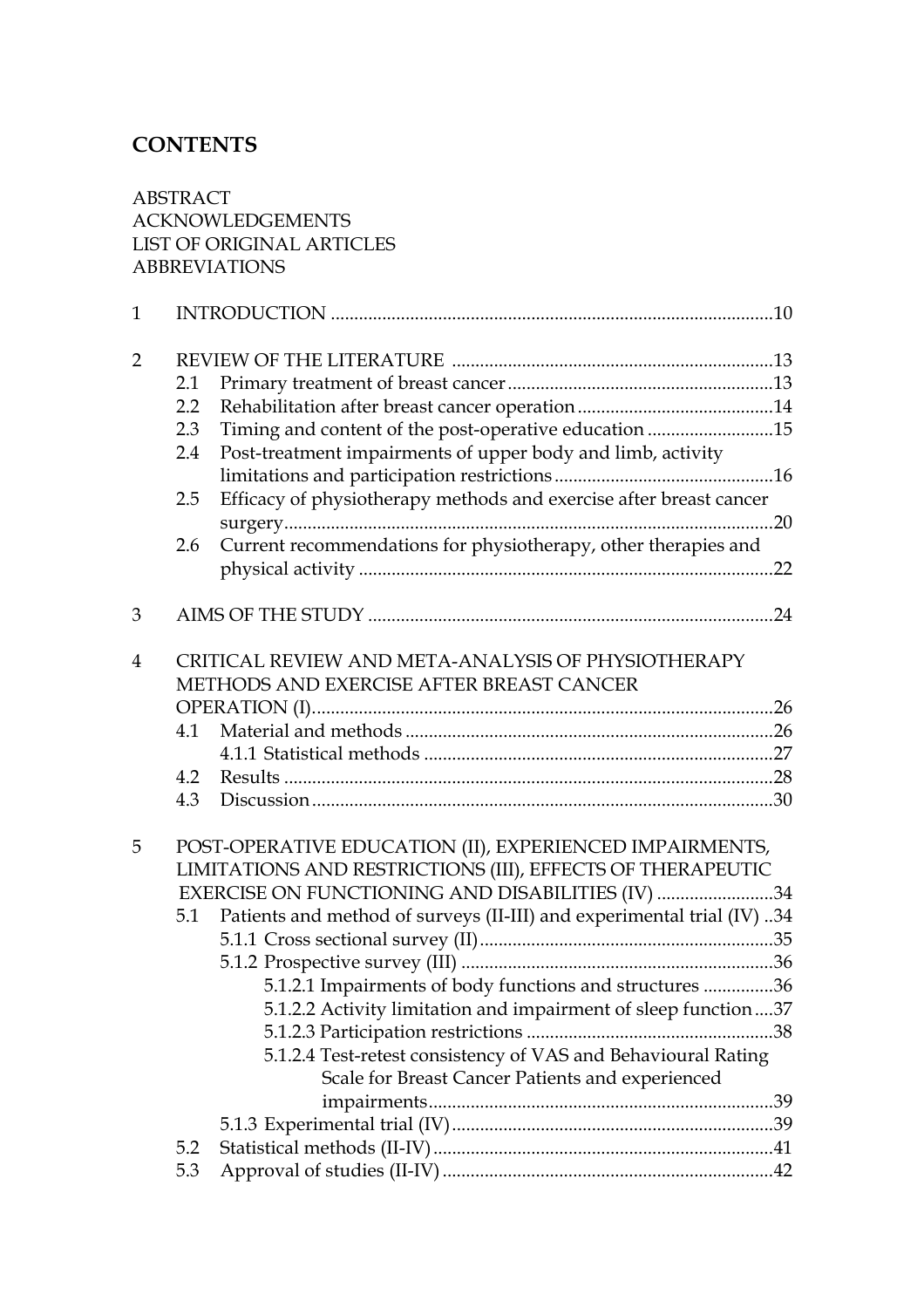|   | 5.4 |                                                                        |     |
|---|-----|------------------------------------------------------------------------|-----|
|   |     |                                                                        |     |
|   |     | 5.4.2 Impairments, activity limitations and participation restrictions |     |
|   |     |                                                                        |     |
|   |     | 5.4.3 Therapeutic exercise effects on body functions and structures    |     |
|   |     | of the operated side, on activity and participation of breast          |     |
|   |     |                                                                        |     |
|   | 5.5 |                                                                        |     |
|   |     |                                                                        |     |
|   |     | 5.5.2 Upper limb and body impairments, limitation and restrictions     |     |
|   |     |                                                                        |     |
|   |     |                                                                        |     |
|   |     |                                                                        |     |
|   |     |                                                                        |     |
| 6 |     |                                                                        |     |
|   |     |                                                                        |     |
|   |     |                                                                        |     |
|   |     |                                                                        |     |
|   |     |                                                                        |     |
|   |     |                                                                        | .72 |
|   |     |                                                                        |     |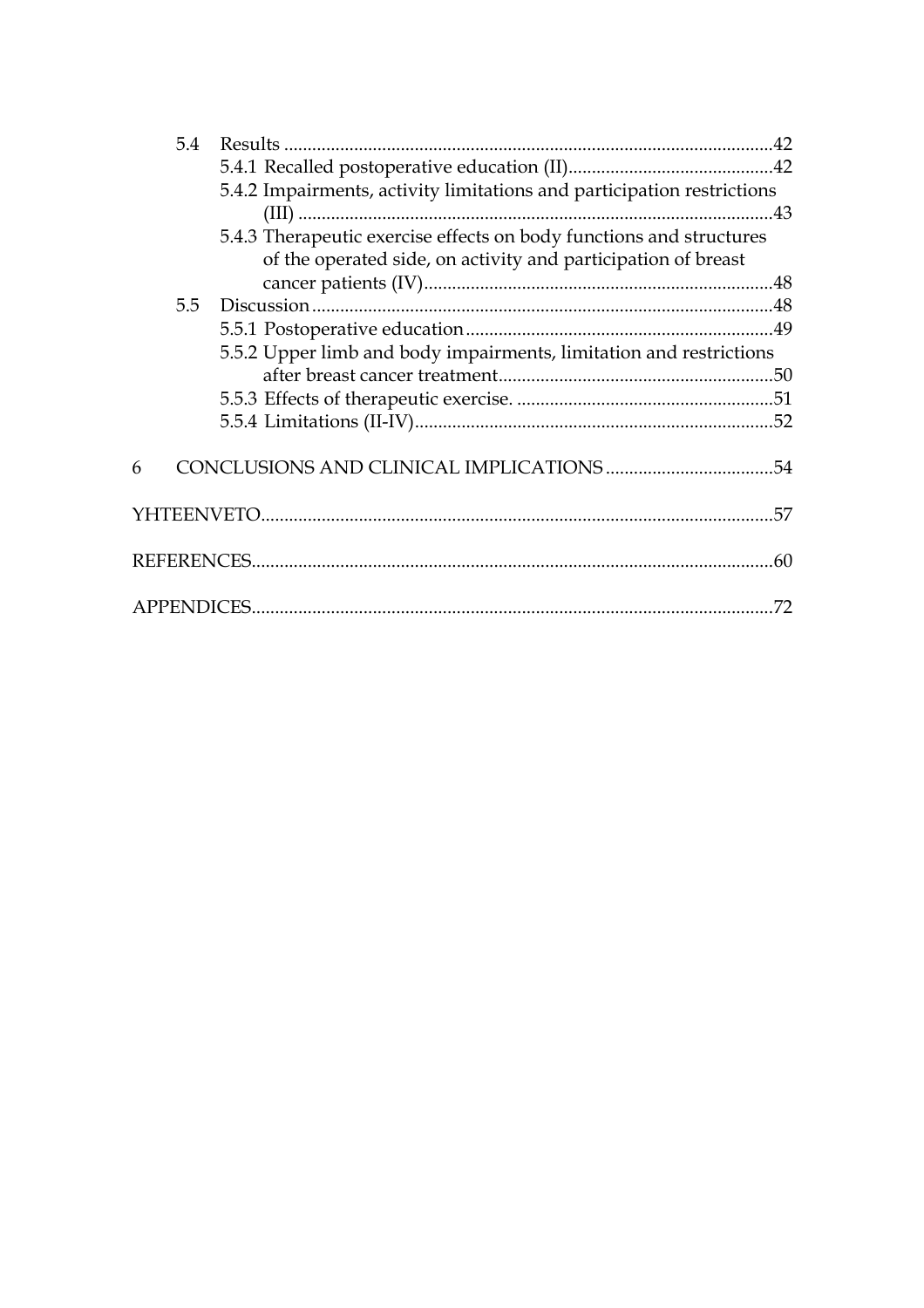### **1 INTRODUCTION**

Breast cancer is the most common cancer among women in the world (Lacey et al. 2002). In Finland the mean annual number of new breast cancer cases in 2002 was 3774 (Finnish Cancer Registry 2004). The number of new cases has increased continuously in Finland and also in other developed countries. In a ten-year period (1991-2002) the increase in Finland was 10.2% in the mean annual number of new cases (Finnish Cancer Registry 2004). The prognosis of breast cancer has greatly improved during recent decades because of advances in early detection and treatment. For example, breast cancer has a 20-year relative survival rate of 65% in the USA (Brenner 2002) and a 5-year relative survival rate of 84% in Finland (Sankila 2002). Those five-year relative survival rates are dependent on breast cancer stages, being 93% for patients with localised disease, 69% with localised metastasis and 22% for distal metastasis (Teppo et al. 1999).

Breast cancer affects all age groups of women over 25 years of age in Finland, and risk increases with age. Most of the new cases are found at the 50- 55 years of age. (Institute for Statistical and Epidemiological Cancer Research 2004) Four percent of Finnish women will develop breast cancer before retirement age, and every  $10<sup>th</sup>$  women will have breast cancer over their whole lifetime (Pukkala et al. 1997). Some women with breast cancer are therefore in their early working life and some already older; this sets demands for the rehabilitation programmes planned and carried out for patients of various ages. In the primary treatment period of cancer the aim is a short hospital stay, which concerns particularly older patients. While the time in hospital is reduced compared to the 1990's, the whole postoperative rehabilitation, as well as postoperative treatment of breast cancer patients, is undergoing change.

Physiotherapy is part of rehabilitation during the hospital period, particularly in the immediate postoperative phase. Patients are instructed how to use the upper limb and how to protect it against factors that could cause acute infection and add the risk of lymphedema. Patients are assumed to be able to carry out the instructions thereafter. Some of the patients get more instructions in adaptation courses, some are referred to physiotherapy if postoperative complications occur. Unfortunately, follow-up protocols in Finland have not necessarily included assessment of upper body and limb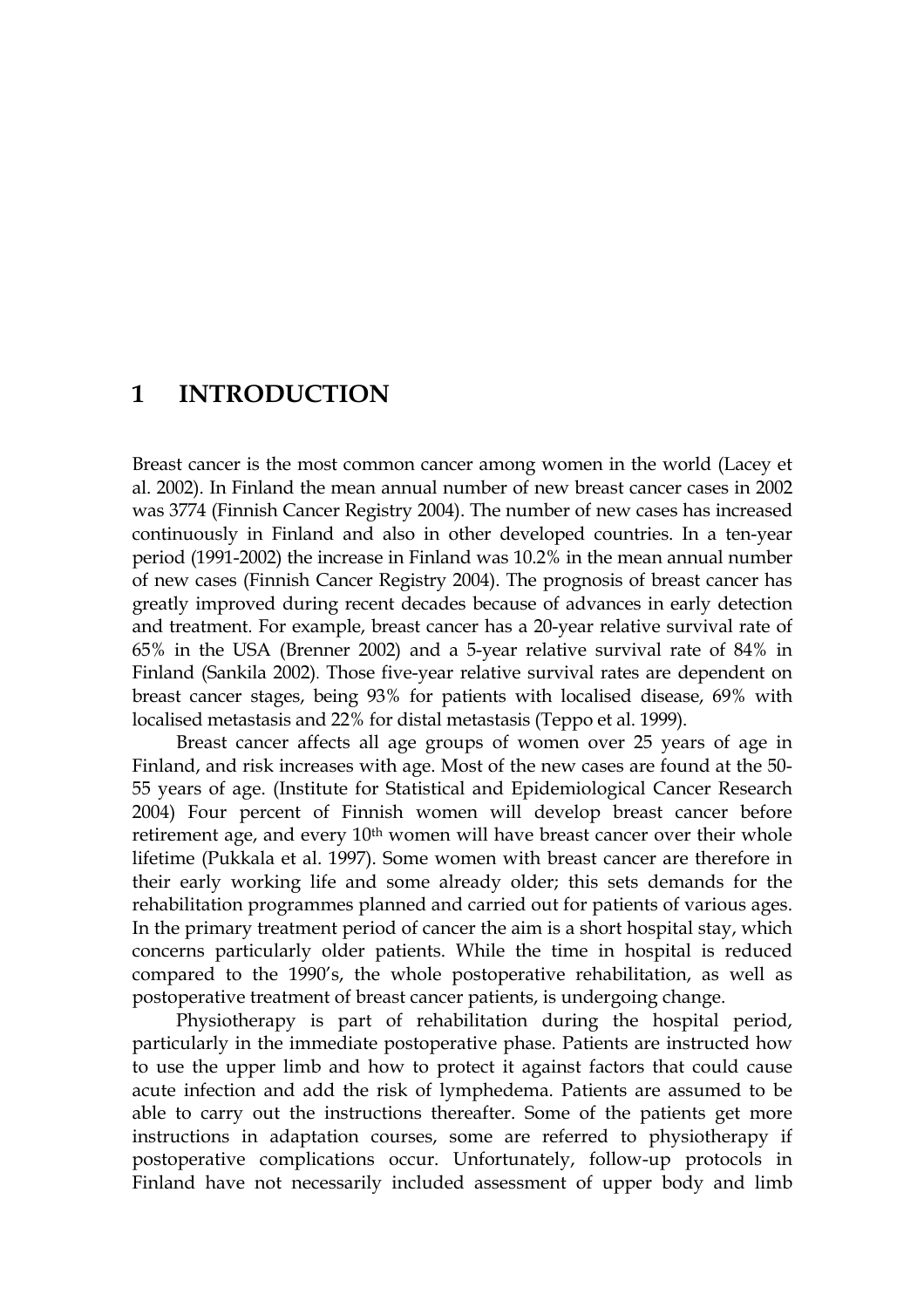impairments, activity limitations and participation restrictions for the evaluation of the possible individual rehabilitation needs of the patient.

Physical activity seems to be useful in the rehabilitation process for cancer patient. However, it is still unclear what the most effective dose for each patient would be that would support functioning and prevent disability. Based on population studies it seems evident that high physical activity, that includes both total occupational and household activity, can cause postmenopausal risk reduction in breast cancer incidence (Friedenreich et al. 2001A, Friedenreich et al. 2001B), but the possible benefits of physical activity in second cancers are still open question (Brown et al. 2003). According to a recent epidemiological study in Finland (Rintala 2003), aerobic physical activity when used for diminishing the risk of breast cancer should be regular, occurring several times per week, lasting at least 30 minutes per exercise bout, and the intensity of the activity should be at least moderate.

Suggestions for breast cancer patients' exercise programmes and physical activity as well as recommendations for immediate post-surgical physiotherapy and thereafter for treatments of late impairments are conflicting and lacking evidence. Some of the exercise and physical activity suggestions for cancer patients are given by ACMS (American College of Sports Medicine). According to their recommendation exercise for strength should be done in 50% of one repetition maximum (1RM), and stretching should be carried out 5-7 days per week (Schwartz 2003). Brown et al. (2003), however, states in An American Cancer Society Guide that the suitable exercise level has not been studied or tested in cancer survivors.

A systematic review of randomised controlled breast cancer trials between 1991 and 2000 by Brockow et al. (2004) showed that functional concepts related to breast cancer patients' activities or life situations have been less frequently studied than the most commonly used structural, physiological and psychological concepts. Also items describing external conditions have been poorly addressed, for example, support by immediate family members, friends and health professionals.

In the first study of the present thesis, a critical analysis and meta-analysis of the existing knowledge of physiotherapy methods and exercise after breast cancer operation was carried out. The aim of the second study was to examine post-operative education concerning the use of the upper body and limb, the prevention and treatment of upper limb lymphedema, exercise of the upper body and limb. The third study examined the impairments of upper body and limb, activity limitations and participation restrictions for better understanding the needs of rehabilitation and physiotherapy. The International Classification of Functioning, Disability and Health (ICF) (World Health Organization 2001) was used as a frame. Finally, in the fourth study, intensive strength training was examined for ascertaining a safe and effective level of exercising the upper limb and body. Understanding breast cancer patients' needs and health demands is crucial for more effective planning of education and postoperative physiotherapy of breast cancer patients.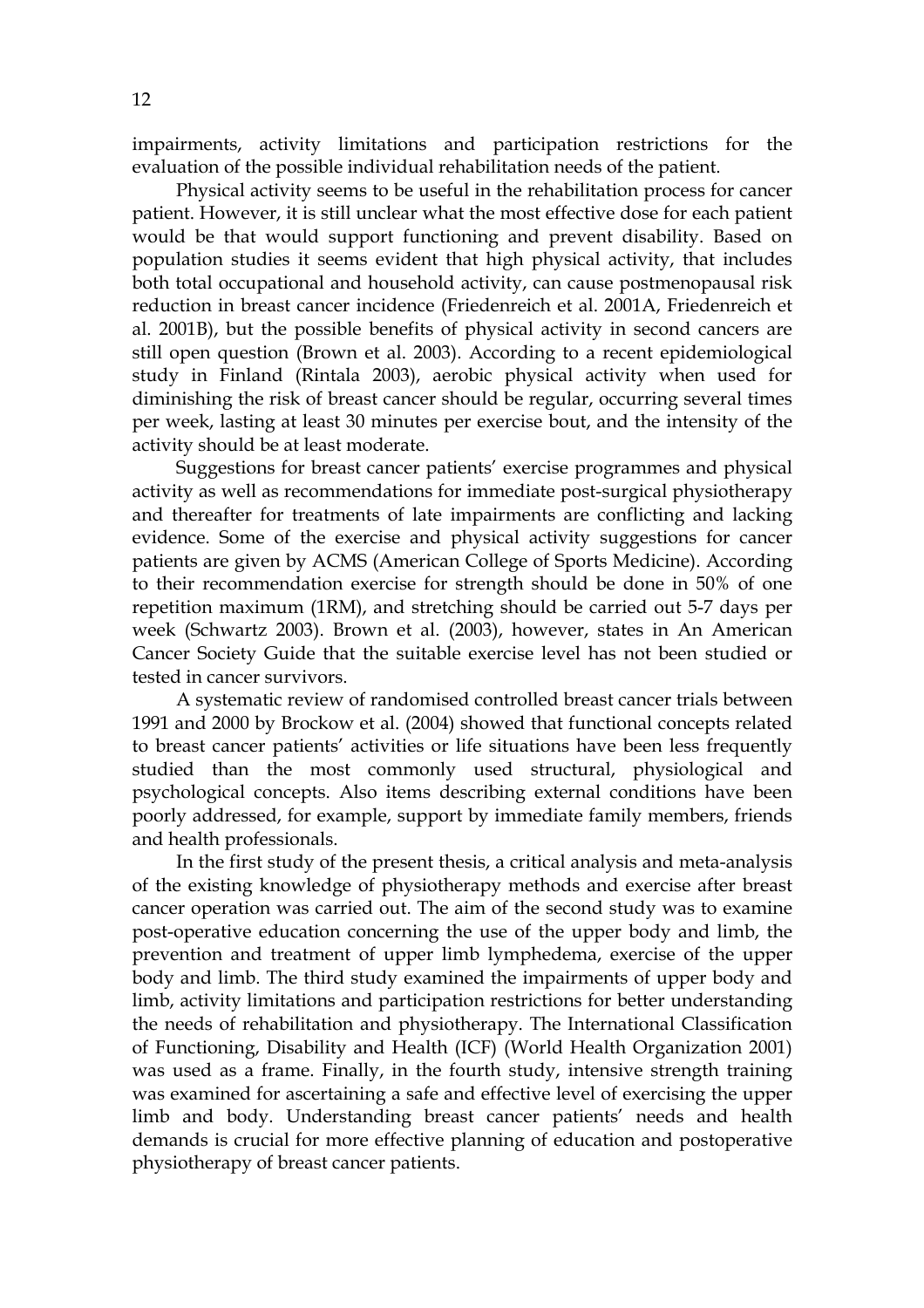### **2 REVIEW OF THE LITERATURE**

#### **2.1 Primary treatment of breast cancer**

The primary treatment of breast cancer is based on the clinical extent and pathological state of the tumor, the age of the patient, biological prognostic factors, other diseases of the patient, as well as the desires and psychological state of the patient (Tasmuth 1997). The treatment of breast cancer in Finland has been based on various treatment recommendations since 1992, the latest being published in 2002. Surgery of breast cancer should be breast conserving, when ever it is possible. Radiotherapy after surgery significantly decreases the local recurrence of breast cancer and is therefore suggested after breast conserving surgery. Also after radical breast surgery radiotherapy is recommended with certain prerequisites. Adjuvant therapy is carried out primarily by using an antracyclin cellblockers combination, especially with postmenopausal patients a CMF (cyclophosphamide, methotrexate, 5-fluorouracil) combination can also be used. (Suomen Rintasyöpäryhmä ry 2002.) In a certain hormone receptor positive tumor cases tamoxifen or anastrozole is suggested for five years (ATAC Trialists' Group 2005). The treatment of metastatic breast cancer is palliative, but with medication the quality of life can be increased, lengthening disease-free average lifespan (Suomen Rintasyöpäryhmä ry 2002).

Axillary surgery concerns level I (about 13 nodes), level II (five nodes) and level III (two nodes) (Bundred et al. 1994). Level I and II nodes are usually removed both in breast saving operation (BSO) and modified radical mastectomy (MRM). Sentinel node biopsy (SNB) has been gradually replacing the routine axillary surgery. In SNB the first draining lymph node, called the sentinel lymph node, is removed during surgery, and the pathology results determine the necessity of axillary surgery (Haid et al. 2002, Swenson et al. 2002, Rönkä et al. 2005).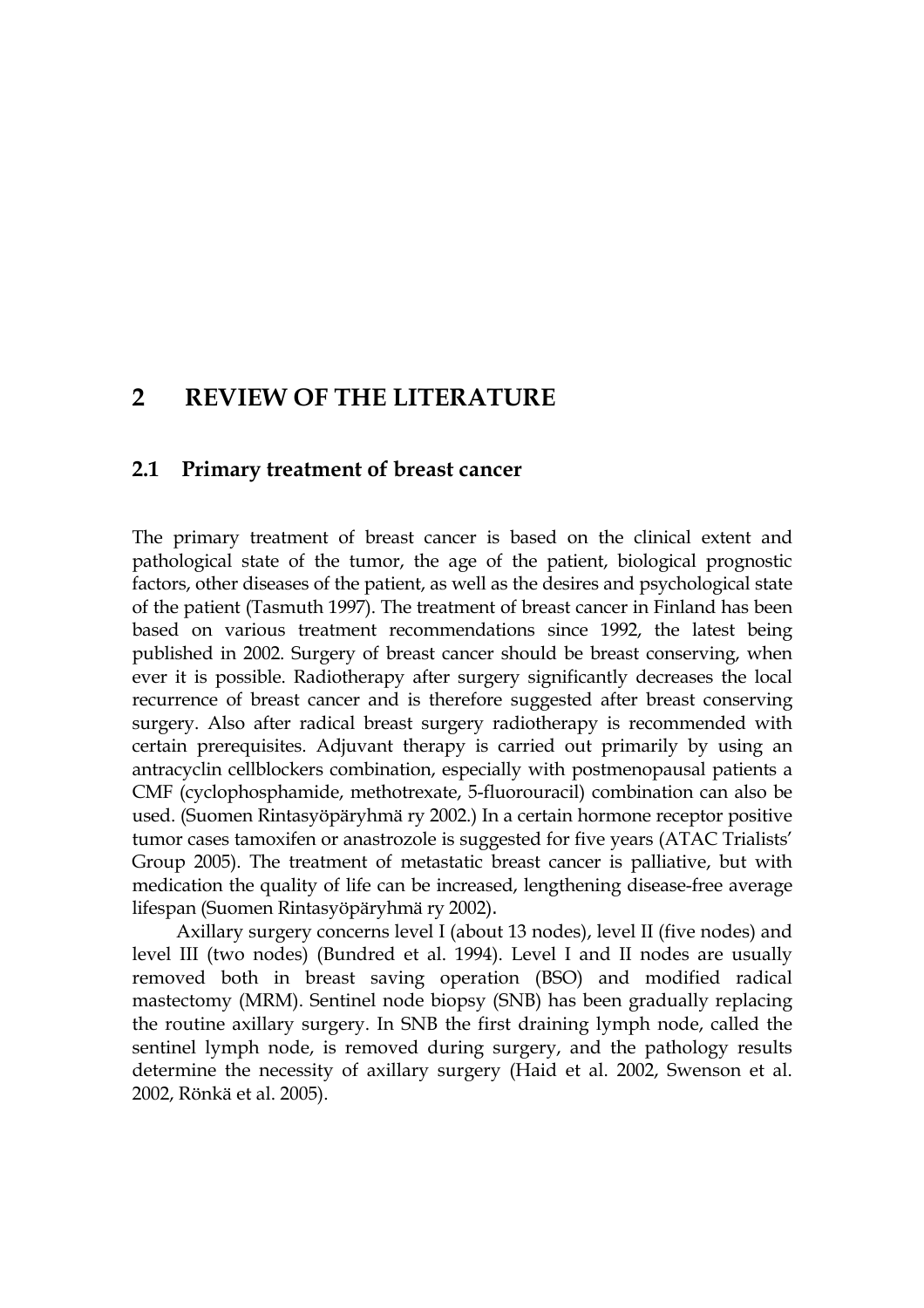#### **2.2 Rehabilitation after breast cancer operation**

Cancer patients need specific rehabilitation programmes as do other patients groups (Wikström & Holli, 1999). Even though the need for such programmes has been shown by numerous studies concerning the rehabilitation needs of cancer patients, these programmes do not exist in Finland. In Finland we do, however, have an effective follow-up protocol as agreed in the treatment recommendations (Suomen Rintasyöpäryhmä ry 2002). Instead of regular systematic follow-ups, follow-ups are based on treatment needs assessed by oncologists or the patient's own family doctor (Finnish Cancer Association/ Suomen Syöpäyhdistys 2004). In the treatment recommendations, the first follow-up should be implemented one to three months after primary treatment. It should also include clinical examination of upper limb functioning, and could therefore also involve other health professionals than the oncologist. In no part of the treatment recommendations further mention of wider assessment of rehabilitation needs and planning for individual rehabilitation could be identified. Rehabilitation is suggested to include psychological support, external breast prosthesis and wig, dental care, physiotherapy methods, physical activity and adaptation courses. Unfortunately, the treatment recommendations lack assessment of individual rehabilitation needs and planning of rehabilitation.

Before hospitalisation, when the operation is confirmed, the patient gets the name of a support person from a local cancer organisation, and she can contact this person whenever she wishes. Rehabilitation starts when the patient enters the hospital for the breast cancer operation and includes, for example in Finland, getting information about life after surgery, help to handle therapyinduced problems and getting psychosocial support. Physiotherapy and social support, as a part of rehabilitation, should start immediately on the patient's arrival day at the hospital. After primary treatment, participation in an adaptation course is based on the patient's needs and there are numerous official courses offered. The main aim of the adaptation courses is to enhance the psychosocial rehabilitation of the patient and to facilitate the coping skills of the patient and relatives. (Rautalahti 2000, Suomen Syöpäjärjestö 2001, Finnish Cancer Association 2004.) Adaptation courses are available for up to 2 years after surgery. At the same time local cancer organisations offer different group activities that may be targeted only for breast cancer patients or for patients with all types of cancer. (Holsti et al. 1992, Vertio 1994, Kautoniemi, Kärki 1995.)

Advances in the treatment of breast cancer have improved survival rates and now patients are living longer with the physical impairments caused by the disease or the treatments. These physical impairments might lead to functional limitations and restrictions, but we still lack knowledge of this stage. This knowledge would be great value in evaluating rehabilitation needs.

Along with the improved survival rates, the quality of life in patients who have been cured of their cancer has become an important issue. The long-term goal of rehabilitation is to return the person to work, domestic activities and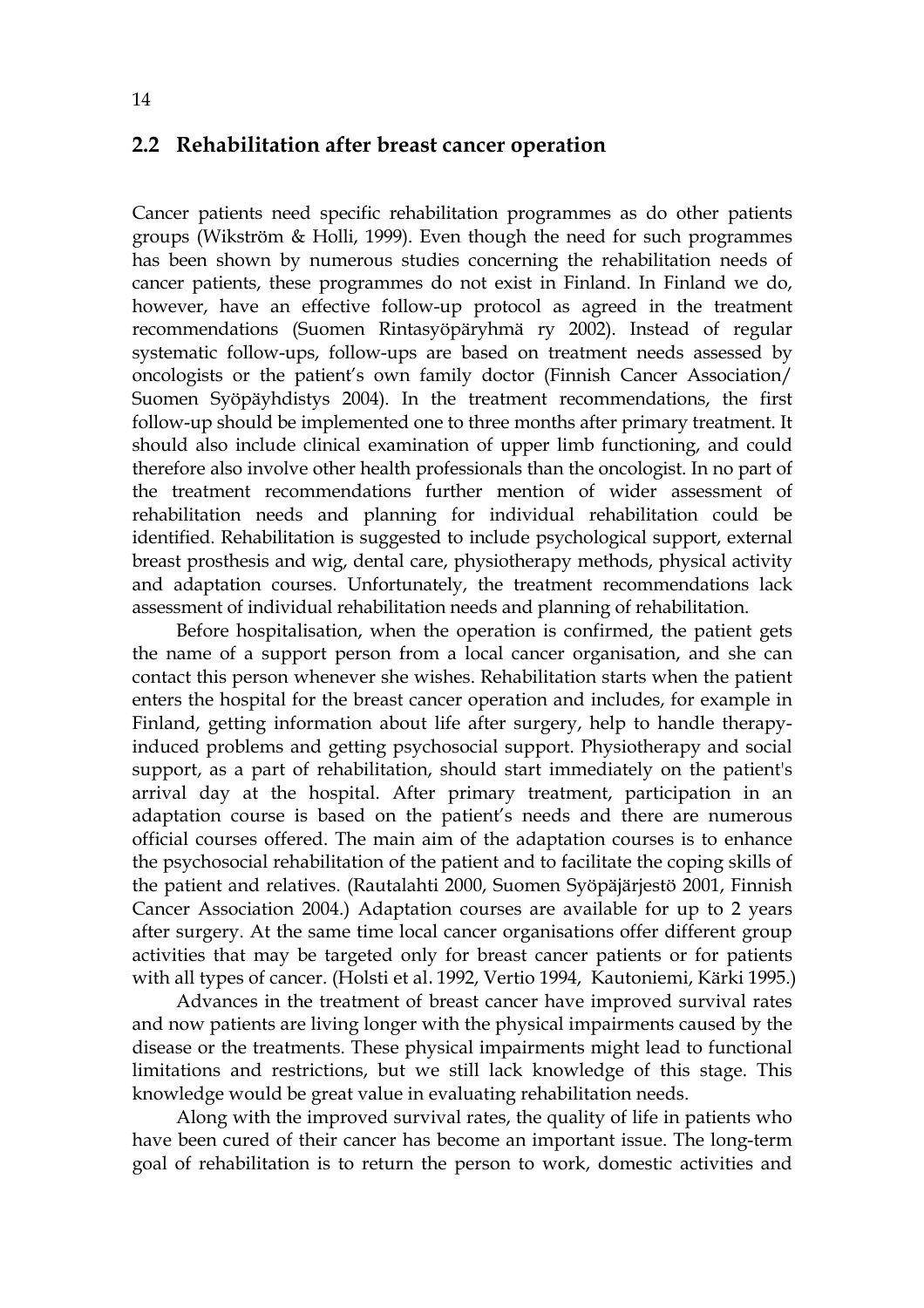social interaction with as few physical deficits as possible. To achieve this, intervention should occur as soon as the likehood of disability is anticipated.

#### **2.3 Timing and content of the post-operative education**

In the recent review by Finney Rutten et al. (2004) it was stated that in order to ensure the quality of cancer care, professionals have to understand what patients need to know and when during the cancer journey. It is also relevant to know from whom the patients should receive the information. The review showed that during the diagnosis and treatment phase cancer patients were primarily interested in finding out their diagnosis and the stage of disease, exploring their treatment options and understanding the side effects of those options. After the operation patients needed information about the surgery, adjuvant therapy and radiotherapy they had and their side effects and the need for information about rehabilitation was also prominent. (Finney Rutten et al. 2004.)

Breast cancer patients have similar information needs as cancer patients overall (Loveys & Klaich 1991, Rees & Bath 2001). The studies of information given and received have shown that patients and health professionals have differing opinions of both the amount and content of the information (Suominen T 1992, Suominen & Laippala 1993, Suominen et al. 1994). The studies have shown that patients were not able to remember given information (Tierney et al. 1992), and that quite many patients experienced that they had not had enough information (Backman & Westman 2001). Experience of cancer is said to be so overwhelming that patients are unable to remember or fully understand the information given at the state of cancer diagnosis and operation (Laverey & Clarke 1996, Backman & Westman 2001). Lerman et al. (1993) showed that 84% of the patients in their study had difficulties communicating with their medical team. Although information and explanations were offered, the patients had difficulties in comprehension.

Support from family, friends and health care professionals has been shown to help breast cancer patients in successful adjustment to their illness and the empowerment process (Royak-Schaler 1991, Mok 2001). Multidisciplinary care-protocols may also create gaps in the continuity of information, when mutual understanding and co-operation between different professionals is insufficient (Van Wersch et al. 1997).

The need for rehabilitation information among breast cancer patients has also been shown by Boman et al. (1997), particularly concerning post-operative exercise, how much to lift and work with the operated arm side. Courneya & Friendenreich (1999) indicated in their survey that physicians might have an important influence on breast cancer patients' exercise behaviour during cancer treatment.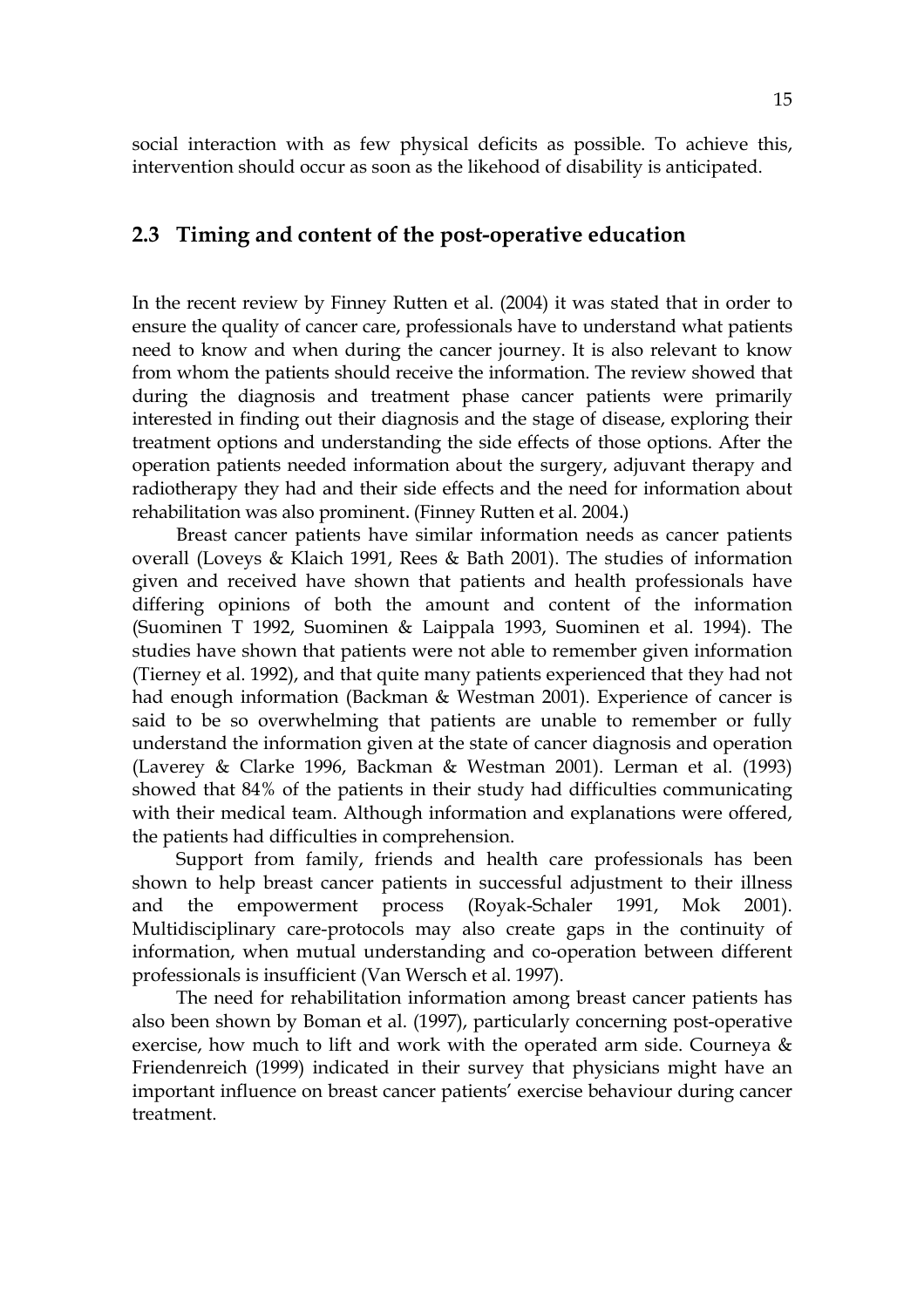#### **2.4 Post-treatment impairments of upper body and limb, activity limitations and participation restrictions**

The key interest of rehabilitation should be patients' short recovery times and the best possible functioning after breast cancer surgery. Most of the studies in breast cancer rehabilitation have concerned impairments, although there has been a gradual shift of interest towards broader understanding of all components of health (Figure 1), introduced by the World Health Organization (2001). Based on the systematic review concerning 640 randomised controlled trials published during 1991-2000, Brockow et al. (2004) concluded that functional and environmental aspects were poorly addressed in breast cancer rehabilitation outcome measurements.



FIGURE 1 Functioning of the breast cancer patient in the frame of the components of the International Classification of Functioning, Disability and Health (ICF).

Upper limb edema, decreased shoulder mobility, neural tissue injuries causing sensory and motor dysfunction, and pain of the upper body and limb are common post-treatment impairments. Both radiotherapy and surgery have been shown to be associated with a range of long-term treatment-related morbidities (Gossenlink et al. 2003, Rietman et al. 2004).

**Lymphedema** of the upper limb is one of the most common impairments. The edema can develop as a result of the interruption of lymphatic flow. The possible reasons for interruption can be the surgery itself, radiotherapy and possible infection (Loudon & Petrek 2000). Extensive surgical dissection of the axillary nodes creates a twofold problem: loss of nodes to circulate lymph fluid and a decreased ability to fight infection. The operation can result in scarring,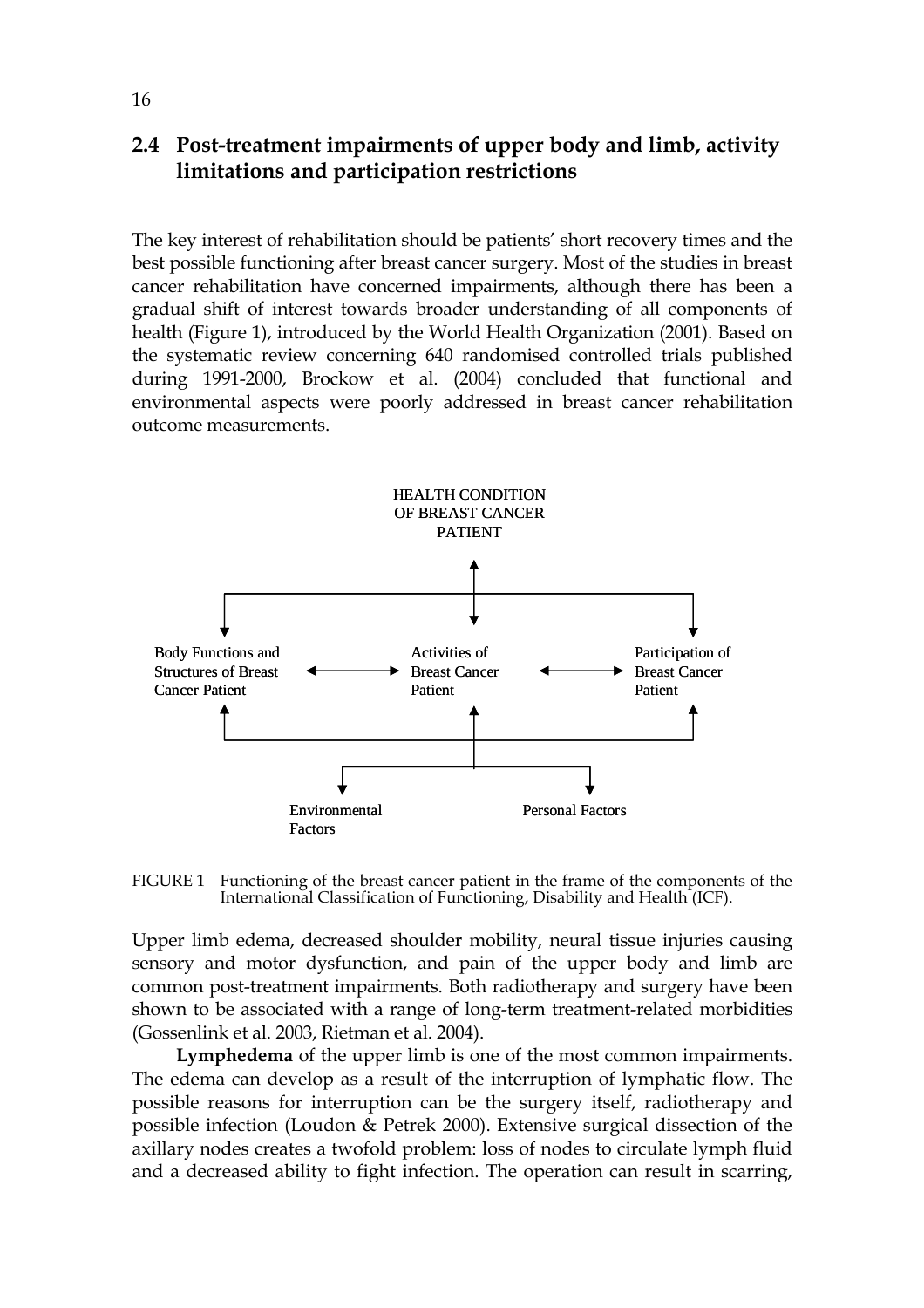which promotes adhesions and close down lymphatic channels. Radiationinduced fibrotic tissue becomes thickened and invasive, shutting down the channels. Infection is, however, the most significant and most frequent cause of edema. When the lymphatic system is incompetent, obstructed or surgically obliterated, proteins and their products accumulate in the tissue space. The tissue has abnormally large quantities of fluid in the intercellular space. If this process continues, collagen tissue tends to be deposited in this protein-rich fluid leading to fibrosis. These patients will be at risk of sarcoma (soft tissue cancer). The best means of avoiding this are the prevention of edema, the regular monitoring of constituted lymphedemas, and the hygienic and preventive behaviours of infections. (Adcock 1990, Holleb et al. 1991, Schunemann & Willich 1992, Dennis 1993, Peyron et al. 1993.)

The incidence of lymphedema can vary from 6% to 30% after breast cancer treatment (Loudon & Petrek 2000). There seems to be a higher risk for developing lymphedema with advanced disease at diagnosis, older age, greater body mass index (BMI) and longer follow-up (Kocak & Overgaard 2000). In addition, the risk has been shown to increase with radiotherapy (Isaksson & Feuk 2000, Johansen et al. 2000). Mastectomy (MRM) patients have more edema than patients with a breast saving operation (BSO) (Tasmuth 1997, Rowland et al. 2000, Deutsch & Flickinger 2001).

Most of the studies concerning post-operative incidence of **impaired shoulder movements** show an increase in range of motion during the follow-up (Tasmuth 1997, Isaksson & Feuk 2000, Duff et al. 2001). The incidence of impaired shoulder movements vary from 1.5% to as high as 50% (Tasmuth 1997, Kakuda et al. 1999, Isaksson & Feuk 2000, Kuehn et al. 2000, Tengrup et al. 2000, Deutsch & Flickinger 2001). Bentzen & Dische (2000) listed predisposing factors to radiotherapy-related impaired shoulder movements: older age, nonparticipation in physical exercise programmes, and subcutaneous fibrosis. Impaired shoulder movements are also more common after mastectomy than after a breast saving operation (Sudgen et al. 1998, Rowland et al. 2000, Gossenlink et al. 2003). Radiotherapy and chemotherapy may increase the risk for impaired shoulder movements (Rietman et al. 2004). In one longitudinal study done in Sweden decreased mobility was very common, and the internal rotation was most influenced by the breast cancer treatment at the 2-year follow-up (Johansson et al. 2001).

Breast cancer patients can experience **neuropathic changes** and many women have developed a **brachial plexus injury** after breast cancer treatment (Adcock 1990, Olsen et al. 1993). Radiation-induced brachial plexopathy (RBP) is also more frequent in patients receiving chemotherapy and in younger patients (Olsen et al. 1993). Nerve tissue is highly radioresistant, but vascular tissue is vulnerable. At the macroscopic level, constricting bands of fibrous tissue around the brachial plexus can be seen. Microscopically there is focal demyelination with fibrosis of the nerve sheaths and fibers, with obliteration and hyalinization of the small vessels. These radiation-induced changes are delayed (months to years). (Zeidman et al. 1993.) Entrapments of the nerves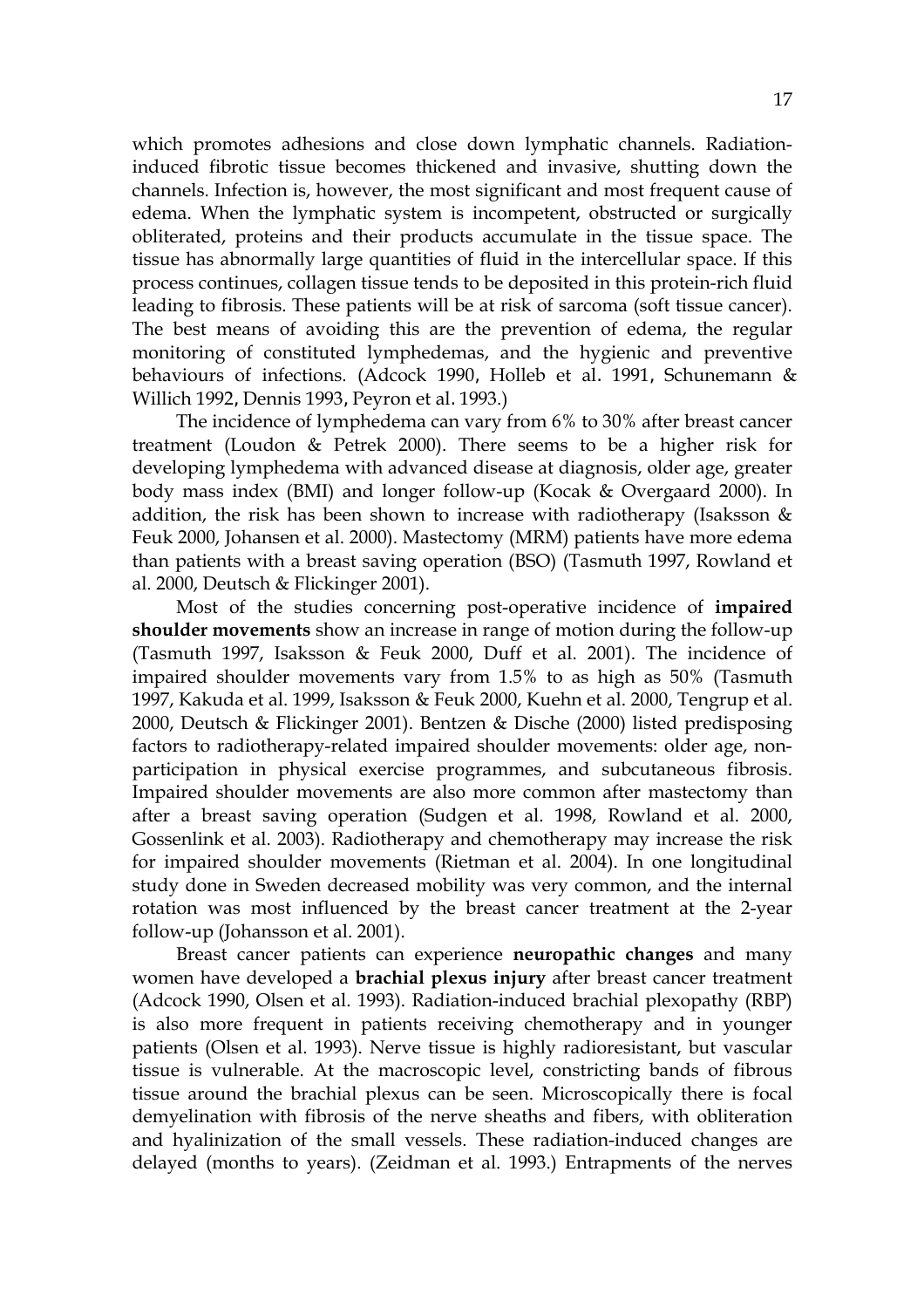can, however, also occur as a result of edema (Adcock 1990). Postsurgical patients experience short-term superficial sensory loss and radiating pain, though symptoms subside over time. Patients can have long-term changes because of plexopathy, experiencing paraesthesia, hypaesthesia, weakness, trophic changes and pain. Of these impairments, paraesthesia and hypaesthesia are most frequent and earliest in onset, followed by weakness, decreased muscle stretch reflexes and pain. The motor and sensory impairments of the arm and hand may be sufficient to render the limb functionless. (Adcock 1990, Olsen et al. 1993, Brennan 1995.)

Incidence of **muscle weakness** of the upper limb has varied from 18 to 23% after breast cancer treatment (Kakuda et al. 1999, Johansen et al. 2000, Kuehn et al. 2000). Thirteen percent of the patients have experienced weakness even two years after the operation (Isaksson & Feuk 2000). Progression of the weakness has also been seen and this can lead to loss of hand function. For example, grip strength reduction has been measured from 40% of breast cancer patients about three years after treatment (Rietman et al. 2004).

Long-lasting post surgery **pain** has not been a particular interest of the rehabilitation, until recently. In the review by Rietman et al. (2003), the prevalence of pain ranged from 12 to 51% among breast cancer patients. Even one third of the patients have experienced some pain in the arm as long as five years after operation (Tengrup et al.2000). The arm pain is more due to damage of the intercostobrachial nerve or/and brachial plexus (Tasmuth &Kalso 2003). Tasmuth et al. (1999) found that chronic pain correlated significantly with other post-treatment impairments such as edema, parasthesia, strange sensations, and phantom pain. Pain described with values more than 50 mm on the visual analogue scale influenced daily activities severely. Lower values (30-50 mm) had only a moderate effect. (Tengrup et al. 2000.) Most commonly the patients have described their pain as shooting (Stevens et al. 1995, Kwekkeboom 1996, Tasmuth 1997).

The incidence of numbness, the most common **sensory disturbance**, varies from 29% to 81% among breast cancer patients after the operation (Maunsell et al. 1993, Polinsky 1994, Baron et al. 2000, Isaksson & Feuk 2000, Rowland et al. 2000, Bosompra et al. 2002). The incidence of objectively measured numbness decreased very little in one year, from 85% to 81% in a MRM group and from 82% to 80% in a BSO group (Tasmuth 1997).

**Phantom breast pain** occurs in 15-30% of patients. Pain starts in the region of the nipple and spreads to the entire breast. Pain may be continuous or paroxysmal and can be associated with paraesthesia. (Cherny & Portenoy 1994) Studies of this pain and pain incidence have been published but there are no therapy interventions in this area (Kwekkeboom 1996).

Breast cancer patients following sentinel node biopsy (SNB) have fever impairments in body functioning and structure than patients with complete axillary dissection (Haid et al. 2002, Swenson et al. 2002, Rönkä et al. 2005). However, tenderness, soreness, tightness, and numbness still appear to be severe and distressing symptoms (Baron et al. 2002).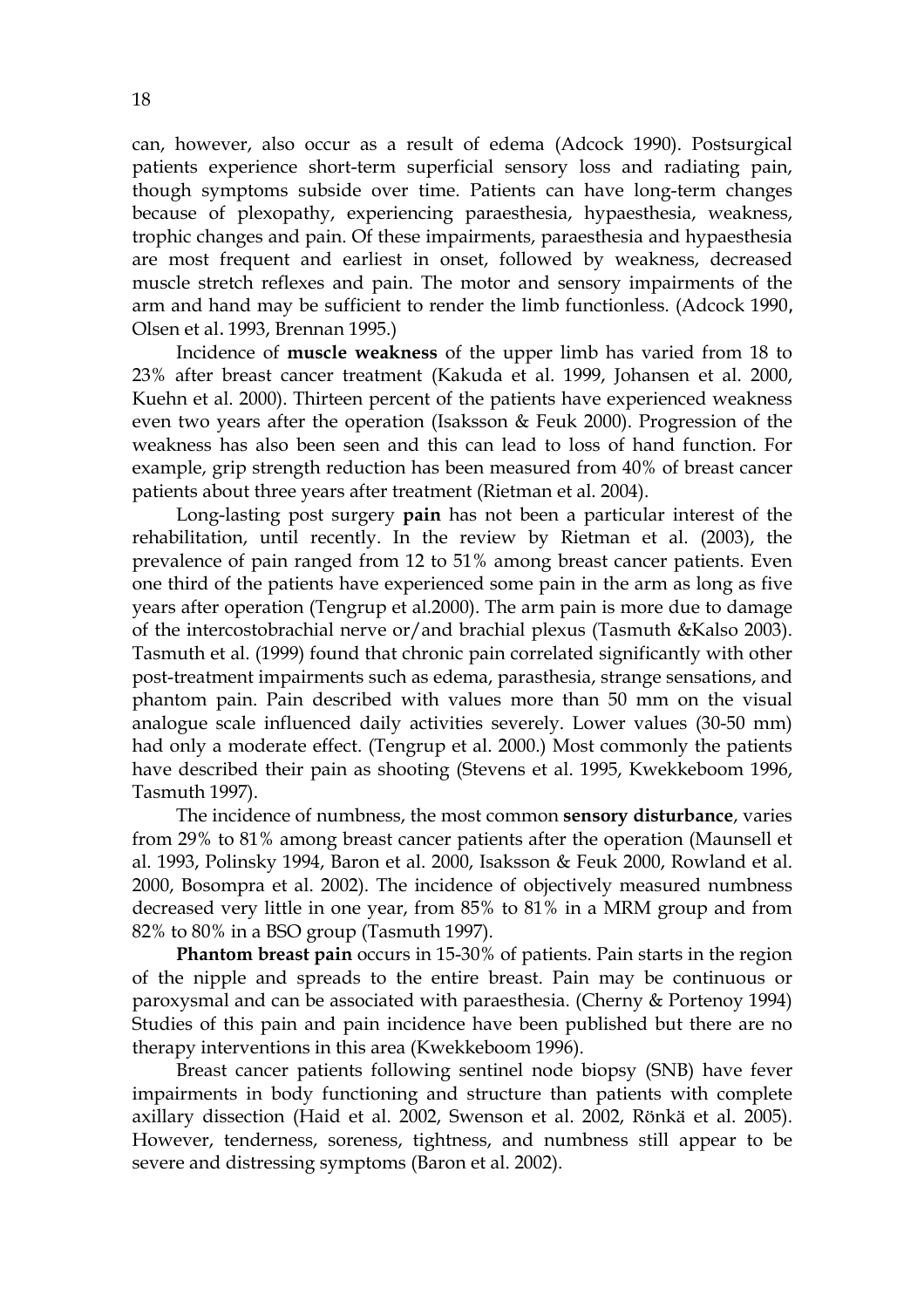The possible impairments in breast cancer patients' functions and structures of the upper limb and body are well defined. Contrary to the impairments, little is known of about **activity limitations and participation restrictions**. In the systematic review by Rietman et al. (2003) only limited number of studies, published over the last 20 years, were found, which investigated late morbidity of the upper limb in relation to daily activities and quality of life. Rietman et al. (2004) showed in a longitudinal study, that pain had a strong relationship to perceived disability and health related quality of life almost three years after treatment. In their study pain, forward flexion, external rotation and age explained 73% of the variance in the Shoulder Disability Questionnaire. This study lacked baseline assessment and had a relatively small study sample, therefore limiting further conclusions. It is still also unclear how the operation type affects activity limitations and participation restrictions. Gosselink et al. (2003) reported that MRM patients experienced greater functional limitations, concerning the ADL (activity of daily living) of the upper limb than BSO patients.

Pain-related disability has been reported in a number of studies (Maunsell et al. 1993, Tasmuth et al. 1999, Haid et al. 2002). However, the level of functioning has not been assessed systematically in these studies. Patients with arm swelling can experience considerable activity limitations in home and work environments (Segestrom et al. 1992, Maunsell et al. 1993, Tobin et al. 1993, Woods et al. 1995, Tasmuth et al. 1999, Kwan et al. 2002). Swelling can also cause participation restrictions for breast cancer patients (Woods et al. 1995). Some studies have also shown that limited shoulder movements and numbness seem to increase self-assessed activity limitation (Segestrom et al. 1992, Polinsky 1994). Lash & Sillman (2000) concluded in their study that upper-body dysfunction can affect breast cancer patients sooner or later after operation. They suggested that upper-body function should be followed and appropriate intervention planned for at least 2 years (Lash & Sillman 2000). Use of SNB seems to have less negative interference with daily life than more extensive axillary treatment (Haid et al. 2002, Rönkä et al. 2005).

#### **2.5 Efficacy of physiotherapy methods and exercise after breast cancer surgery**

In the immediate post-surgical stage, patients are instructed on how to use the upper limb and how to avoid acute infection and edema or the risks of chronic lymphedema (Adcock 1990). The instructions on the use of the upper limb and the exercises of the arm do, however, have little scientific support because of the lack of research in this area. Some research has been done concerning physical activity with cancer patients, the effect of moderate exercise training in cancer patients and physical activity habits of breast cancer patients. Physical activity seems to be an important part of the rehabilitation process for cancer patients.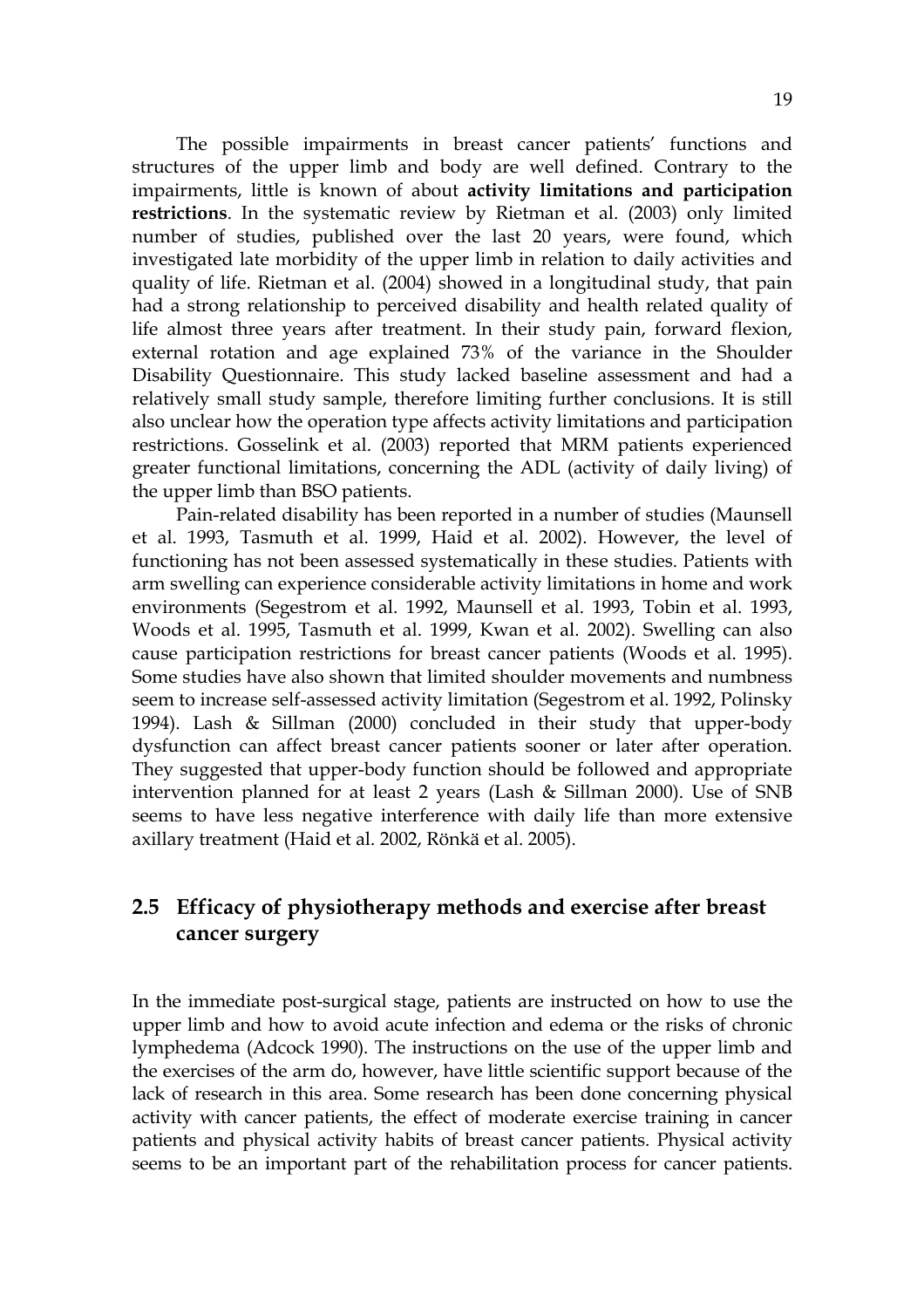(Hicks 1990, Pfalzer 1995, Solli & Søresen 1995.) However, the problem with most patients appears to be insecurity about what the body can tolerate after treatment. Peters et al. (1994) showed that moderate exercise had an effect on the amount of natural killer (NK) cells, the amount increased after five weeks and also after six months submaximal training (60% of the maximum). NK-cells have an important role in the defence against tumor cells (Peters et al. 1994).

Stretching improves ROM and joint function, increases tendon flexibility and also enhances muscular performance (American College of Sports Medicine 1998). Breast cancer patients are tutored that it is particularly important for those patients who have had radiotherapy to commit to a life-long mobility training of the upper body and limb (Hick 1990, Pfalzer 1995). How much and how often training should be done has still to be determined.

A pre-experimental study (Kärki & Kautoniemi 1999) of the effects of intensive therapeutic exercise (upper limb ROM exercise, stretching, strength training) on upper limb function and on the experienced symptoms of the patients showed that the experimental group had positive results concerning range of motion, strength, functional movements of the shoulder and using the upper limb when jumping. One of the most important findings was that with intensive training the edema of the operated upper limb decreased rather than increased. In this study the muscle strength training intensity was individually adjusted, and participants trained initially at submaximal levels (50-60%) and then the load was increased up to 65-70% of maximum. Since the group sizes were small more research is needed to confirm these results. (Kärki & Kautoniemi 1999.)

Two case studies of breast cancer patients showed that no new cases of lymphedema were developed during (McKenzie & Kalda 2003) and five months after (Harris & Niesen-Vertommen 2000) a progressive exercise training.

A critical review by Megens & Harris (1998) analyzed the quality of studies concerning physical therapist management of lymphedema using the rules of evidence developed by Sackett (1989). The authors' recommended the use of compression garments, combined techniques, modified complex physical therapy and microwave therapy together with compression garments. They, however, stated that these recommendations were not supported by numerous and definitive studies. Brennan & Miller (1998) also pointed out in their review of available literature from the period 1982-1996 that the evidence supporting many of the forms of lymphedema treatment was insufficient and they suggested that a multidimensional approach should form the core program for controlling the swelling. The program should include garments, massage, exercise, and use of compression pressure pumps.

The possible effect of exercise on breast cancer patients' axillary lymphatics is a matter of interest for preventing lymphedema and treating lymphedema after breast cancer treatment. Adult lymphatics can regenerate by sprouting from pre-existing lymphatic vessels (Lymboussaki et al. 2000, Alitalo & Carmeliet 2002). This regeneration process may be facilitated by factors than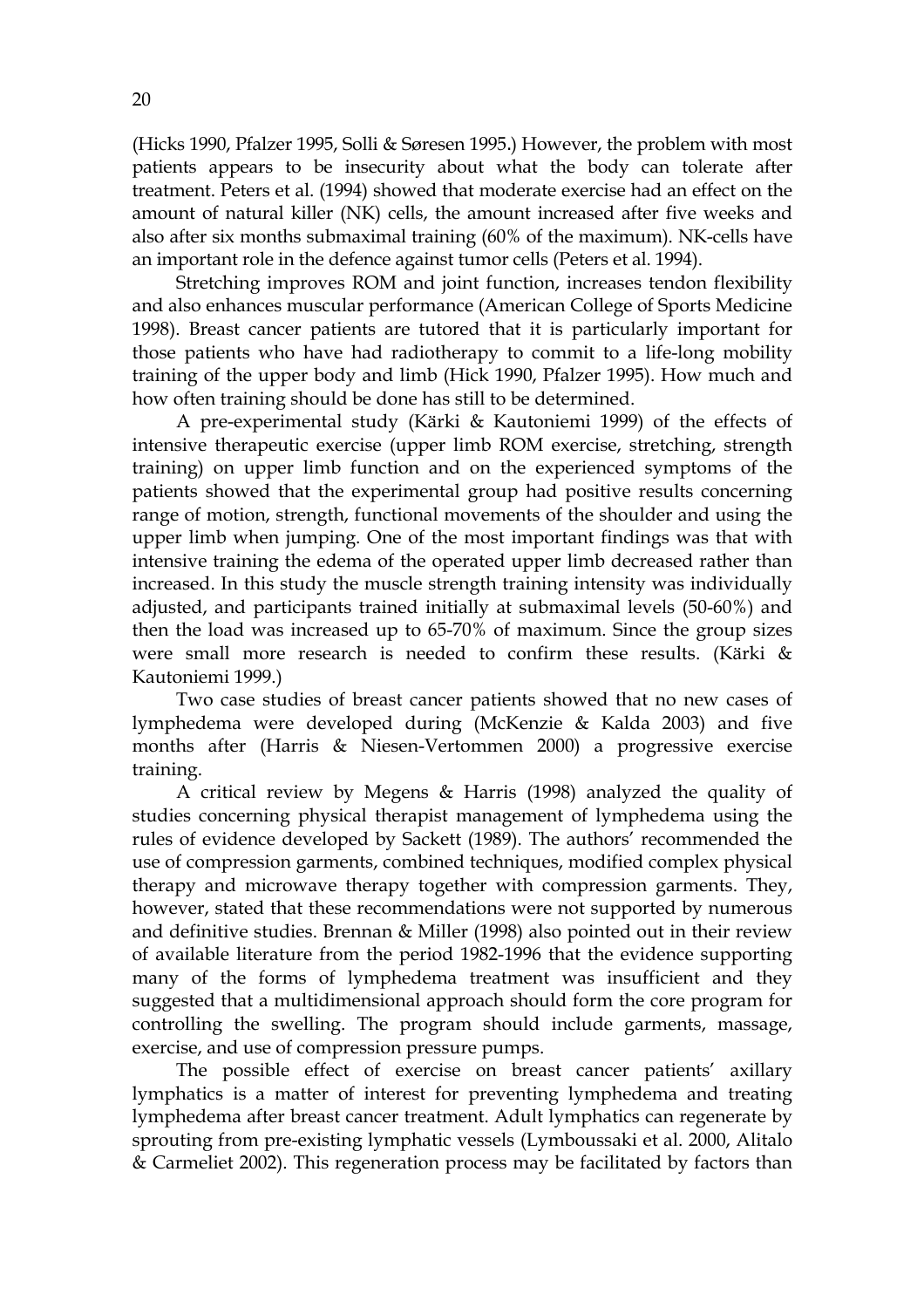are known to be normal contributors of tissue healing e.g. sufficient nutrition by repetitive movements of the upper limb. Mechanical loading as a stimulus for adaptation is commonly accepted. Exercise related stress on tissues include tensile stress that results from stretch or increased resistance, pressure or compressive forces. (Baar et al. 1999.)

Pinto & Maruyama (1999) reviewed the literature on the role of exercise in the rehabilitation of breast cancer survivors and reported that study design and small sample sizes limited strong conclusions on the mood benefits of exercise. However, their review suggested that exercise can contribute to improved mood, reduced anxiety and depression. Exercise may prevent weight gain during cancer treatment and cause reduction in fatigue; it may also be useful in alleviating menopausal symptoms in breast cancer survivors who experience early menopause. Exercise may also prevent osteoporosis and reduce the risk of other chronic disease among survivors. The review indicated that the studies included were fairly heterogeneous in their focus of interest and they could only provide some evidence of benefits. The review showed that it is safe for breast cancer patients to exercise, but what type of exercise is the most effective for individuals with specific problems is far from clear.

Brown et al. (2003) stated in their original article that no studies have examined the effects of exercise on cancer recurrence or overall survival after cancer treatment. It seems evident that an increased exercise level is related to the primary prevention of some cancers, and physical activity can therefore be beneficial for cancer survivors in the prevention of a second cancer.

The increase in weight after diagnosis and treatment of breast cancer is an important predictor of breast cancer death in early stage disease (Enger et al. 2004). Some recommendations (Brown et al. 2003) suggest that patients, who were sedentary before diagnosis, should carry out low-intensity activities such as stretching and short, slow walks and gradually increase the intensity level. The level of activity has not been studied or tested in cancer survivors. Brown et al. (2001) point out that an extremely high level of exercise might increase risk for infection.

#### **2.6 Current recommendations for physiotherapy, other therapies and physical activity**

The current recommendation of the Finnish Breast Cancer Group (Suomen Rintasyöpäryhmä 2002) for physiotherapy, other therapies and physical activity are based on the studies of Le Vu et al. (1997), Schultz et al. (1998) and Pinto & Maruyama (1999). Immediate post-operative massage and shoulder range of motion exercises increased shoulder mobility (Le Vu et al. 1997) during the hospital stay (7 days), but no differences were seen in 8-24 months follow-ups between treatment and no-treatment groups. In the pre-experimental study of Schultz et al. (1998) the pre-post test design showed that physical activity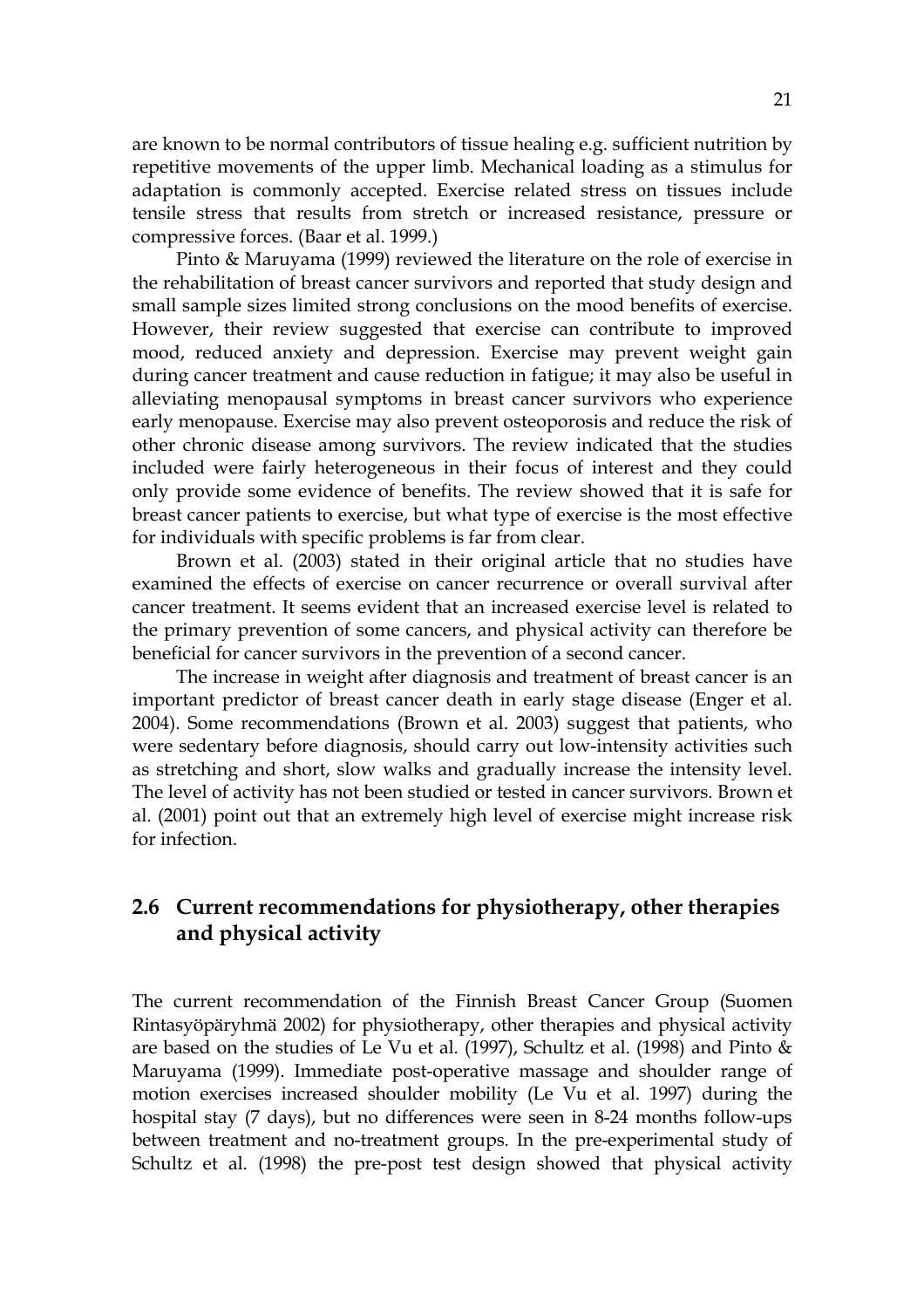increased both the physical fitness and psychological welbeing of breast cancer patients. Pinto & Maruyama (1999) concluded in their review of the effects of physical activity that physical activity has positive effects both on physical and psychological health, but not what and how much should be recommended. The recommendations of the Finnish Breast Cancer Group are as follows:

- 1 Massage and exercise therapy immediately after the operation increase shoulder mobility (Le Vu et al. 1997)
- 2 Lymphatic therapy or lymph massage gives subjective relief in the case of lymphedema of the operated side (no references)
- 3 Notable lymphedema can be relieved by an elastic sleeve (no references)
- 4 Physical activity helps breast cancer patients both physically and mentally (Schultz et al. 1998, Pinto & Maruyama 1999)

None of the three studies concern therapeutic exercise or systematic strength training after breast cancer surgery, or reviews all the therapy modalities used for treatment of various impairments, activity limitations or participation restrictions.

Practice guidelines by The American Cancer Society on physical activity during and after cancer treatment recommend that cancer patients receiving radiation therapy or chemotherapy should alter their program or begin exercise at a low intensity, and progress slowly. Patients who have exercised before diagnosis should keep on maintaining their activity. If the disease or treatment requires long bed rest periods, physical therapy is recommended for these patients. Guidelines for living after recovery from treatment point out that one should adopt a physically active life style. The suggested exercise level is at least moderate activity for at least 30 minutes on five or more days of the week. On the other hand, 45 minutes or more of moderate to vigorous activity on five or more days per week may further enhance reduction in the risk for breast cancer. (American Family Physician 2004.)

The existing recommendations for therapeutic exercise in Finland and in USA are somewhat vague and therefore it is important to discover how the already existing evidence of the effective levels of activity is applicable to breast cancer patients. In the recommendations for healthy adults by the American College of Sports Medicine ACSM (1998) of Quantity and Quality of Exercise for Muscular Fitness and Flexibility it is suggested that resistance training should be progressive, individualized and provide a stimulus for major muscle groups: 1 set; 8-12 repetitions for 2-3 days per a week. For more frail persons of 50-60 years of age and above 10-15 repetitions would be more appropriate. In ACSM (2000) more recent guidelines, 2 days per week and 1 set; 8-15 repetitions is recommended for strength training. Stretching for ROM should be performed a minimum of 2-3 days per week (ACSM 1998, 2000). Muscle strength is best developed by using heavier weights (maximum or near maximum tension) with few repetitions and muscle endurance is best developed by using lighter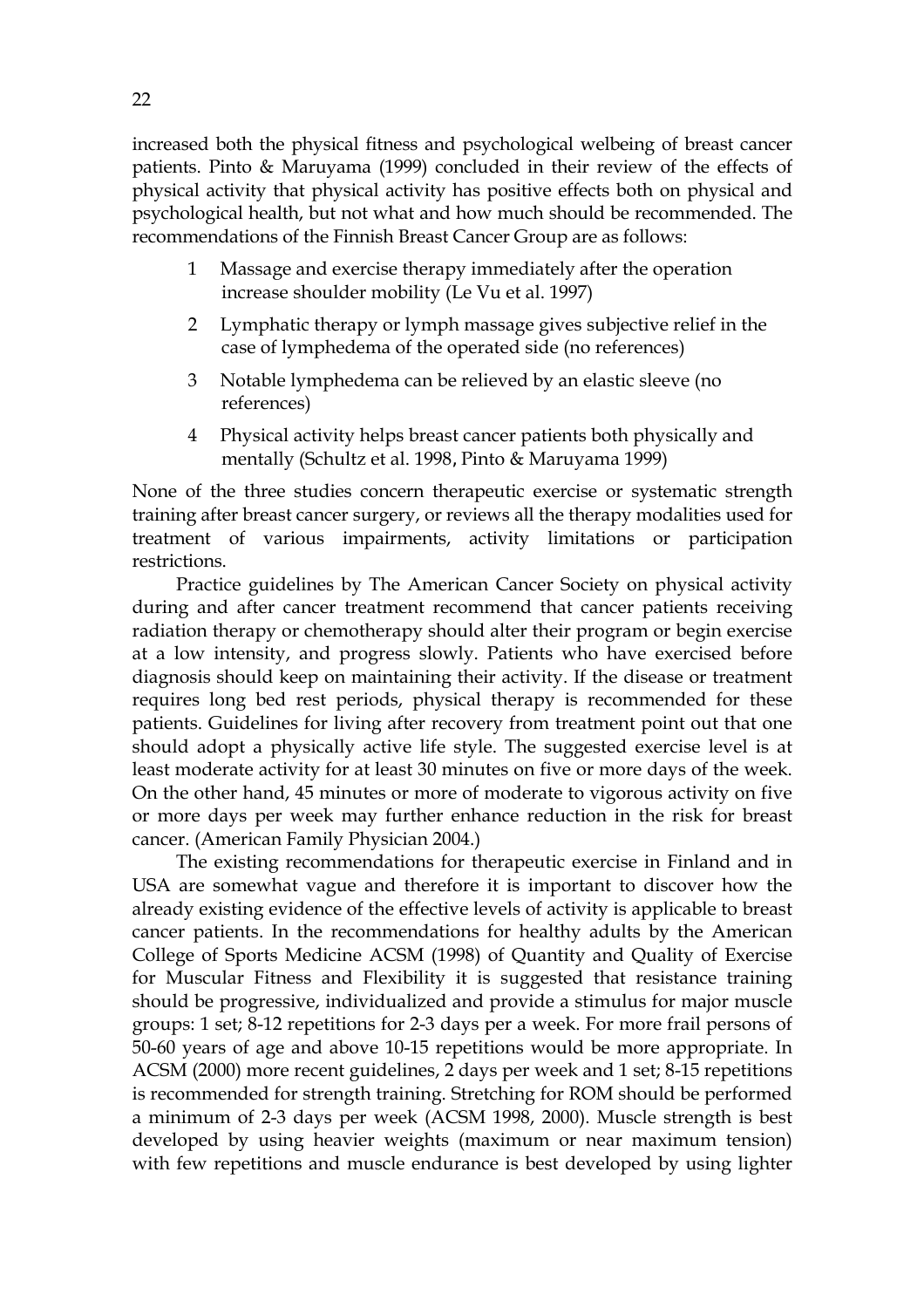weights with a greater number of reps. In both strength and endurance 8-12 reps/set but for heavier weights 6-8 reps/set may better optimize strength and power, and for 50-60 year of age or more low-or moderate RM, 10-15 reps/set is recommended. (ACSM 1998.)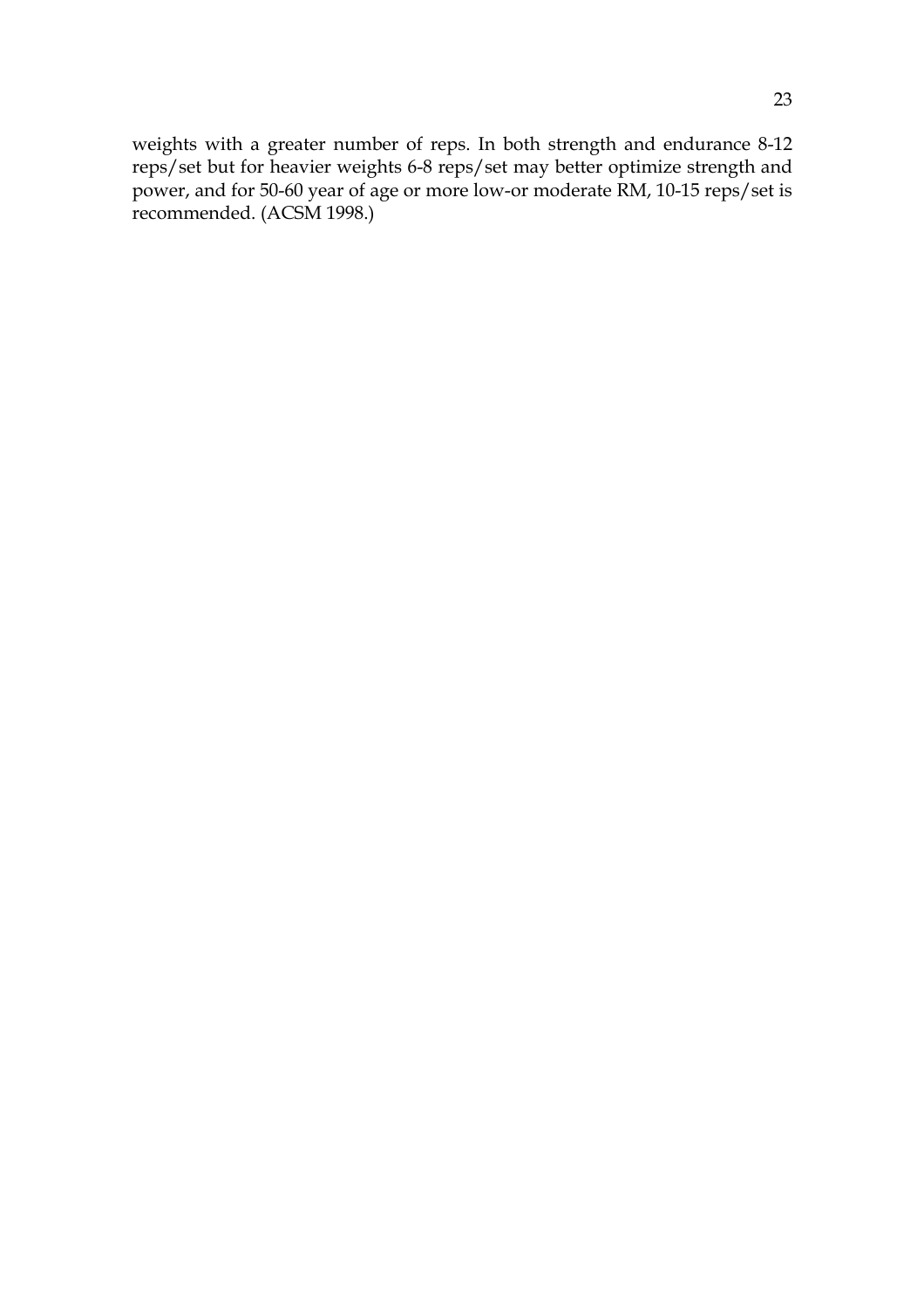## **3 AIMS OF THE STUDY**

The general aim of this thesis was, by using different research methods, to create a broader understanding of the effectiveness of physiotherapy methods and exercise, as well as evaluate the requirements, content and timing of physiotherapy services after breast cancer surgery. This series of studies also aimed to create a useful follow-up protocol for assessing the functioning of the upper limb and body (Figure 2). The specific aims of this thesis were to:

- 1. Evaluate the effects of different therapy methods on the upper limb edema of breast cancer patients, early vs. delayed onset of shoulder exercise after breast cancer operation, exercise therapy and aerobic exercise among breast cancer patients by a systematic review (I).
- 2. Describe the amount and content of the postoperative education of breast cancer patients concerning the use of upper limb, exercise (shoulder movements, strength training), edema prevention and treatment (II). This second study also describes patients' view on who were the advisors that gave these instructions. Additionally, this study also sought to analyse how the evidence-based protocol developed along the critical review and meta-analysis (I) was supported in real world settings in the Satakunta area in Finland.
- 3. Describe the impairments of upper body and limb functions and structures among breast cancer patients (III). In this third study the impact of impairments on activity limitations and participation restrictions experienced by breast cancer patients at work, in the home and in leisure activities was also examined 6 and 12 months after the operation. Secondary aims were to identify the effects of age, operation type and adjuvant treatments on the impairments, limitations and restrictions.
- 4. Examine the effects of individually adjusted therapeutic exercise on shoulder movements, upper limb muscle strength, upper limb volume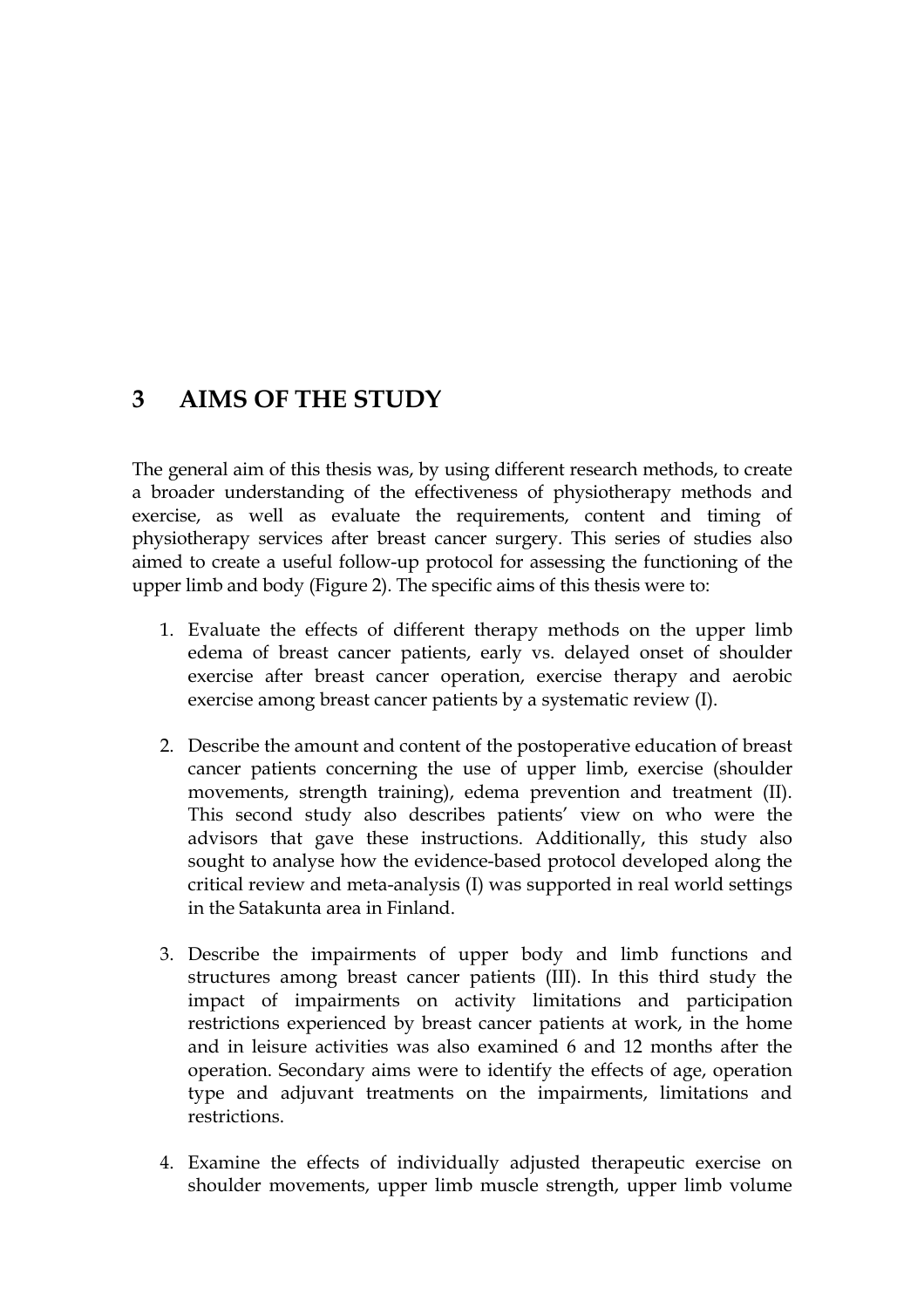and circumference (IV). Another purpose of this fourth study was to investigate the effects of therapeutic exercise on experienced impairments of upper body and limb, and on experienced activity limitations and participation restrictions of breast cancer patients.



FIGURE 2 Flow diagram of the series of studies.

Hereafter the critical review and meta-analysis is presented completely, while the frame for the studies II-IV was developed using the results and conclusions of the first study (Figure 2).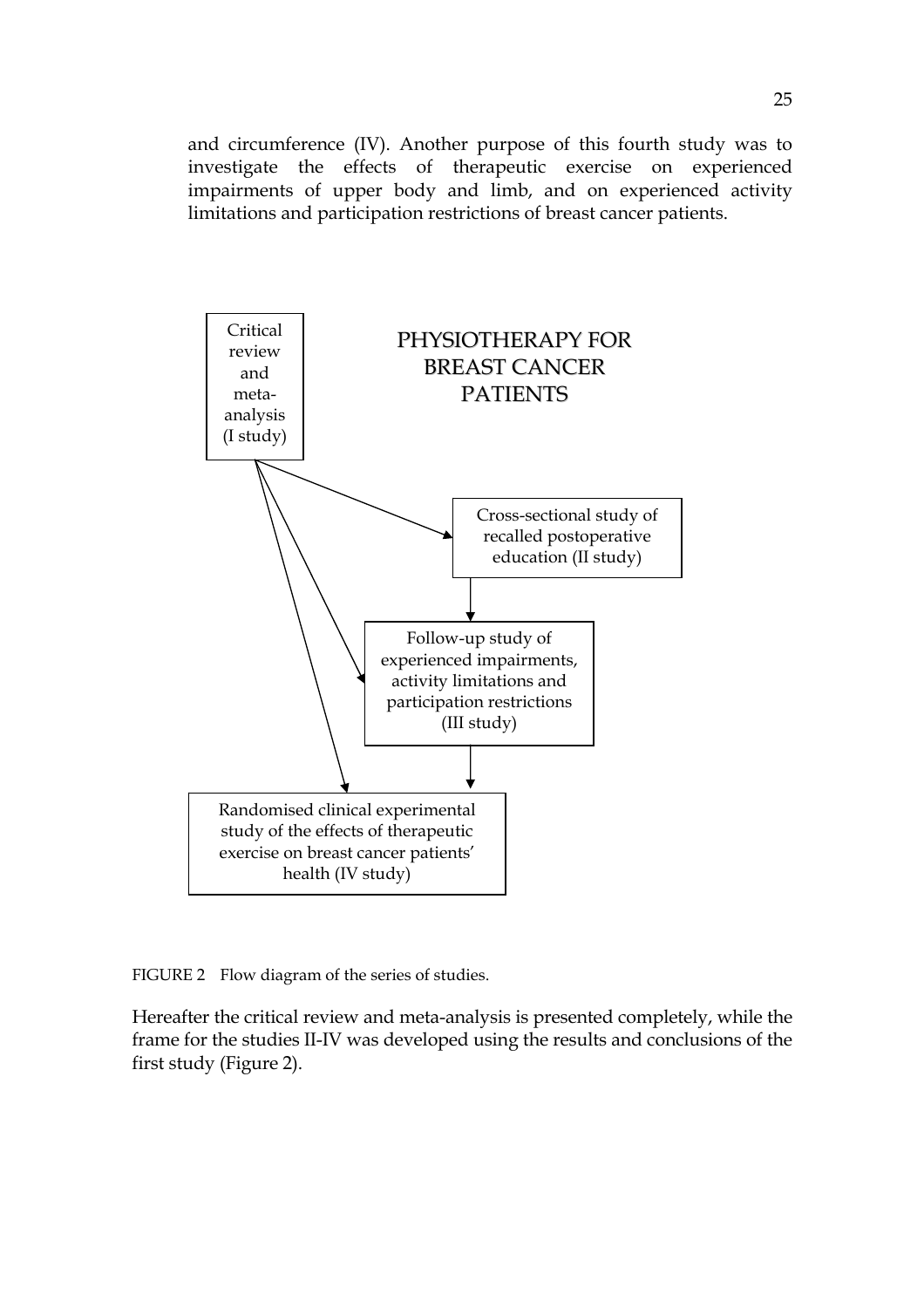## **4 CRITICAL REVIEW AND META-ANALYSIS OF PHYSIOTHERAPY METHODS AND EXERCISE AFTER A BREAST CANCER OPERATION (I)**

#### **4.1 Material and methods**

In this study, two physiotherapists (MSc degree in health sciences) reviewed the studies published in English and Scandinavian languages. These studies were obtained by one of the reviewers through a computer-assisted search of the MEDLINE, EMBASE and ArbSpriSwe (Medical database in Scandinavia) covering the period 1980-1999. For the search, the used terms were breast cancer, breast neoplasm, physical therapy, physiotherapy, rehabilitation, exercise, lymphedema, late symptoms, therapy, quality of life, physical activity. Manual searches from relevant reference lists were also carried out. In order to be included in this review the studies had to meet the following criteria:

- 1. A prospective clinical trial.
- 2. A sample of breast cancer patients.
- 3. A study design either single subject experimental, pre-experimental (no control group), quasi-experimental or true experimental randomized.
- 4. A study had to concern post-operative therapy, therapy methods used with late symptoms, therapeutic exercise or training.

The methodological analysis was used to assess the quality of study design, conduction, and reporting. Table 1 presents the criteria that were developed and used for the analysis of quality. The scoring and criteria were based on generally used principles in other systematic reviews (Koes et al. 1991, de Kruif & van Wegen 1996, Hilden & Bo 1998, de Bie et al. 1998). The instrument used by Koes et al. (1991) and de Bie et al. (1998) was modified because of the different outcome measures relevant for breast cancer research and different areas; early vs. delayed shoulder movements after operation, lymphedema therapy, therapeutic exercise, exercise. The two reviewers assessed the quality of each study independently, and in a subsequent meeting the reviewers discussed disagreements until consensus was reached.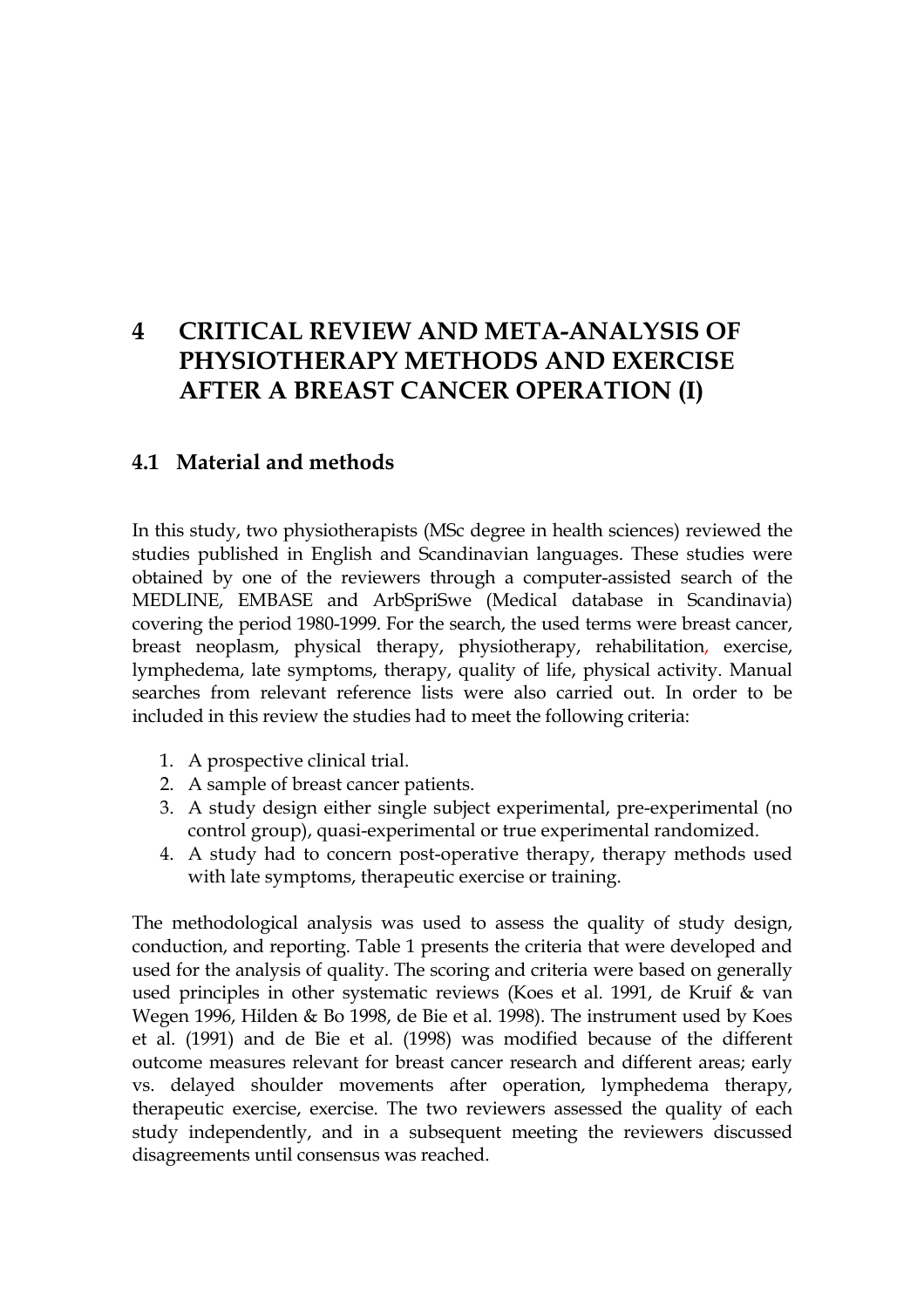Meta-analysis was used after the methodological analysis, when the study reports presented the relevant data needed for the analysis. Furthermore, those study designs had to be either quasi-experimental or true-experimental, where randomization had been attempted. Only studies concerning early versus delayed shoulder exercise after surgery met these criteria.

| TABLE 1 Criteria list for assessment of methodological quality of prospective clinical |
|----------------------------------------------------------------------------------------|
| trials concerning therapy methods and exercise after breast cancer operation.          |

| Criterion*                                         | Weighting      |    |  |
|----------------------------------------------------|----------------|----|--|
| Study population                                   |                | 18 |  |
| A. Homogeneity                                     | 3              |    |  |
| B. Relevant baseline characteristics               | 5              |    |  |
| C. Adequate randomisation procedure                | $\overline{2}$ |    |  |
| D. Loss of subjects and description of drop outs   | 5              |    |  |
| E. Number of subjects                              | 3              |    |  |
| Intervention                                       |                | 20 |  |
| F. Intervention adequately described               | 10             |    |  |
| G. Co-intervention avoided                         | 5              |    |  |
| H. Healing effect/placebo controlled               | 5              |    |  |
| Measurement of effect                              |                | 22 |  |
| I. Outcome measures in                             | 10             |    |  |
| Treatment of edema                                 |                |    |  |
| Early vs. delayed shoulder movements               |                |    |  |
| Exercise therapy                                   |                |    |  |
| Exercise                                           |                |    |  |
| J. Number of measures                              | 6              |    |  |
| K. Attempted blinding                              | 6              |    |  |
| Statistical validity                               |                | 10 |  |
| L. Statistical tests acceptable                    | 5              |    |  |
| K. P-value or another descriptive value are marked | 5              |    |  |
|                                                    |                | 70 |  |

\*Details of criterion are presented in the original article (I).

#### **4.1.1 Statistical methods**

*Effect size index (d-index)* by Cohen (1988) and *95% confidence intervals (CIs)* were used to evaluate the possible influence of early or delayed shoulder exercise on the drainage volume and aspiration volume (Guyatt et al. 1994, Munro et al. 1997). Effect sizes were counted from the means and standard deviations of the early and delayed groups.

Effect size can be small (.2-<.5), medium (.5-<.8) or large  $(≥.8)$ . All therapy studies included in this report are real world studies and are influenced by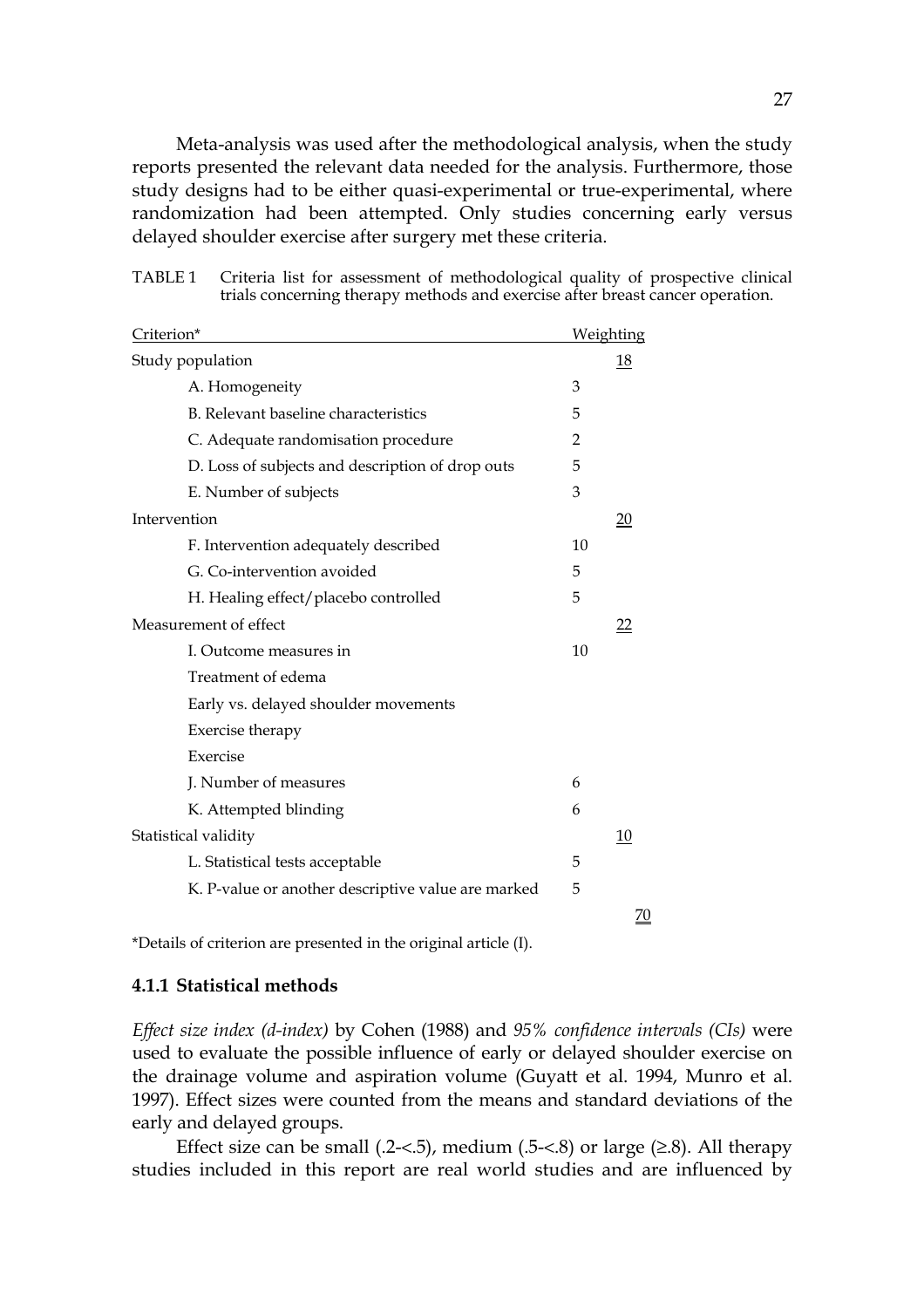uncontrollable extraneous variables which can make the size of the effect small. (Cohen 1988.) A positive d-index indicates in this review that the delayed exercise of the shoulder caused less drainage and the aspiration volume was lower than with the early exercise group. If the d-index is negative it indicates that the group of delayed shoulder exercise had higher drainage or aspiration volume. In the results of meta-analysis the pooled effect sizes and corresponding 95% CIs were reported. The power tables by Cohen (1988) were used to analyze power for **t**-test on means of two independent samples when the group sizes were unequal.

#### **4.2 Results**

The critical review included 31 studies published from 1980-1999 (Table 2). Seven of the studies concerned immediate postoperative physiotherapy and compared early shoulder exercise to delayed exercise regimes. Four studies dealt with exercise such as walking, cycling or other aerobic activity after hospitalization. Four studies concerned exercise therapy or rehabilitation programs after surgery. More than half of the studies (n=16) studied the effects of different therapies on lymphedema among breast cancer patients.

Methodological analysis of the studies concerning lymphedema therapy showed that there were large methodological differences between the studies. The scores varied from 14 to 46 points from a maximum of 70 points (Table 2). None of the studies avoided co-interventions, and the healing effect of placebo was uncontrolled in 13 studies. Further pooling of the data was not possible, because of low methodological quality.

In the methodological analysis of studies concerning exercise therapy after surgery, three of the four studies received more than 40 points (Table 2). All these studies lacked proper randomization, and also the descriptions of the interventions were insufficient. The quality of the studies prevented further analysis and pooling of the data, as some of the results were not included in the reports, and some relevant statistics were lacking e.g. means, standard deviations.

Studies concerning aerobic exercise after breast cancer operations were carried out during chemotherapy or radiation therapy. All four studies (Table 2) received more than 40 points. Major flaws in these studies were seen in the randomization and blinding procedures. Further pooling of the data was not possible, because two studies had deficiencies in reporting the results and the study methods differed (pre-experimental, one-group and two-group designs).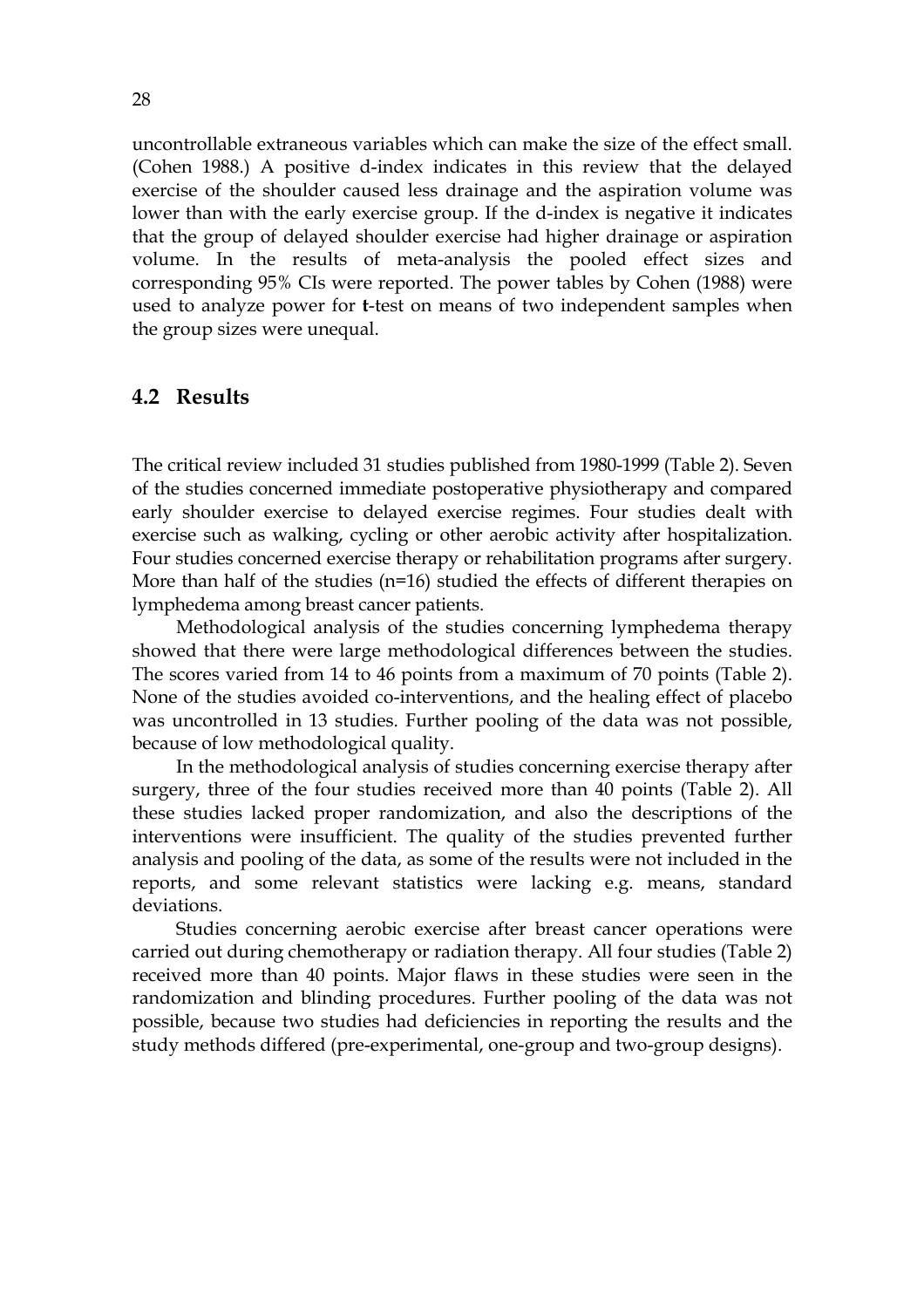|              |                          |                       |                  | <b>Study Population</b> |                  |                |                | Intervention     |                |                | Measurements     |                       | Statistical<br>Validity |                | Total |
|--------------|--------------------------|-----------------------|------------------|-------------------------|------------------|----------------|----------------|------------------|----------------|----------------|------------------|-----------------------|-------------------------|----------------|-------|
|              |                          | $(18 \text{ points})$ |                  |                         |                  | (20 points)    |                |                  | (22 points)    |                |                  | $(10 \text{ points})$ |                         | scores         |       |
|              |                          | А                     | B                | $\mathsf{C}$            | D                | E              | $\mathbf F$    | G                | H              | $\mathbf I$    | J                | K                     | L                       | M              |       |
|              | <b>Study</b>             | 3                     | 5                | $\overline{c}$          | 5                | 3              | 10             | 5                | 5              | 10             | 6                | 6                     | 5                       | 5              | 70    |
| $\mathbf{1}$ | Johansson et al 1999     | 3                     | 5                | $\boldsymbol{0}$        | 5                | 3              | 6              | $\mathbf{1}$     | 2              | 6              | 5                | $\overline{0}$        | 5                       | 5              | 46    |
| 2            | Swedborg 1980            | $\overline{c}$        | 5                | $\overline{0}$          | $\overline{4}$   | 3              | 10             | $\mathbf{0}$     | $\mathbf{0}$   | 5              | $\overline{4}$   | $\overline{4}$        | 5                       | 3              | 45    |
| 3            | Bertelli et al 1992      | 3                     | $\overline{4}$   | 2                       | $\overline{4}$   | 3              | 9              | $\mathbf{0}$     | $\mathbf{0}$   | 3              | $\overline{4}$   | $\Omega$              | 5                       | 5              | 42    |
| 4            | Bertelli et al 1991      | 3                     | 5                | $\boldsymbol{0}$        | 3                | 3              | 5              | $\boldsymbol{0}$ | $\mathbf{0}$   | 5              | $\overline{4}$   | $\mathbf{0}$          | 5                       | 5              | 38    |
| 5            | Balzarini et al 1993     | $\overline{2}$        | 3                | $\mathbf{1}$            | $\mathbf{1}$     | $\overline{c}$ | 8              | $\mathbf{0}$     | $\overline{0}$ | 5              | 5                | $\overline{0}$        | $\overline{4}$          | 5              | 36    |
| 6            | Gan et al 1996           | $\mathbf{1}$          | $\mathbf{1}$     | $\mathbf{0}$            | 5                | $\overline{3}$ | 6              | $\mathbf{0}$     | $\mathbf{0}$   | 10             | 2                | $\mathbf{0}$          | 3                       | 5              | 36    |
| 7            | Piller et al 1998        | 3                     | $\overline{c}$   | $\boldsymbol{0}$        | 3                | $\overline{c}$ | 6              | $\boldsymbol{0}$ | $\overline{c}$ | 10             | 6                | $\mathbf{0}$          | 2                       | $\mathbf{0}$   | 36    |
| 8            | Morgan et al 1992        | 3                     | 3                | $\overline{0}$          | 2                | 2              | 8              | $\mathbf{0}$     | $\overline{0}$ | 3              | $\overline{4}$   | $\mathbf{0}$          | $\overline{4}$          | 5              | 34    |
| 9            | Bunce et al 1994         | 2                     | $\overline{4}$   | $\boldsymbol{0}$        | 3                | 2              | $\overline{4}$ | $\boldsymbol{0}$ | $\mathbf{0}$   | 7              | $\overline{4}$   | $\mathbf{0}$          | 4                       | 3              | 33    |
| 10           | Swedborg 1984            | $\overline{c}$        | $\overline{4}$   | $\mathbf{0}$            | $\mathbf{1}$     | $\overline{2}$ | $\tau$         | $\mathbf{0}$     | $\mathbf{0}$   | 3              | 5                | $\Omega$              | $\overline{4}$          | 5              | 33    |
| 11           | Swedborg et al 1993      | 3                     | $\overline{4}$   | $\boldsymbol{0}$        | $\boldsymbol{0}$ | $\overline{2}$ | $\tau$         | $\boldsymbol{0}$ | 3              | 3              | 2                | $\overline{0}$        | $\overline{4}$          | 5              | 33    |
| 12           | Zanolla et al 1984       | $\mathfrak{2}$        | $\overline{4}$   | $\mathbf{0}$            | 5                | $\overline{3}$ | 6              | $\boldsymbol{0}$ | $\overline{0}$ | 6              | 3                | $\overline{0}$        | $\mathbf{2}$            | $\mathbf{1}$   | 32    |
| 13           | Kim-Sing et al 1987      | $\overline{c}$        | $\overline{4}$   | $\boldsymbol{0}$        | 5                | $\overline{c}$ | 9              | $\mathbf{0}$     | $\theta$       | 3              | 2                | $\mathbf{0}$          | $\mathbf{0}$            | $\overline{0}$ | 27    |
| 14           | Johansson et al 1994     | 3                     | $\overline{4}$   | $\boldsymbol{0}$        | $\mathbf{0}$     | $\mathfrak{2}$ | $\overline{4}$ | $\boldsymbol{0}$ | $\mathbf{0}$   | $\overline{7}$ | 2                | $\mathbf{0}$          | $\boldsymbol{0}$        | $\overline{4}$ | 26    |
| 15           | Hornsby 1995             | $\overline{2}$        | $\boldsymbol{0}$ | $\mathbf{1}$            | $\overline{c}$   | $\overline{c}$ | 3              | $\boldsymbol{0}$ | $\mathbf{0}$   | 6              | 3                | $\mathbf{0}$          | $\boldsymbol{0}$        | $\mathbf{0}$   | 19    |
| 16           | Kirshbaum 1996           | $\boldsymbol{0}$      | 3                | 0                       | 5                | $\mathbf{1}$   | 2              | $\mathbf{0}$     | $\overline{0}$ | $\overline{c}$ | $\mathbf{1}$     | $\overline{0}$        | $\mathbf{0}$            | $\overline{0}$ | 14    |
| 17           | Wingate et al 1989       | $\overline{c}$        | $\overline{4}$   | $\mathbf{1}$            | 5                | 3              | $\overline{4}$ | 3                | 3              | $\tau$         | 3                | $\overline{4}$        | 5                       | 5              | 49    |
| 18           | Na et al 1999            | 3                     | 5                | $\boldsymbol{0}$        | 5                | 2              | 6              | $\mathbf{1}$     | $\mathbf{0}$   | 8              | $\overline{4}$   | $\overline{0}$        | 5                       | 5              | 44    |
| 19           | Wingate 1985             | 2                     | $\overline{4}$   | $\boldsymbol{0}$        | 5                | $\overline{c}$ | 3              | $\boldsymbol{0}$ | $\overline{4}$ | $\overline{7}$ | $\overline{4}$   | $\mathbf{0}$          | 5                       | 5              | 41    |
| 20           | Gaskin et al 1989        | 0                     | $\overline{4}$   | $\mathbf{0}$            | $\mathbf{0}$     | 2              | $\overline{4}$ | $\boldsymbol{0}$ | $\mathbf{0}$   | 6              | $\boldsymbol{2}$ | $\overline{0}$        | $\overline{0}$          | $\overline{0}$ | 18    |
| 21           | MacVicar et al 1989      | $\mathbf{1}$          | 3                | $\boldsymbol{0}$        | 3                | $\overline{c}$ | 10             | $\overline{4}$   | 5              | 9              | $\mathfrak{2}$   | $\overline{0}$        | $\overline{4}$          | 5              | 48    |
| 22           | Schwartz 1999            | 3                     | 3                | $\mathbf{0}$            | 4                | $\overline{c}$ | 10             | $\mathbf{1}$     | $\mathbf{0}$   | 8              | 5                | $\overline{0}$        | 5                       | 5              | 46    |
| 23           | Mock et al 1994          | 3                     | 3                | $\overline{2}$          | 3                | $\mathbf{1}$   | 6              | 2                | 3              | 10             | $\overline{4}$   | $\theta$              | 3                       | 5              | 45    |
| 24           | Mock et al 1997          | 3                     | 3                | $\boldsymbol{0}$        | 2                | 2              | 5              | $\overline{c}$   | 3              | 6              | 4                | $\mathbf{0}$          | 5                       | 5              | 40    |
| 25           | Jansen et al 1990        | 3                     | $\overline{4}$   | $\mathbf{2}$            | 5                | 3              | 7              | 3                | $\overline{c}$ | 7              | 5                | $\overline{0}$        | 4                       | $\overline{4}$ | 49    |
| 26           | Chen et al 1999          | 3                     | 5                | $\mathbf{1}$            | 4                | 3              | 4              | 3                | 3              | 6              | 6                | $\mathbf{0}$          | 3                       | 5              | 46    |
| 27           | Petrek et al 1990        | 3                     | 5                | 2                       | 5                | 3              | 8              | 5                | $\mathbf{0}$   | $\overline{4}$ | 3                | $\overline{0}$        | 5                       | $\overline{c}$ | 45    |
| 28           | Schultz et al 1997       | $\mathbf{1}$          | 5                | $\mathbf{1}$            | 5                | 3              | 5              | $\overline{c}$   | 3              | 6              | 3                | $\overline{0}$        | 5                       | $\overline{4}$ | 43    |
| 29           | Rodier et al 1987        | 3                     | 5                | 2                       | 5                | 3              | 2              | 5                | $\overline{0}$ | 4              | 2                | $\overline{0}$        | 4                       | 5              | 40    |
| 30           | van der Horst et al 1985 | 2                     | 5                | $\mathbf{0}$            | 5                | 3              | 6              | $\mathfrak{Z}$   | $\mathbf{0}$   | 7              | 3                | 2                     | 2                       | $\mathbf{1}$   | 39    |
| 31           | Dawson et al 1989        | $\mathbf{1}$          | 3                | 1                       | 5                | 3              | $\mathbf{1}$   | 0                | 5              | 6              | $\mathbf{1}$     | $\boldsymbol{0}$      | 4                       | $\mathbf{1}$   | 31    |

TABLE 2 The studies included in the critical review and their scoring.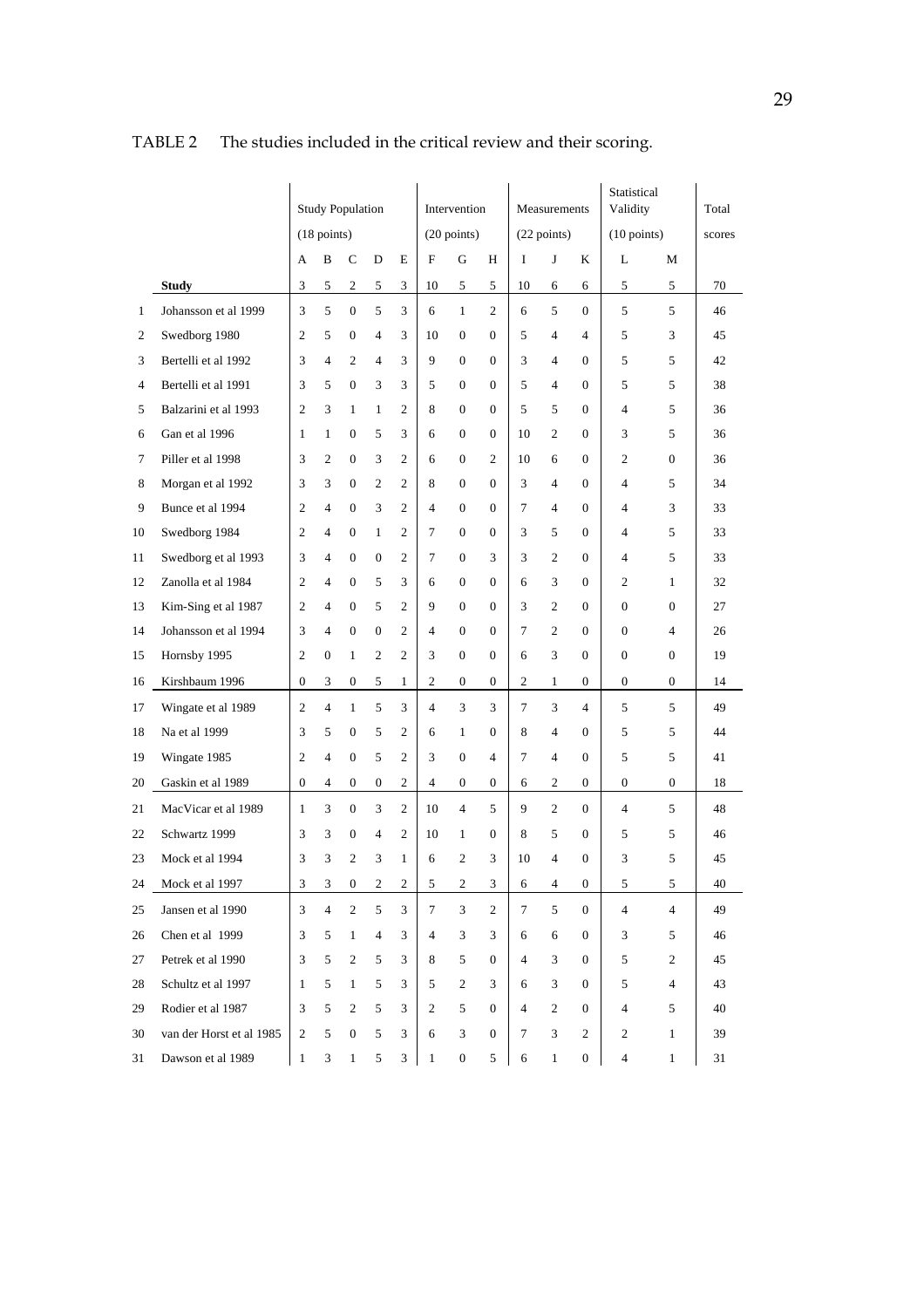Studies concerning early versus delayed shoulder exercise scored from 31 to 49 points. Five of the seven studies could be used for further statistical analysis and pooling of the data (Table 2). All those five studies were true-experimental clinical trials. The two studies excluded lacked similar outcome measures or exact data. When analyzing the drainage volume after surgery, four of the five studies produced a positive effect size (d-index), favouring delayed exercise of the shoulder after surgery. In total, the number of patients in these five studies was 597; 303 in the early exercise group and 295 in the delayed exercise group. The pooled effect size was +0.46, 95% CI 0.42-0.50, favouring delayed onset of shoulder exercises.

#### **4.3 Discussion**

The critical review and meta-analysis aimed to create a greater understanding of the effectiveness of physiotherapy methods and exercise. This review indicated that there were major flaws in the studies concerning physiotherapy methods and exercise. We could only pool the data of some studies in the matter of early vs. delayed onset of shoulder exercise pool the data of some studies and conclude that this evidence favours delayed onset of shoulder exercise. Based on the analysis of the studies in the critical review, we were able to create a framework for the content of the postoperative education after breast cancer operation.

Since pooling the existing data, Bendz & Olsén (2002) have published a study comparing early vs. delayed shoulder exercises. In their study the delayed group received written instructions and no supervision and the early group received both instructions and supervision by a physiotherapist. The operated arm elevation was, however, limited to 90° in the early group, until both groups after 14 days received exercise instructions for the whole ROM. In the early group the mobility of the shoulder recovered significantly earlier, but all impairments were similar after 1 month, 6 months and 2 years postoperatively. This last study also supported the conclusion of meta-analysis of gradual onset of shoulder mobility exercises.

Based on the studies concerning lymphedema therapy in this systematic review, we can assume that there exists a wide range of methods that physiotherapists use for treating lymphedema after breast cancer operation. In this review the effectiveness of an elastic sleeve was shown, and that the use of the sleeve should be systematic and prolonged. We could not draw strong conclusions because of the treatment bias, which was seen particularly in the studies concerning lymphatic massage. Lymphatic massage was not studied alone, but in combination with other modalities.

Several studies of different forms of therapy used for the treatment of lymphedema have been published since this systematic review was carried out (Andersen et al. 2000, Bagder et al. 2000, Wozniewski et al. 2001, Box et al. 2002, Szuba et al. 2002, Sitzia et al. 2002, Williams et al. 2002, Carati et al. 2003, McKenzie & Kalda 2003, Mondry et al. 2004). However, in those studies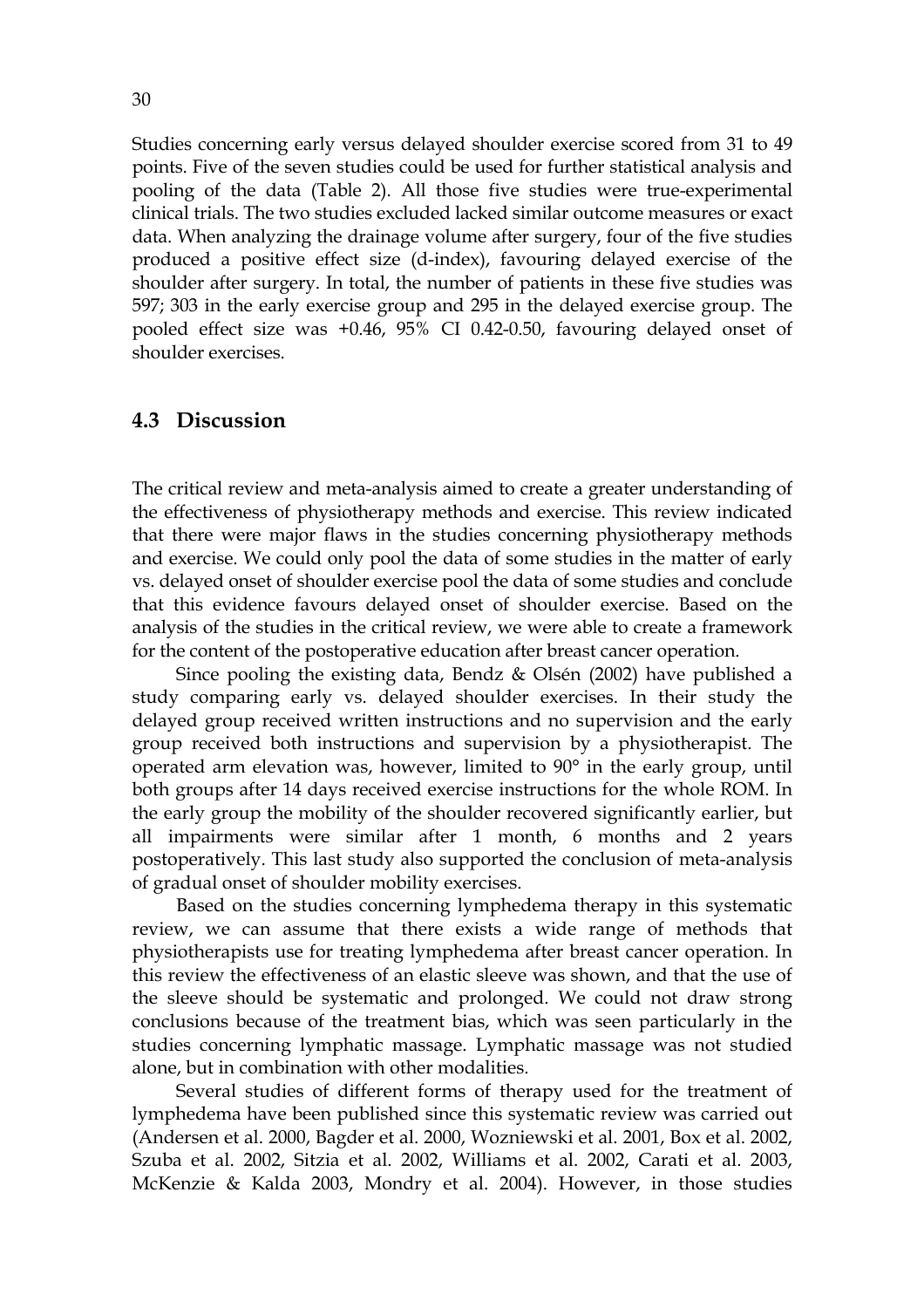(Andersen et al. 2000, Wozniewski et al. 2001, Bagder et al. 2002, Box et al. 2002, Sitzia et al. 2002, Szuba et al. 2002, Williams et al. 2002, Mondry et al. 2004) where exercise was part of the protocol the treatment bias prevents further conclusions of the effects of exercise or other examined methods alone. Most of the studies aimed to point out the effectives of one method; manual lymphatic drainage (MLD) vs. simple lymphatic drainage, multilayer bandaging and elastic hosiery vs. elastic hosiery, decongestive lymphatic therapy (DLT) vs. DLT combined with intermittent pneumatic compression, MLD vs. standard therapy without MLD. None of the studies, however, could clearly point out that MLD was more effective. Another study by Andersen et al. (2000) showed that MLD did not have any adverse effects. The studies failed to show the effectiveness of manual drainage over other methods. In the study by Carati et al. (2003) low-level laser therapy caused a reduction in limb volume after two treatment cycles.

Lymphedema prevention, e.g. exercise and elevation, after breast cancer surgery has not been studied by randomised controlled trials. Therefore, only suggestions can be provided based on the studies where edema incidence has been followed during exercise therapy after breast cancer operations. Four studies of exercise therapy, where different forms of active, assisted and resisted exercise were used, showed no differences in circumference measurements between experimental and control groups (Gaskin et al. 1989, Wingate 1985, Wingate et al. 1989, McKenzie & Kalda 2003). Nothing can be concluded about the late outcome, since the follow-up times were short, varying from 1 to 3 months. Based on these findings the role of exercise in preventing lymphedema is still unclear. The effect of elevation has been studied when lymphedema is present and elevation used alone was ineffective (Swedborg et al. 1993). In the future, controlled studies of elevation in the prevention of upper limb lymphedema for breast cancer patients are needed. The healing of the lymphatic system after breast cancer operation and the effects of movements on the healing process are still open questions.

Postoperative arm massage within 24 hours after surgery has been recently studied for treating postoperative pain and discomfort (Forchuk et al. 2004). No differences were found between the control group and massage group after the third postoperative day with the used measurements. The study design had some major flaws; one patient in the intervention group never had massage, the questioning of actual pain was lacking, pain relief was questioned by asking the patient's ability to control her pain by massage. There was no exact data of shoulder movements, and the movements were reported to be same in both groups. One finding that should have been pointed out more carefully was that patients who got massage had significantly higher circumferential measurements in two distal measurement points in every follow-up measurement. This was explained by outliers that seemed to have an affect on these results. However, more careful study and analysis of the healing process should be carried out before the use of postoperative massage could be suggested.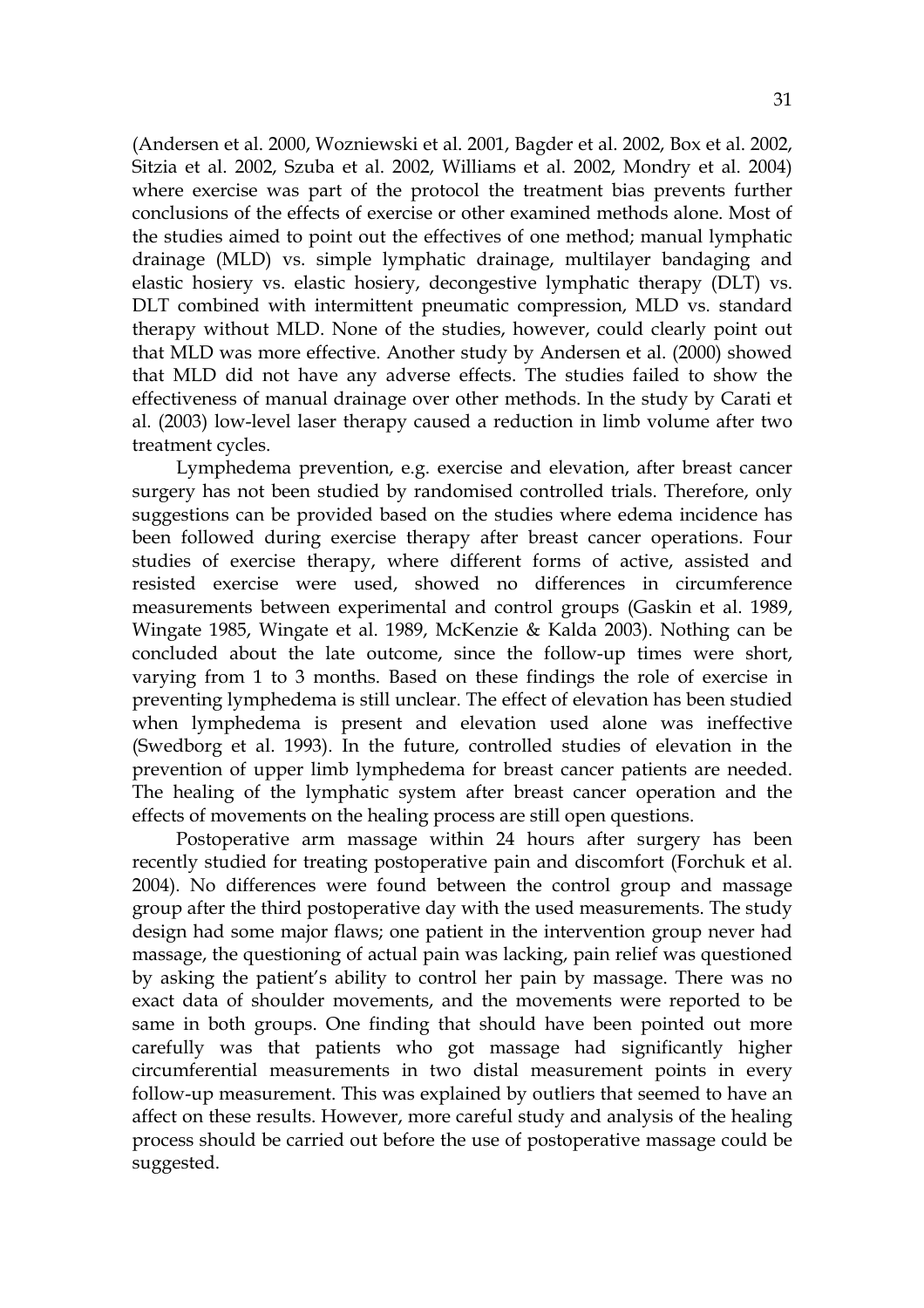The analysis of the effectiveness of exercise therapy and aerobic exercise based on the critical review is limited because few publications exist in this area. Studies concerning exercise therapy had the same problem with the treatment bias; each examined programme used several methods. In a more recent study of aerobic exercise effects by Courneya et al. (2003) increase in cardiovascular capacity was seen and exercisers also showed an increase in QOL-outcomes. Some studies have shown (Mock et al. 2001, Mock et al. 2004) that moderate walking exercise during chemotherapy or radiation therapy caused decrease in fatigue levels of breast cancer patients and could increase QOL (Mock et al. 2001). Segal et al. (2001) failed to show a benefit of three different protocols of aerobic exercise counselling; self-directed vs. supervised vs. control group supervised by phone. Turner et al. (2004) carried out a onegroup 8–week experimental study with a moderate exercise program. The programme consisted of aerobic-based exercise, water-based exercise for two weeks, and exercises with free- and machine-weights for last weeks of the programme. This intervention had no significant effect on aerobic capacity, but it managed to significantly decrease lean body mass and fatigue. It also significantly increased mood and quality of life of the participants.

In the latest review concerning physical exercise interventions in cancer patients by Oldervoll et al. (2004) the number of randomized trials identified was 12, and two of these studies used resistance exercises among acute leaukaemia and prostate cancer patients. Only the study by Segal et al. (2003) has demonstrated that resistance training improved the quality of life and reduced treatment-related fatigue. Oldervoll et al. (2004) pointed out in their review that there is urgent need for further studies on the effects of resistance exercise.

Based on this systematic review and some new studies we can state that aerobic exercise is safe and effective during radiation and chemotherapy (MacVicar et al. 1989, Mock et al. 1994, Mock et al. 1997, Schwartz 1999, Mock et al. 2001). Psychological benefits were seen in three of the studies (Mock et al. 1994, Mock et al. 1997, Mock et al. 2001), and functional capacity increased with the breast cancer patients who were exercising in all five studies (MacVicar et al. 1989, Mock et al. 1994, Mock et al. 1997, Schwartz 1999, Mock et al. 2001). The intensity of exercise should not be too strenuous as that can cause increased fatigue. The estimation of individual training levels is essential for creating a safe and effective exercise programme. Already in a retrospective study by Courneya & Firendenreich (1997) it was shown that women who exercised at least once a week at a moderate to strenuous level during cancer treatment, reported higher quality of life and an overall satisfaction with life.

In TABLE 3 the clinical implications and the framework of study II are presented. The summary is based on the critical review and is also supported by more recent studies. Further existing recommendations by ACSM (1998), American Family Physician (2004), and the Finnish Breast Cancer Group (2002) support the summary.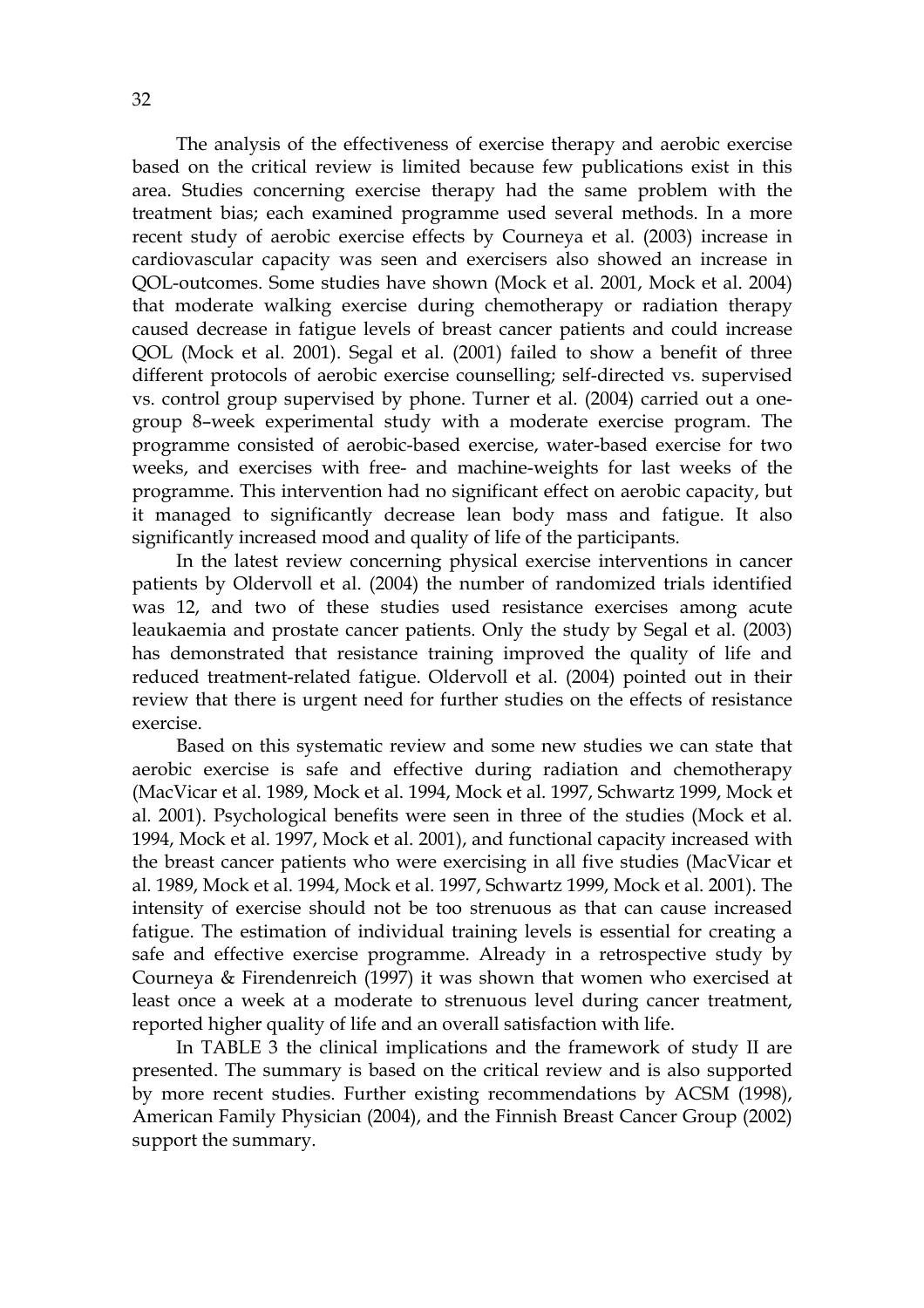| <b>Content of</b><br>the education<br>after breast<br>cancer<br>surgery | Shoulder<br>movements                                                                                                                   | <b>Upper limb</b><br>edema prevention<br>and treatment                                                                                                                                                    | Aerobic exercise                                                                                                                                                  | <b>Exercise for upper</b><br>limb strength                                                                                   |
|-------------------------------------------------------------------------|-----------------------------------------------------------------------------------------------------------------------------------------|-----------------------------------------------------------------------------------------------------------------------------------------------------------------------------------------------------------|-------------------------------------------------------------------------------------------------------------------------------------------------------------------|------------------------------------------------------------------------------------------------------------------------------|
| Timing                                                                  | When drains have<br>been removed                                                                                                        | Immediately after<br>operation                                                                                                                                                                            | After wound has<br>healed                                                                                                                                         | After wound has<br>healed                                                                                                    |
| <b>Methods</b>                                                          | From assisted to<br>active and resisted<br>movements,<br>gradually<br>increasing<br>repetitions                                         | Dynamic muscle<br>work like<br>movements of<br>hand, elbow and<br>shoulder<br>In case of edema<br>use of elastic<br>sleeve and<br>depending on<br>severity of edema<br>other methods can<br>be considered | Every type of<br>aerobic exercise<br>e.g.<br>Walking<br>Running<br>Swimming<br>Cycling<br>Rowing<br>Skiing                                                        | Dynamic muscle<br>work starting<br>from submaximal<br>level and<br>gradually<br>increasing<br>resistance to<br>maximal level |
| <b>Precautions</b>                                                      | No outside force<br>for increasing<br>range of motion as<br>long as wound is<br>healing, pain<br>should be taken as<br>a warning signal | Avoidance of<br>prolonged static<br>muscle work of<br>the upper limb<br>and upper trunk                                                                                                                   | Exercise<br>prescription needs<br>to be adapted to<br>the patient's<br>ability<br>Both lack of<br>exercise and too<br>high intensity<br>might increase<br>fatigue | Avoidance of<br>prolonged static<br>muscle work of<br>upper limb and<br>upper trunk                                          |

TABLE 3 Summary for the content of the education for exercise and use of the upper limb after breast cancer surgery based on review and recommendations.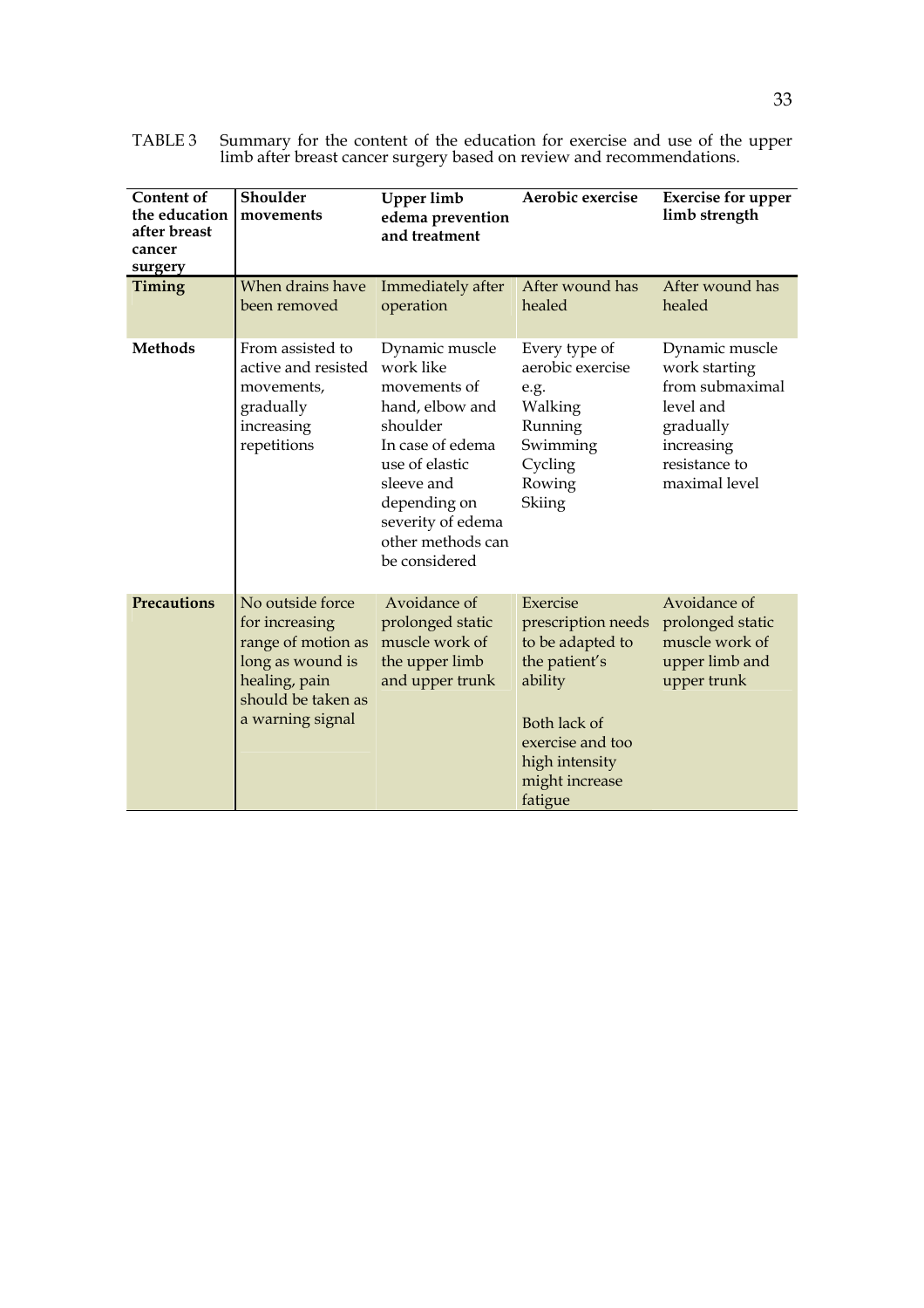## **5 POST-OPERATIVE EDUCATION (II), EXPERIENCED IMPAIRMENTS, LIMITATIONS AND RESTRICTIONS (III), EFFECTS OF THERAPEUTIC EXERCISE ON FUNCTIONING AND DISABILITIES (IV)**

### **5.1 Patients and method of surveys (II-III) and experimental trial (IV)**

The cross-sectional (II) and prospective (III) survey population consisted of 110 patients with breast cancer from Satakunta district, Finland. The mean annual number of new cases in 1996-1997 in this area was 149 (Finnish Cancer Registry 2002). Breast cancer operations were carried out in three hospitals, two of the hospitals were district hospitals and one was a central hospital.

Data of the cross-sectional and prospective survey were collected after surgery by questionnaires, and if no correspondence was received in two weeks a second questionnaire was sent. Questionnaires were sent to all patients who had undergone surgery for breast cancer during the previous year (1996-1997). Part of the first questionnaire concerned post-operative education (II) and was surveyed 6 months after surgery. The other part of the questionnaire concerned experienced impairments, limitations and restrictions (III) and was surveyed both 6 and 12 months after surgery. The criteria for exclusion from the studies II-III were subsequent local recurrence of breast cancer, acute psychiatric illness, other severe disease (e.g. hip fracture) and hospitalisation. Patients' medical records were used for more detailed information on surgery, length of hospitalisation, drainage time, postoperative treatment (radiotherapy, chemotherapy, hormonal therapy) and post-operative physiotherapy.

In the experimental trial (IV) randomisation of breast cancer patients to an experimental group and control group took place in the cohort study population (N=71) operated in the Satakunta area more than 6 months earlier (November 1996-March 1997). The criteria for exclusion from the study were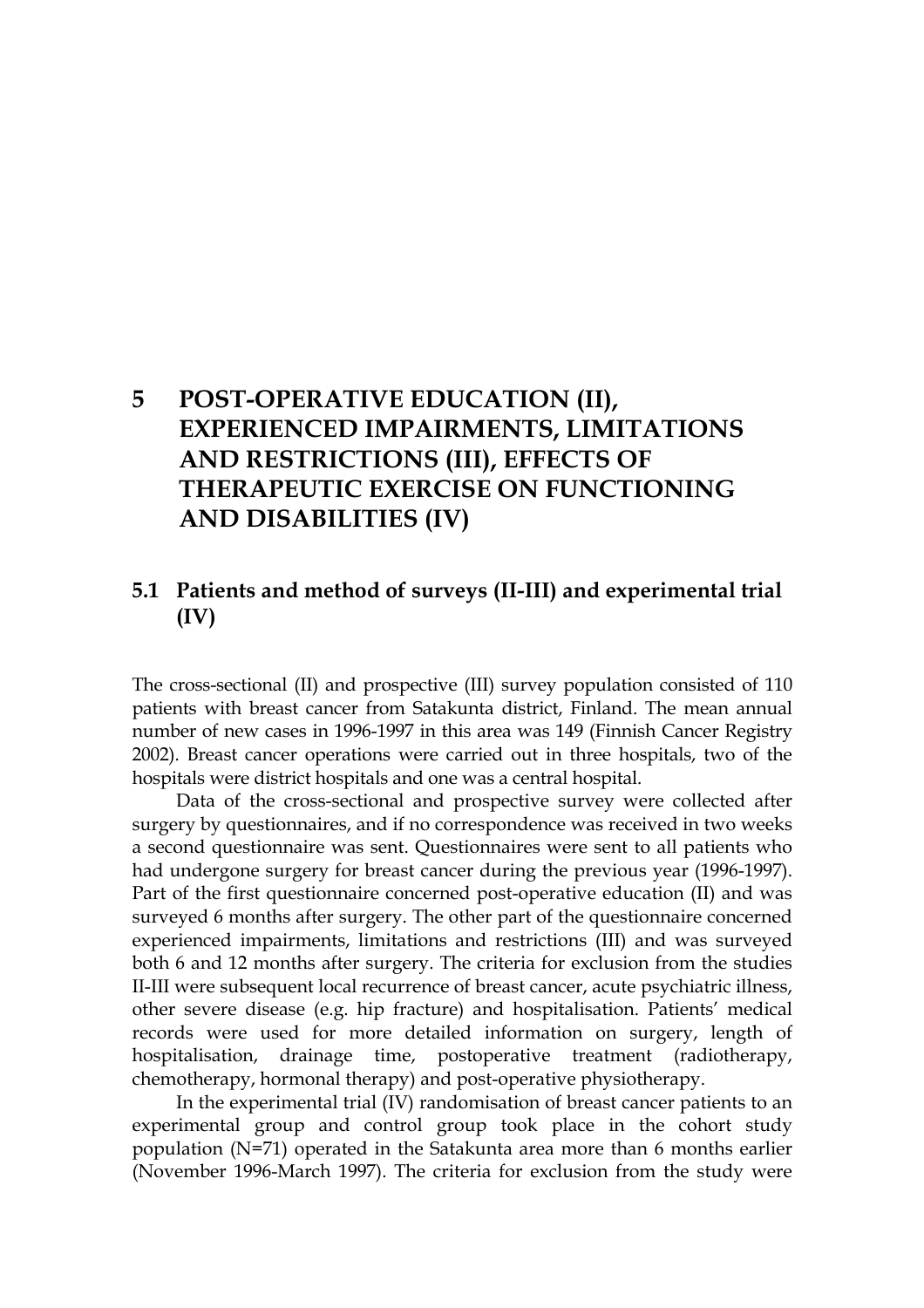subsequent local recurrence of breast cancer, acute psychiatric illness, other severe disease and hospitalisation. A total of 49 patients met the inclusion criteria and of these, 43 patients gave their written consent to participate the study. Patients were randomly assigned by using stratified sampling to the groups. The stratifying characteristics were age  $(540, 41-50, 51-60, 61-70, 570)$ , time from the operation (<1year, ≥1year), operation type (MRM, BSO), radiation therapy (yes, no), need for exercise (yes, no), home address (near, distant).

The experimental study was designed as a double-blind, controlled comparative experimental study. Using stratified randomisation, 22 patients were assigned to the experimental group and 21 patients to the control group. Initially 12 patients in both the experimental and control groups entered the study. Drop-out patients were either unable to arrange the required time for participation or did not want to join in the binding protocol of the study. One patient dropped out from the experimental group because of a previous rotator cuff operation and worsening of shoulder pain. One patient dropped out from the control group because of relapse of cancer. In both groups 11 patients finished the study.

#### **5.1.1 Cross sectional survey (II)**

There were both closed- and open-ended questions in the questionnaire. Answering took about 15-20 minutes. Basic data were collected by five questions concerning the type of surgery, axillary dissectomy, postoperative treatment, handedness and the side of the operation and number of aspirations.

The amount and content of the instructions concerning shoulder movements, edema prevention and treatment, strength training and use of the upper limb were surveyed with five closed- and five open-ended questions. In the closed-ended questions patients had to define if they had postoperatively received enough information, some information or none at all. Patients were also asked to explain the content of the information with their own words. One question clarified if these instructions had been given after the hospital period.

Furthermore, patients were asked to define in a ranked order (1.-3.) who were the professionals/persons who had given most instructions. The list of instructors was given in the questionnaire in random order and it included physiotherapy assistant, physiotherapist, operating surgeon, other medical doctor, oncologist, nurse or nursing assistant, radiographer, support person (Cancer Society), other.

#### **5.1.2 Prospective survey (III)**

In the first questionnaire 6 months after surgery basic data were collected with questions concerning type of surgery, axillary dissectomy, postoperative treatment, duration of hospital stay, drainage duration, handedness and the side of the operation, number of aspirations, social situation (in work, pensioned, on sick-leave), participation in an adaptation course for cancer patients.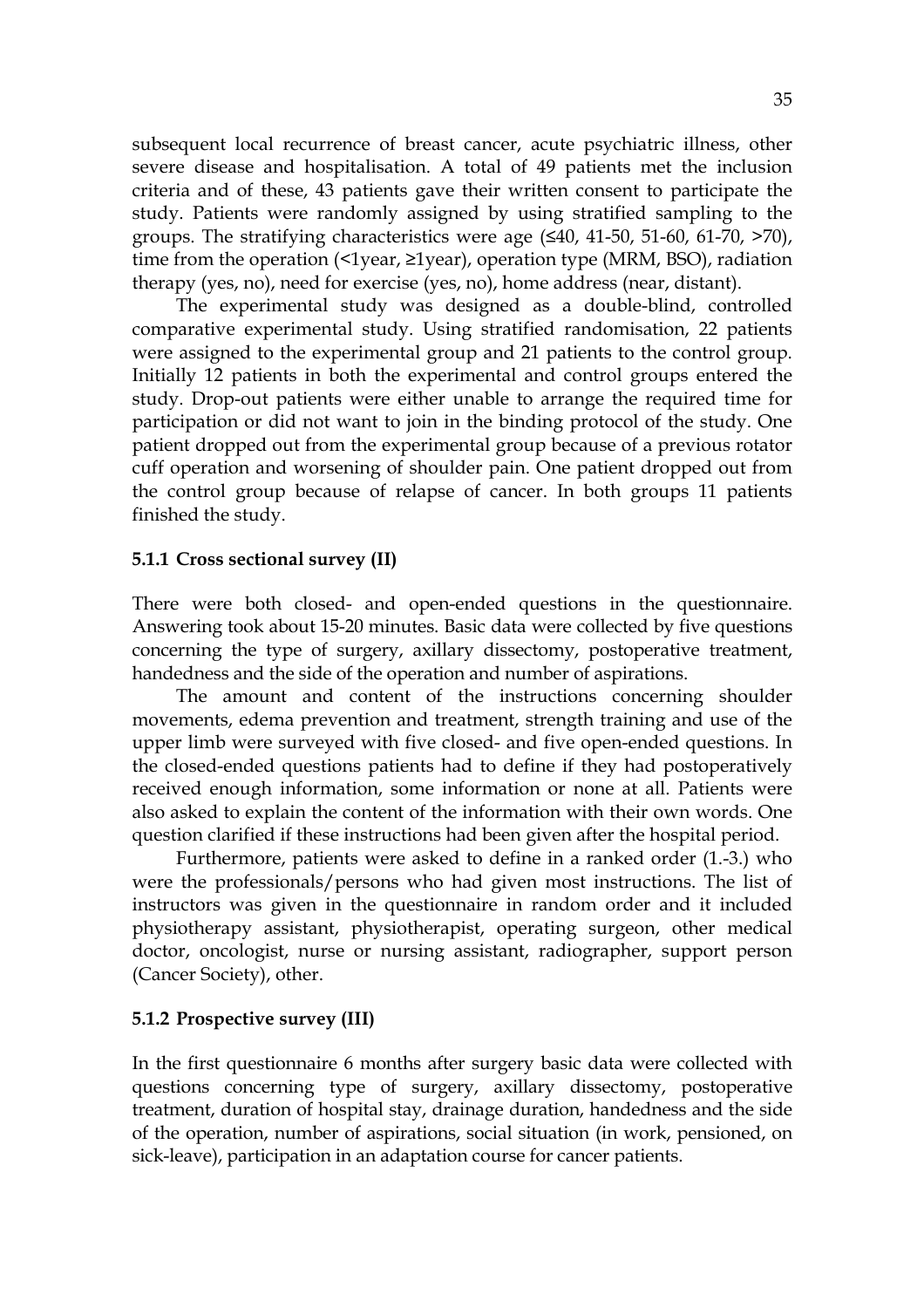The second questionnaire also updated the treatment received, the social situation and participation in the adaptation course during the 6 months following the 1st survey. In addition patients were questioned about weight and height, body mass index (BMI) being calculated based on these. Patients also reported the possible weight changes they had had.

Figure 3 presents the classification of some of above mentioned factors to the categories of environmental and personal factors in the frame of ICF.

#### **5.1.2.1 Impairments of body functions and structures**

Experienced impairments in functions and structures of the upper limb, axilla, shoulder joint, breast and neck area were surveyed. In the questionnaire patients were asked to mark the impairment of either one or several from the list. The list included the following items: shoulder movement restriction, upper limb edema, axilla edema, tightness of scar tissue in axilla, tightness of scar tissue in breast area, neck-shoulder pain, upper limb numbness, upper limb ache, upper limb weakness, pain in the operated breast area, other (patient could define these).

Pain was examined by the Short Form McGill Pain Questionnaire (SF-MPQ), which is easier and quicker to administer than the long form, and is also suitable for both chronic and acute pain (Melzack & Katz 1992, Sim & Waterfield 1997, Turk & Okifuij 1999). The SF-MPQ consists of 15 words from sensory and affective categories. Each descriptor is ranked by the patient on an intensity scale of 0=none, 1=mild, 2=moderate, 3=severe. The Finnish version of the MPQ (Ketovuori & Pöntinen 1981) was used.

The severity of impairments was surveyed by modified VAS for Breast Cancer Patients. The scale's alternatives were formed based on the impairment list. Nine items were selected (Figure 3). On 100-mm visual analogue scales (VAS), with anchor points 0 (no pain or no difficulty) and 100 (worst possible pain or limitation), the patient marked the level of experience of the item. The reliability of the VAS has been tested before and is reported to be high when repeatedly used with the same person (Sim & Waterfield 1997). A VAS score over 30 mm should be considered moderate pain/limitation and over 54 mm severe pain/limitation (McQuay & Moore 1999). VAS scales can be considered as tools for assessment of quality of life issues.

In Figure 3 the ICF codes of Body functions domain are included in the items surveyed. More detailed information of questioning is presented in the original article (III; Table IA).

#### **5.1.2.2 Activity limitation and impairment of sleep function**

In this study a Modified Behavioural Rating Scale for Breast Cancer Patients was used. It was developed based on ideas from the Oswestry Low Back Pain Disability Questionnaire. Behavioural Rating Scales (BRS) have been developed mainly for the assessment of pain intensity and the degree to which it interferes with concentration or everyday tasks (Jensen & Karoly 1992). In this modification for breast cancer patients only valid and reliable test items found in earlier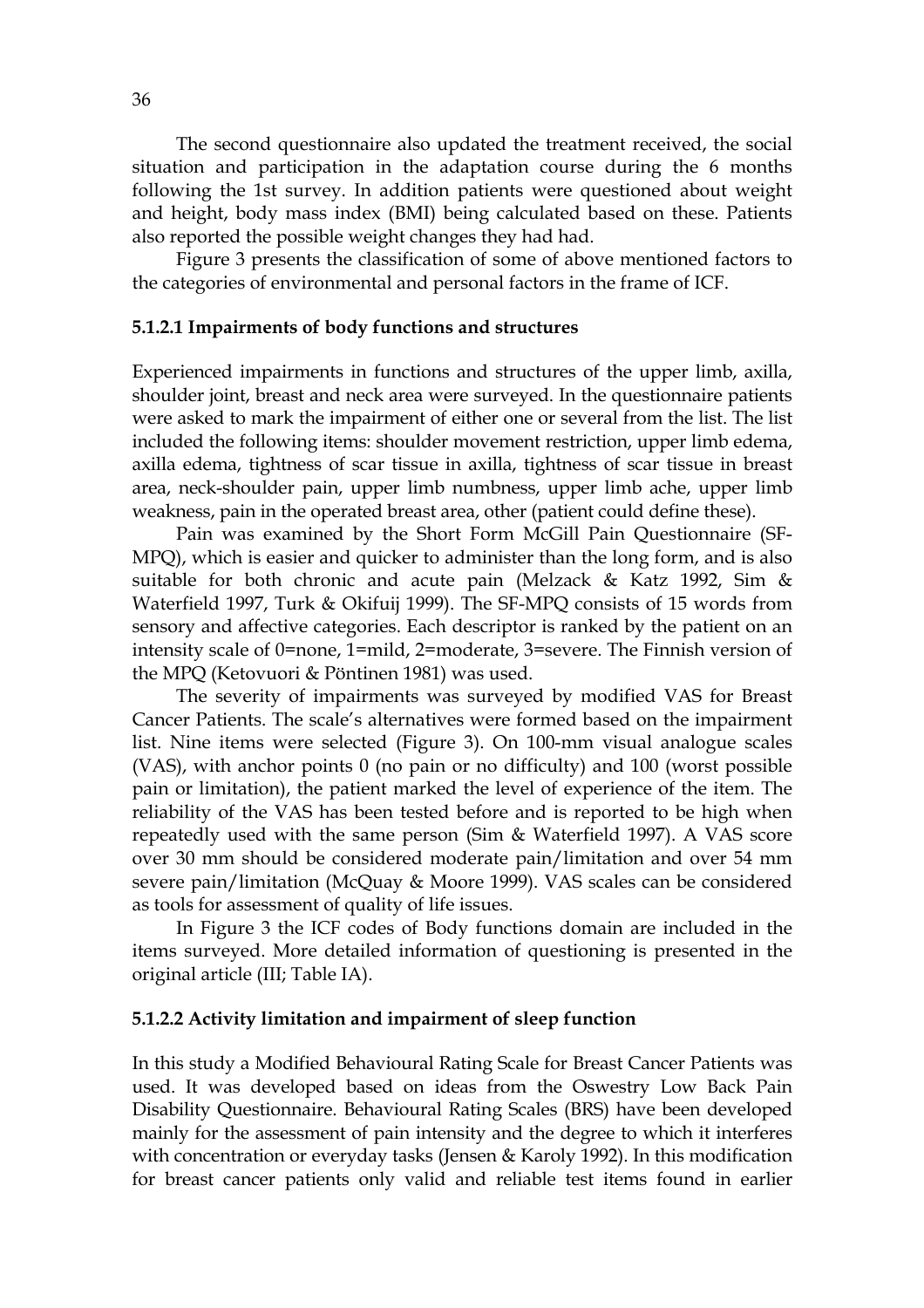studies were included in the test (Jensen & Karoly 1991, Segestrom et al. 1992, Maunsell et al. 1993, Tobin et al. 1993, Woods et al. 1995, Sudgen et al. 1998, Kärki & Kautoniemi 1999, Tasmuth et al. 1999, Haid et al. 2002, Kwan et al. 2002, Lash & Sillman 2002). In Figure 3 the ICF codes of the Activities domain and the Body functions domain are shown along with the items surveyed.

Personal care has been reported in some studies as relating to the patient's ability to use the upper limb e.g. brushing the hair, closing the back zipper, reaching overhead, carrying 5 kg and making a bed (Sudgen et al. 1998, Kwan et al. 2002, Lash & Sillman 2002). In this study, the aim was to find out about the limitations on personal care (washing, dressing), using the items of most common activities in a woman's life. Five items (Figure 3) were selected: personal care, lifting with the upper limb of the operated side, carrying with the upper limb of the operated side, reaching above head level with the upper limb of the operated side and sleeping. The ranking of each item was 1-6, where 1 meant no limitation in this activity or impairments of sleep functions, and 6 meant that the person was not able to carry out the activity or could not sleep.

More detailed information of this part of the questioning is seen in the original article III (Table IB).

#### **5.1.2.3 Participation restrictions**

Closed- and open-ended questions were used to determine whether the respondent experienced restriction at work, in the home and in leisure activities caused by upper limb impairments. If experiencing restrictions the respondents were asked to define them. In addition, they were asked if they had had to give up or alter their leisure activities after the operation. In Figure 3 the ICF codes of the Participation domain are shown along the items surveyed.

## **5.1.2.4 Test-retest consistency of VAS and Behavioural Rating Scale for Breast Cancer Patients and experienced impairments**

The consistency of results of the questionnaire (paired measurements) was assessed by a pilot study among breast cancer patients operated 6 months previously. The test-retest consistency of the questions was evaluated. The time between test and retest was one week. The Coefficient Alpha of questions concerning experienced activity limitation and impairment of sleep function was in the case of the Behavioural Rating Scale for Breast Cancer Patients .67 (96% CI = .37, .82), and in the case of VAS for Breast Cancer Patients .90 (96% CI = .83, .93). The Kappa value of experienced impairment over one week by the same subjects was .60. The results of test-retest consistency are acceptable for the further use of the questions (Munro et al. 1997).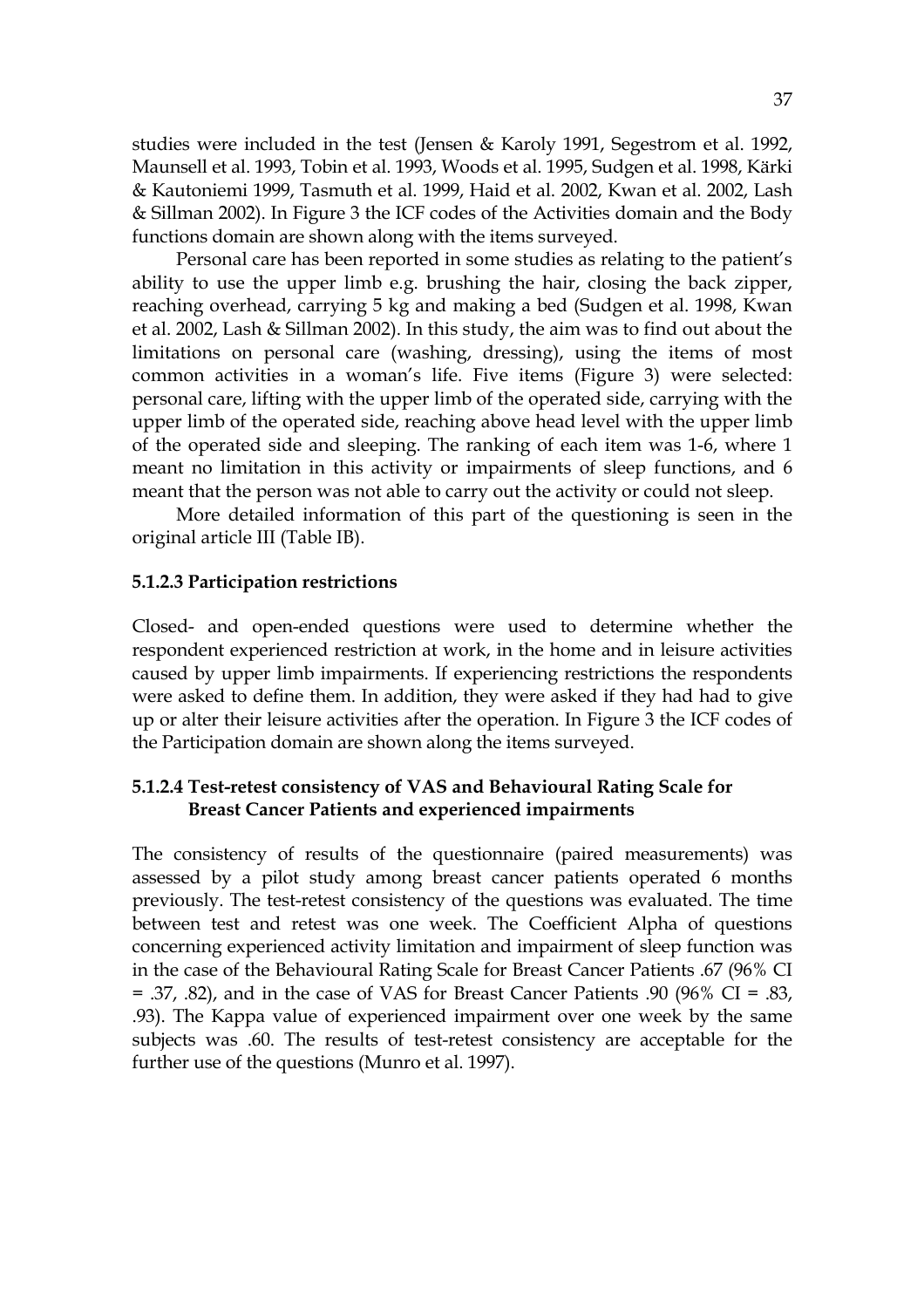



#### **5.1.3 Experimental trial (IV)**

Measurements were repeated monthly during the intervention period, and follow-up measurements were carried out 3 months after the intervention had ended. Most common impairments were measured by the same tester, the tester was blinded.

*Upper limb edema* was assessed by both Volumetry and circumferential measurements from five levels (hand, wrist, 10 cm, 20 cm, 30 cm above processus styloideus of ulna) (Megens & Harris 1998, Kärki et al. 2001, Cornish et al. 2002, Courneya et al. 2003). All tape measurements were repeated twice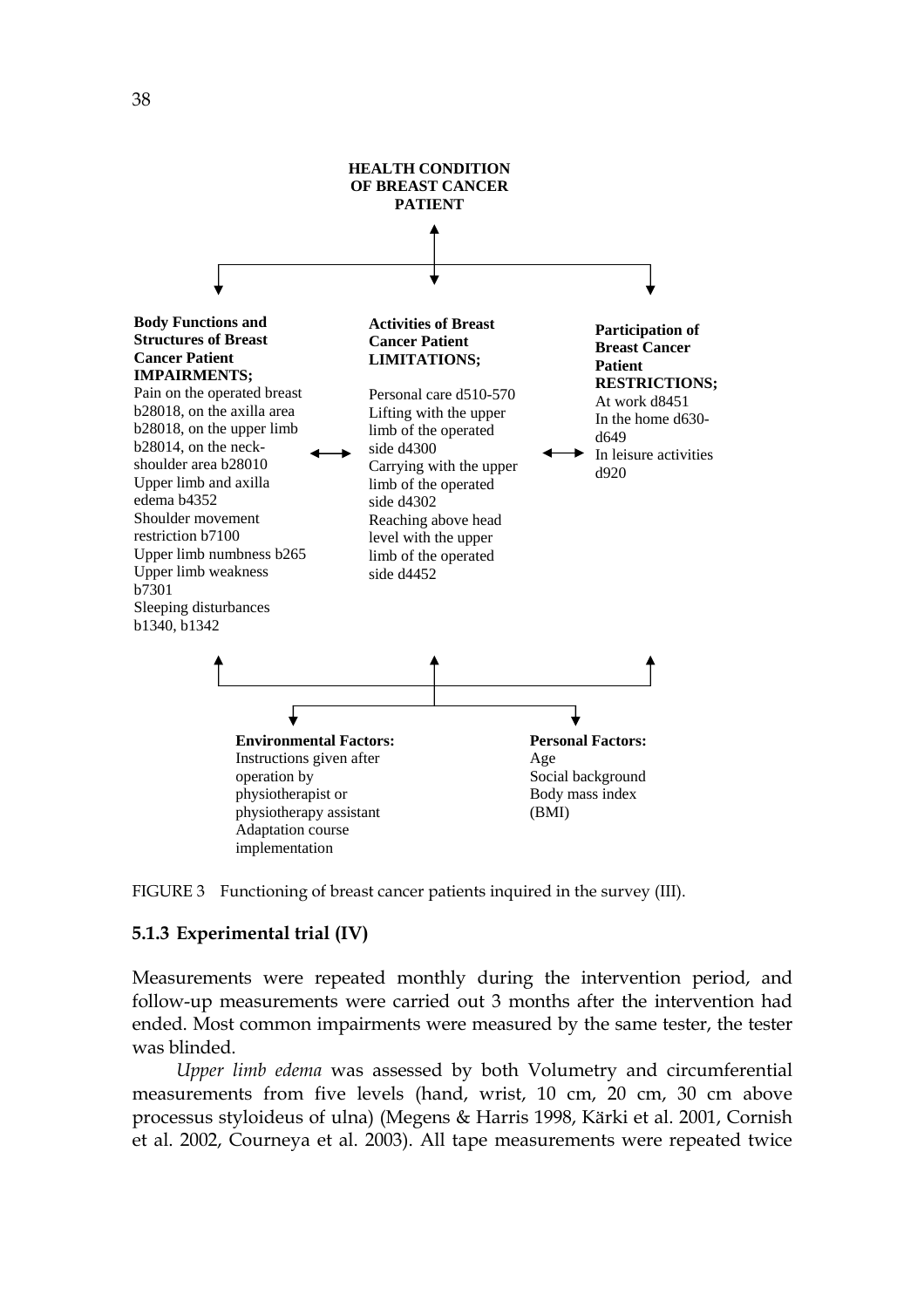and started from the non-dominant side. Volumetric values were given in grams.

*Upper limb weakness* was assessed by using three different measurements. Grip strength was measured by Jamar dynamometer and upper limb strength by a dynamic lift test by the Invalid Foundation (Alaranta et al. 1990). Grip strength was measured in two trials and the best value was recorded. The lift test was carried out once. The testee aimed to get as many repetitions as possible, and reasons for stopping the test were pain, decreased shoulder range of motion and fatigue.

A one repetition maximum was assessed with free weights in a bench press-up (horizontal level), a scaption in internal rotation and a military press. Because of the breast cancer surgery and adjuvant treatment of the participants, we aimed to find the maximal level with 1-10 repetitions as suggested by Dionne et al. (2004), Braith et al. (1993), and Ploutz-Snyder & Giamis (2001). The aim was to avoid harm and too strenuous movements that could increase the severity of existing impairments or create new ones.

*Restricted shoulder range of motions (ROM)*; flexion, abduction, internal and external rotation, were measured by MIE inclinometer (Mellin et al. 1994). ROM measurements were carried out twice and repeated once more if two measurements differed by five degrees.

All measurements were carried out one time as a retest-protocol, which accustomed patients to the measurements and the test-retest consistency could be assessed. The time interval between test and retest was one week (Knapp & Brown 1995). Motor learning could to some extent be controlled with this protocol (Rutherford & Jones 1986). All measurements showed high repeatability. More detailed ICC values are given in the original study (IV).

Questionnaires (Study III) were used to survey the experienced impairments in functions and structures of upper limb, axilla, shoulder joint, breast and neck area. The severity of impairments was surveyed by modified VAS, and activity limitations and impairment of sleep functions were measured by the modified Behavioural Rating Scale. In addition, participation restrictions in the home, at work and in leisure time were surveyed. The surveys were carried out at the beginning of intervention and 6 months later.

The therapeutic exercise programme was developed based on a pilot study by Kärki & Kautoniemi (1999). The aim of the programme was to decrease or prevent impairments of the upper body and limb of the operated side. The movements used were selected based on studies of the effective exercises for muscles of the upper limb (Moseley et al. 1992, Wickiewicz et al. 1993, Glass & Amstrong 1997). Rowing has been shown to activate the upper, middle and lower trapezius, as well as the rhomboideus and elbow flexors. The military press was used for the upper trapezius, serratus anterior and elbow extensors. The scaption activates the upper and lower trapezius, levator scapulae and serratus anterior. The bench press-up activates the pectoralis minor and major. Each participant was also given theraband for home exercises. For prevention and treatment of lymphedema repeated dynamic movements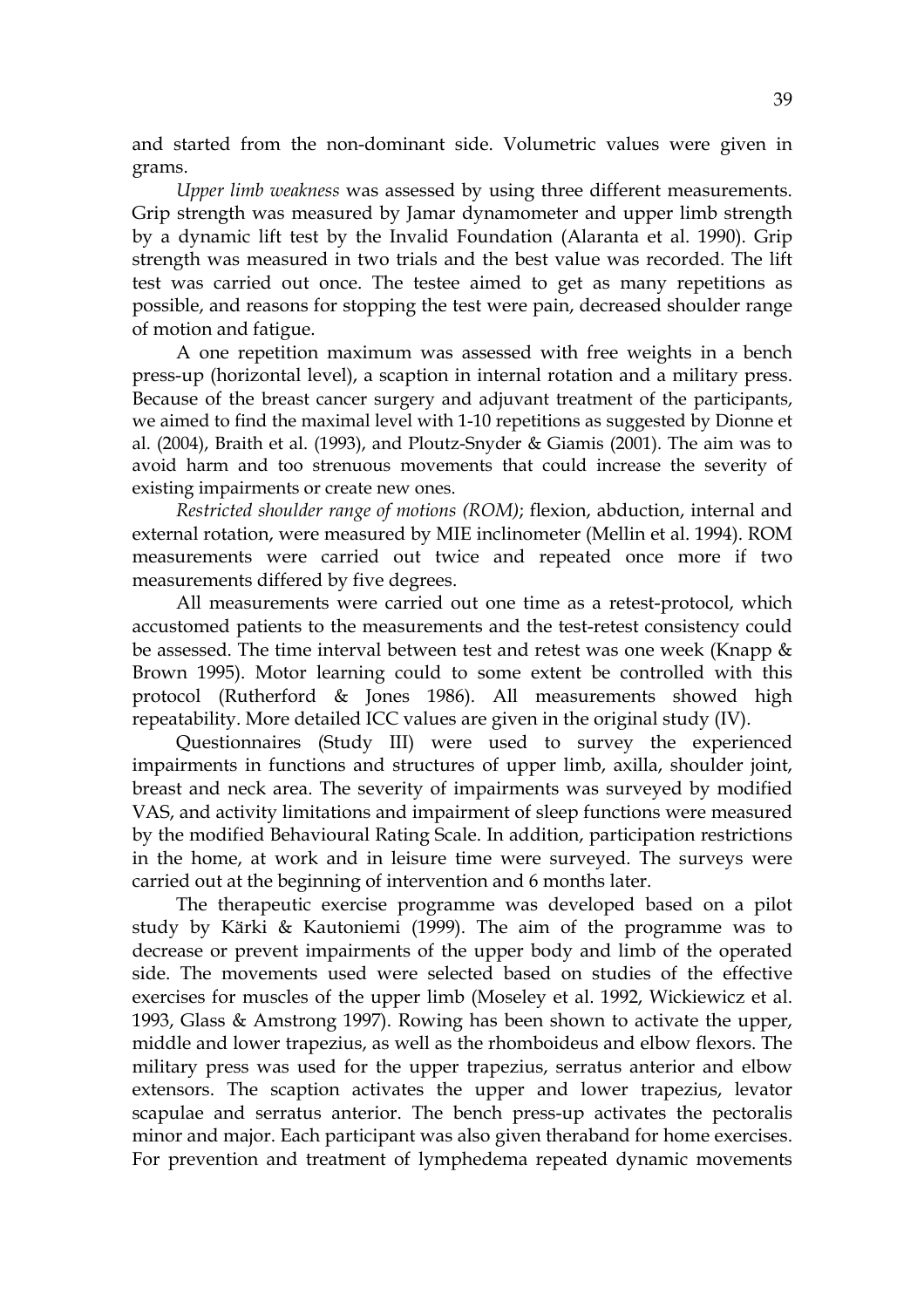were included in the programme, and these movements were encouraged to be carried out as a home programme.

Tutored sessions included mobility training for the upper body and upper limb. Also the possibility of treatment-induced neural tissue injuries was considered and some mobility exercises were included (Landers & Altenburger 2003). Stretching and range-of-motion exercises are mostly used to increase the mobility of joints and soft-tissues. It is said to be particularly important that those patients who had radiotherapy should have a life-long commitment to mobility training. (Adcock 1990, Hicks 1990)

A strength training protocol was chosen based on previous studies (Ostrowski et al. 1997, Kärki & Kautoniemi 1999), and the training was individually adjusted. Therapeutic exercise sessions were carried out twice a week for three months. The 60-minute sessions were tutored by a qualified physiotherapist. Each participant was asked to carry out three exercise sessions per week. The mean number of tutored exercise sessions that the experimental group participated in was 12, maximum attendance was 22 times and the minimum was 2.

More detailed prescription of the exercise program is seen in the original study (IV).

## **5.2 Statistical methods (II-IV)**

Descriptive statistics were used to describe the demographic and medical data collected by questionnaires and from medical records. Relationships of operation types and studied variables were determined by Spearman with non-parametric variables and Pearson correlation with parametric variables. Analysis of variance (Anova) was used to test group differences: the length of hospital stay, the duration of drains and the age of patients. (Hicks 1995, Munro 1997.)

In the second study alpha coefficient was used for reliability analysis of the questions concerning the instructions of shoulder movements, instructions on edema prevention and treatment, instructions of strength training and the use of the upper limb. Also 95% Confidence Intervals (CIs) were calculated, and as Alpha value .70 was seen as a cut off point for good and modest reliability. (Knapp & Brown 1995, Munro 1997.) Spearman rho was used when comparing a dichotomous variable with a continuous variable e.g. age with received instructions. The Kruskal-Wallis Test was used to analyse the differences concerning the instructions given between the three hospitals. Differences between patients with MRM and patients with BSO in receiving instructions were studied with Levene's Test for Equality of Variances and two-tailed *t-*tests were then reported. When the *p*-value of Levene's Test was > .05 the hypothesis of no statistical differences was supported. Wilcoxon Signed Ranks Test for analysis of variance and the paired *t-*test were used for determining the instructions most given to the patients. Statistical significance was accepted if *p*  < .05. (Munro 1997.) The qualitative data from the open-ended questions were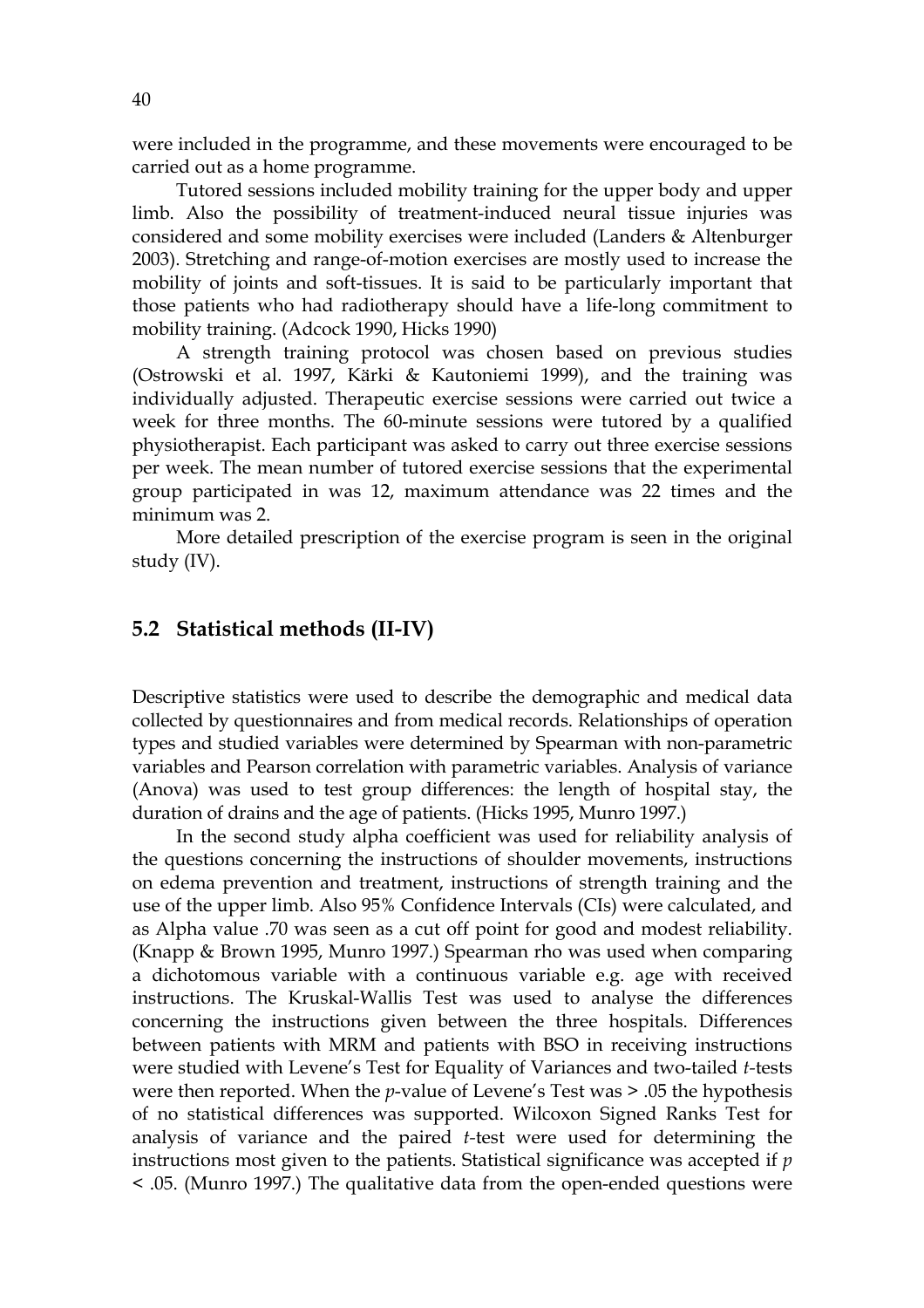analysed by using narrative analysis, and qualitative data was used to clarify the results of quantitative data, broadening the information acquired to be more patient-centred.

In the third study correlation between other parametric variables and nonparametric variables were also calculated: age and VAS, impairments and SF-MPQ, adjuvant treatment and impairments, weight changes and impairments, weight changes and adjuvant therapies. The Wilcoxon Signed Ranks Test was used for counting of changes of impairments, and participation restrictions in the home, at work and in leisure activities. Differences between operation types were determined by using one-way ANOVA, the calculation concerned VAS value, age, hospitalisation time and drainage duration. A Paired Samples Test and 95%CIs were calculated for assessment of changes between VAS-values at 6 and 12 months post-operatively. Linear regression analysis was carried out by using forward solution and with a ratio of 50 subjects to one variable or subsets of variables. Subsets of variables can be used when there is high intercorrelation between the variables. In using regression analysis the aim was to determine the variable or subsets of variables that account for the greatest proportion of variance in the dependent variables, such as activity limitations and sleeping disturbances.

In the experimental study (IV) analysis of variance (ANOVA) was used to test group differences; the age, body mass index (BMI), time from the operation, length of the hospital stay, number of aspirations and drainage duration. The Wilcoxon Signed Ranks Test was used for analysis of changes in modified VAS and in modified Behavioural Rating Scales. This test was selected because the distributions did not meet parametric assumptions. Friedman's ANOVA for repeated measures was used for calculating the differences in shoulder range of motion (ROM), in strength values, in circumferential values and in the volume of the upper limb. Friedman's ANOVA was chosen because the distributions of the scores were not normal. The Mann-Whitney U-test was used for analysis of the differences between groups, U-test was chosen because of the non-normal distribution of the values. An analysis of covariance (ANCOVA) was calculated, the age was chosen as a covariate. Also Confidence Intervals (CI) of 95% were reported where appropriate.

# **5.3 Approval of studies (II–IV)**

The Social and Health Ministry of Finland approved the protocols of studies II-IV in 1997. Patients were provided with written information about the study and were ensured confidentiality, anonymity and freedom to withdraw from the study without prejudicing any future medical care.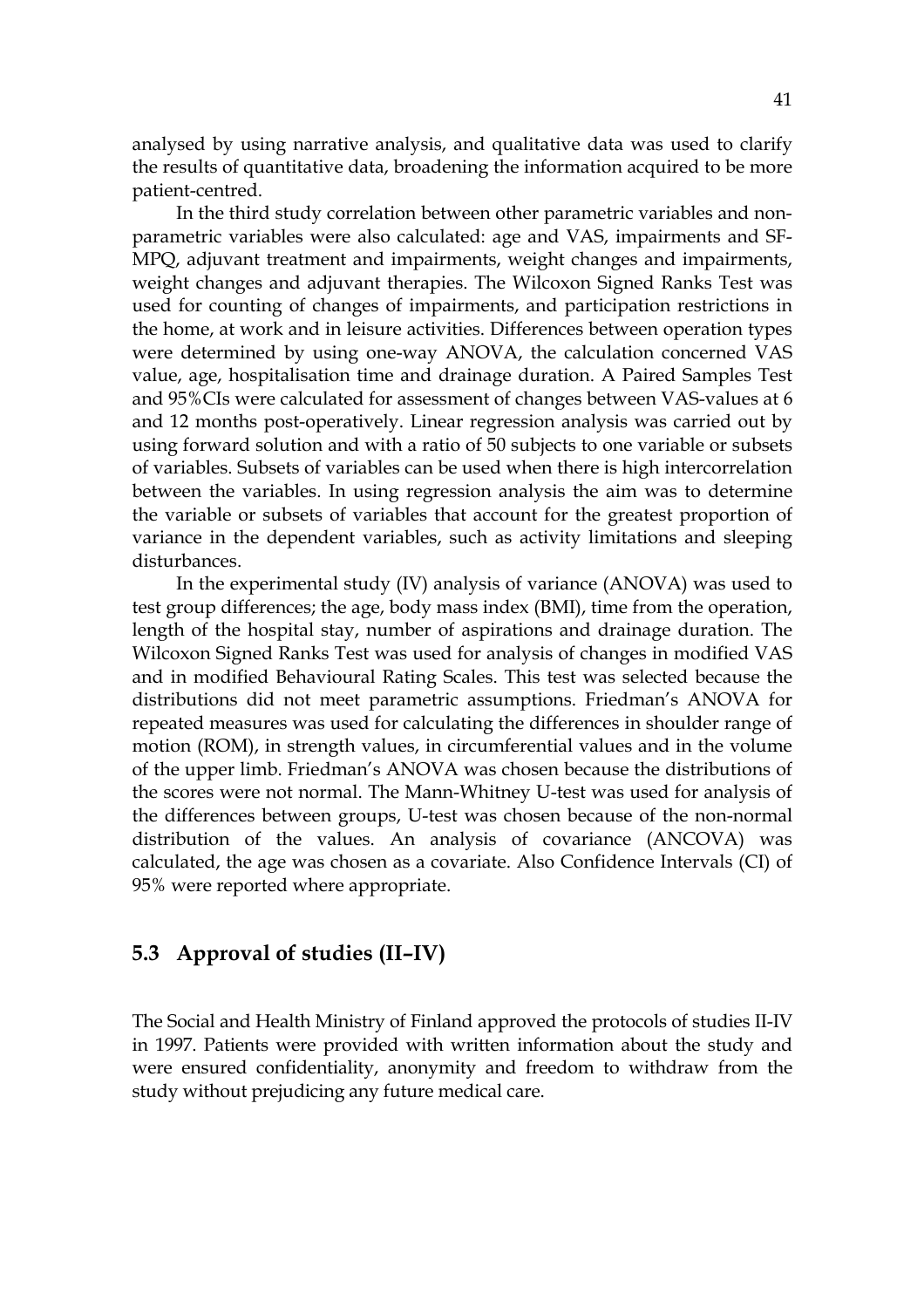# **5.4 Results**

This results section reviews the main results of the three studies (II-IV) carried out and reported after critical review and meta-analysis. More thorough information of each study is presented in the original articles (II-IV). Some unpublished results are also included.

# **5.4.1 Recalled postoperative education (II)**

One hundred and six patients answered the survey of 110 patients operated six months previously, one was excluded. The demographic data of patients is shown in Table 4. A description of the physiotherapy was found in the records of 85 patients (81%).

The most commonly reported item by the respondents was instructions of shoulder movements. Instructions for upper limb strength training and edema prevention and treatment were less recalled than instructions for using the upper limb in daily activities. Patients own comments were sometimes conflicting: "Use the upper limb as before and you can even lift weights" and "You cannot drive a car or lift over 3 kg for 6 weeks." Operation type and length of hospital stay did not have any effect on the education recalled, but older patients had less education (*r*=-0.23, *p*< .05). Only 44 patients recalled receiving information on these items after discharge from hospital.

|              | Patients from three<br>hospitals |          | Operation | Mean     | Adjuvant | Hospital     |
|--------------|----------------------------------|----------|-----------|----------|----------|--------------|
|              |                                  |          |           | age      | therapy  | stay         |
| Cross-       | <b>Breast</b>                    |          | MRM 68.6% | 59.0     | 78.1%    | $4.2$ (SD=   |
| sectional    | cancer                           |          | BSO 31.4% | (26, 89) |          | 1.58)        |
| study II     | patients                         |          |           |          |          | days         |
|              | $(n=105)$                        |          |           |          |          |              |
|              | operated                         |          |           |          |          |              |
|              | in one                           |          |           |          |          |              |
|              | vear                             |          |           |          |          |              |
| Prospective  | <b>Breast</b>                    |          | MRM 66.7% | 58.1     | 79.2%    | $4.0$ (SD=   |
| study III    | cancer                           |          | BSO 33.3% | (26, 86) |          | $1.2$ ) days |
|              | patients                         |          |           |          |          |              |
|              | operated                         |          |           |          |          |              |
|              | in one                           |          |           |          |          |              |
|              | year                             |          |           |          |          |              |
|              | $(n=96)$                         |          |           |          |          |              |
| Randomized   | <b>Breast</b>                    | Experi-  | MRM 90.9% | 60.5     | 81.8%    | $4.0$ (SD=   |
| controlled   | cancer                           | mental   | BSO 9.1%  | (48,76)  |          | 1.28)        |
| experimental | patients                         | group    |           |          |          | days         |
| study IV     | $(n=22)$                         | (n=11)   |           |          |          |              |
|              |                                  | Control  | MRM 72.7% | 53.8     | 72.7%    | $4.1$ (SD=   |
|              |                                  | group    | BSO 27.3% | (44,63)  |          | $1.4)$ days  |
|              |                                  | $(n=11)$ |           |          |          |              |
|              |                                  |          |           |          |          |              |

| TABLE 4 | Demographic data of patients in studies II, III and IV. |
|---------|---------------------------------------------------------|
|         |                                                         |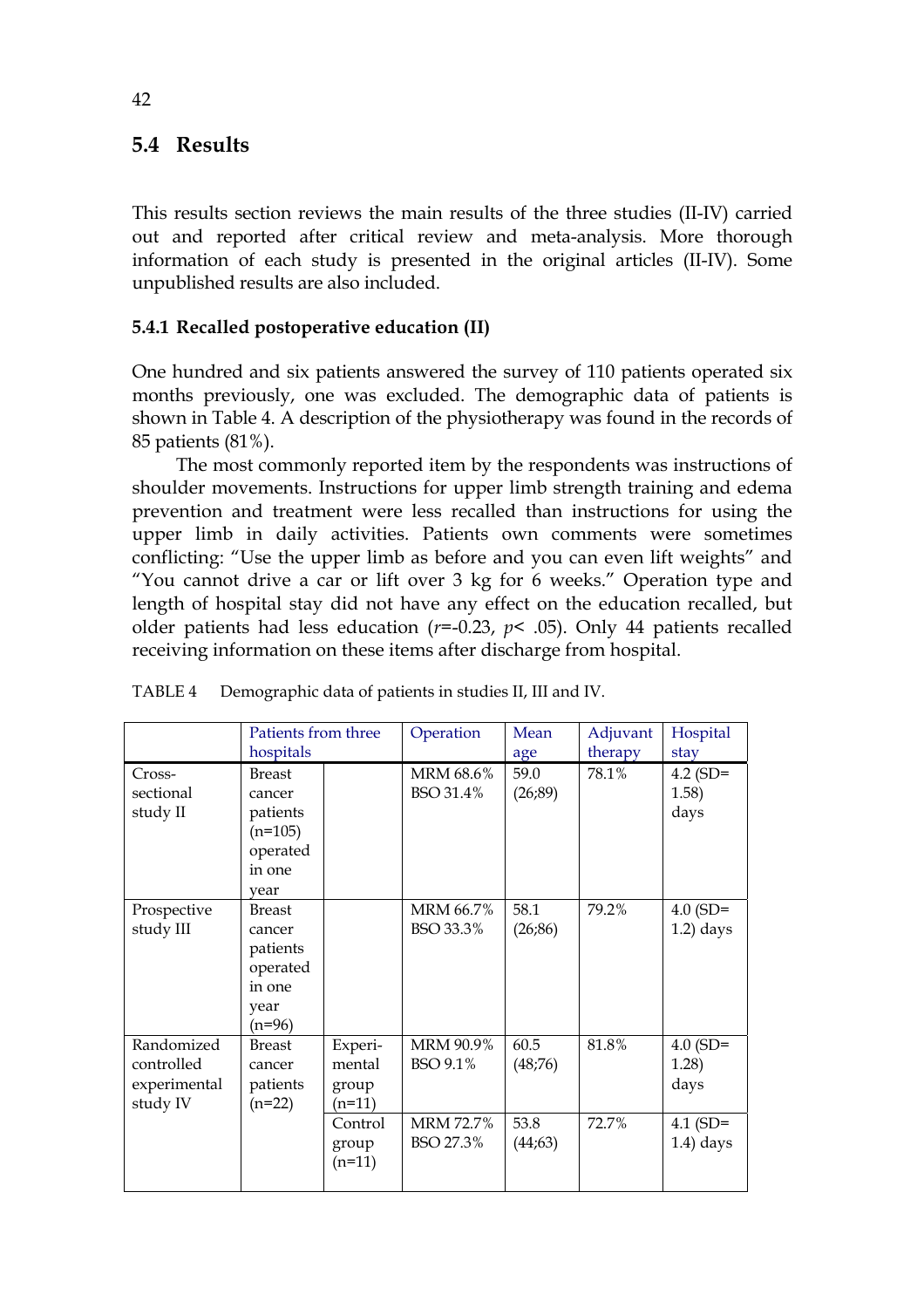Over half of the respondents ( $n=60$ ) named the physiotherapist or physiotherapy assistant as the person who gave the most instruction concerning the items. A medical doctor was ranked in first place by 19% of respondents.

#### **5.4.2 Impairments, activity limitation and participation restrictions (III)**

The first questionnaire was sent to 110 patients and a second questionnaire was sent out 12 months after the operation to those included in the first survey  $(n=105)$ , and 96 (91.4%) patients responded.

The demographic data of patients in this follow-up survey (III) is shown in Table 4. The mean BMI was 27.7 (SD=8.61) at 1-year follow-up. A self-reported increase in weight had taken place in 42.2% of MRM patients and in 28.1% of patients with BSO. Weight had decreased in 15.6% of the MRM patients and in 9.4% of patients with BSO. No significant correlation was found between weight changes and different adjuvant therapies ( $\chi^2 = 9.59$ ,  $p > .05$ ).

The most common *impairments of the upper body and limb* that the patients experienced 6 months after operation were breast scar tightness and axilla scar tightness (45.8%), axilla edema (39.6%) and neck-shoulder pain (38.5%). Twelve months after surgery the most common impairments were axilla scar tightness (36.5%), limb numbness (32.3%) and neck-shoulder pain (40.6%). At 12-month follow-up, the breast scar tightness ( $p = .008$ ) and axilla edema ( $p = .023$ ) decreased, and limb ache increased  $(p = .005)$ .

MRM patients experienced significantly more breast scar tightness ( $p =$ .039) at 12-month follow-up than BSO patients. BSO patients experienced other symptoms more (*p* <.05) at 12-month follow-up and more axilla scar tightness (*p*  = .006) at 6-month follow-up than MRM patients. In the MRM group patients reported less axilla edema ( $p = .016$ ) and more limb ache ( $p = .013$ ) at 12-month follow-up. In the BSO group both axilla scar tightness  $(p = .002)$  and breast scar tightness  $(p = .001)$  decreased during the follow-up.

There were no significant differences between patients with different postoperative adjuvant treatments in the incidence of experienced impairments. Patients with higher BMI more often reported upper limb weakness at 12 month follow-up ( $r = 0.22$ ,  $p = 0.033$ ) than the leaner subjects.

*Pain descriptions based on SF-MPQ* showed that the most common pain descriptions at 6-month follow-up were sharp (18.8%), shooting (22.9%) and tender (45.8%). Mastectomy patients described their pain as fearful more often than the BSO group  $(p = .034)$ . At 12-month follow-up the most common descriptions were still sharp (14.6%), shooting (20.8%), and tender (38.6%). In the MRM group the frequency of three pain descriptions decreased significantly; aching ( $p = .015$ ), fearful ( $p = .034$ ) and tender ( $p = .034$ ). The range and frequency of pain descriptions of SF-MPQ in both groups at 6-month and 12-month follow-ups are shown in Table 5.

Patients experiencing axilla scar tightness at 6-month follow-up described their pain mostly as tender ( $r=$  .37,  $p=$  .002). Tender was also the most common pain description among patients with breast scar tightness (*r*= .38, *p* = .001). At 12-month follow-up, tender was the most common pain description among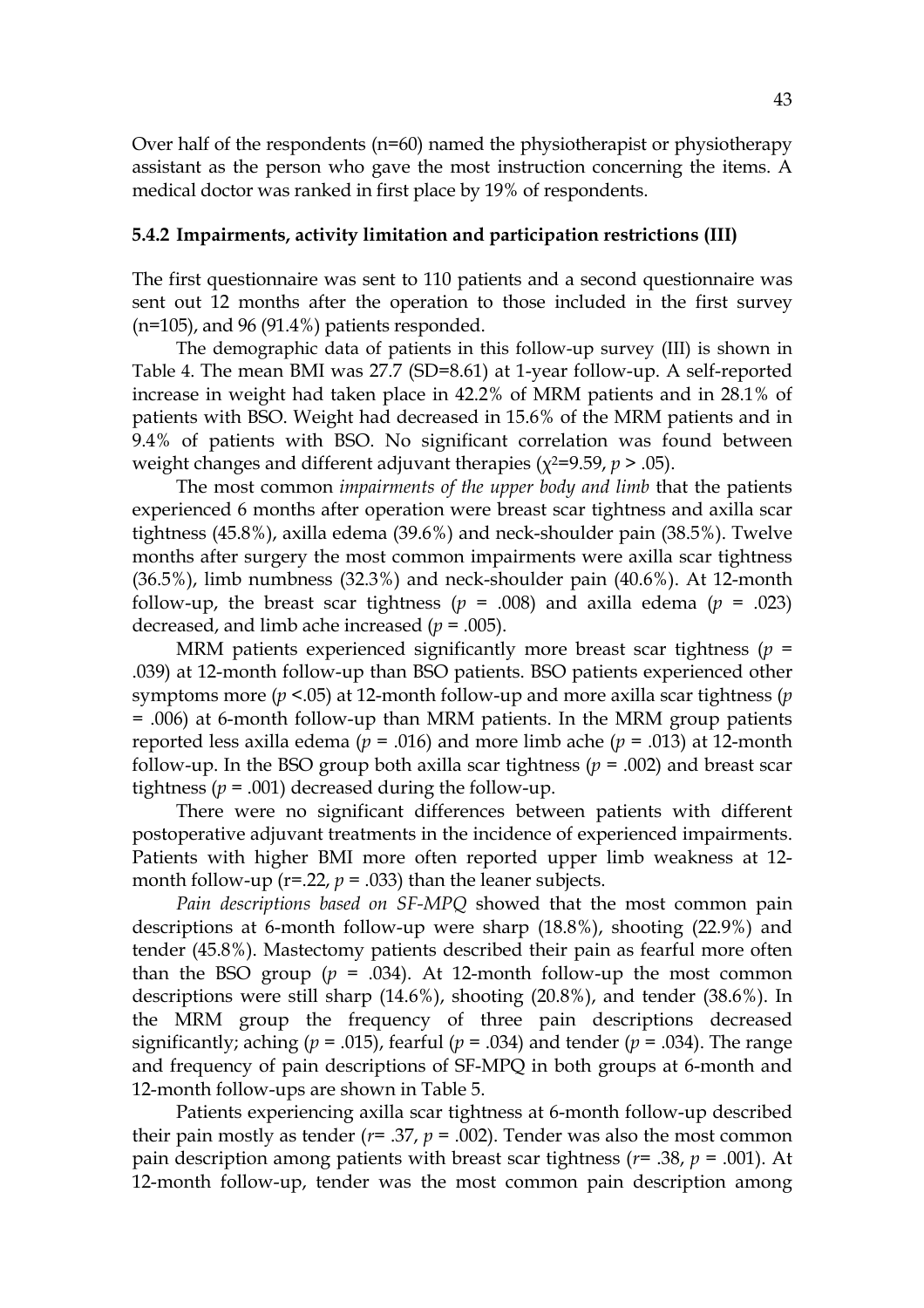patients with axilla scar tightness ( $r$ = .27,  $p$  = .009), limb numbness ( $r$ = .17, ns.  $p$ = .11) and neck-shoulder pain (*r*= .27, *p* = .009).

The most limiting impairments assessed by *VAS* were axilla edema (21 mm) and limb numbness (22 mm) 6 months after operation, and at 12-month follow-up axilla edema (20mm). The worst pain that was experienced was neckshoulder pain at 6-month follow-up (27 mm) and at 12-month follow-up (28 mm). Five of the nine items of VAS decreased and four increased during the follow-up, only one decreased significantly, limitation caused by numbness  $(p =$ .04). At 6-month follow-up BSO patients experienced significantly more severe axilla pain ( $p = .003$ ) and breast pain ( $p = .022$ ) than MRM patients. Lower BMI was associated with more axilla pain and higher BMI with more neck-shoulder pain and more limited shoulder ROM.

Activity limitations and impairment of sleep functions; activities such as carrying and reaching out above head level caused worsening of impairments to 53.1% and lifting to 61.5% of the respondents and at 6-month follow-up. At 6-month follow-up impairments were interfering with the sleep of 38.5% of the respondents. The number of patients complaining about the limitations in daily activities or sleep disturbances decreased slightly during the follow-up (ns.). Personal care was less limited during the follow-up (10.4%, 8.3%). Younger patients had more difficulties in sleeping  $(p = .027)$  than older patients, who complained more of worsening of impairments when lifting  $(p = .032)$ .

*Participation restrictions* at home were constant and experienced by 32.3% of the respondents during the follow-up. At 6-month and 12-month follow-ups restrictions at work were experienced by 16.7% and 15.6% of the respondent, respectively. More restrictions were experienced during leisure activities. These restrictions decreased significantly  $(p = .02)$  during the follow-up from 25.0% to 16.7%.

At the 12-month follow-up, none of the respondents (n=31) experiencing restrictions at home had given up home tasks totally. One of the respondents (n=11) experiencing restrictions at work had given up some work tasks. Four of the respondents experiencing restrictions (n=16) during their leisure activities had given up all their activities, others (n=3) had given up some and four had reduced activities. Many of the respondents had experienced their impairments getting worse at work  $(n=11)$ , at home  $(n=12)$ , and during leisure activities  $(n=5)$ .

Regression analysis (Table 6) shows that many upper limb and body impairments together were determinants of activity limitations and sleep impairment.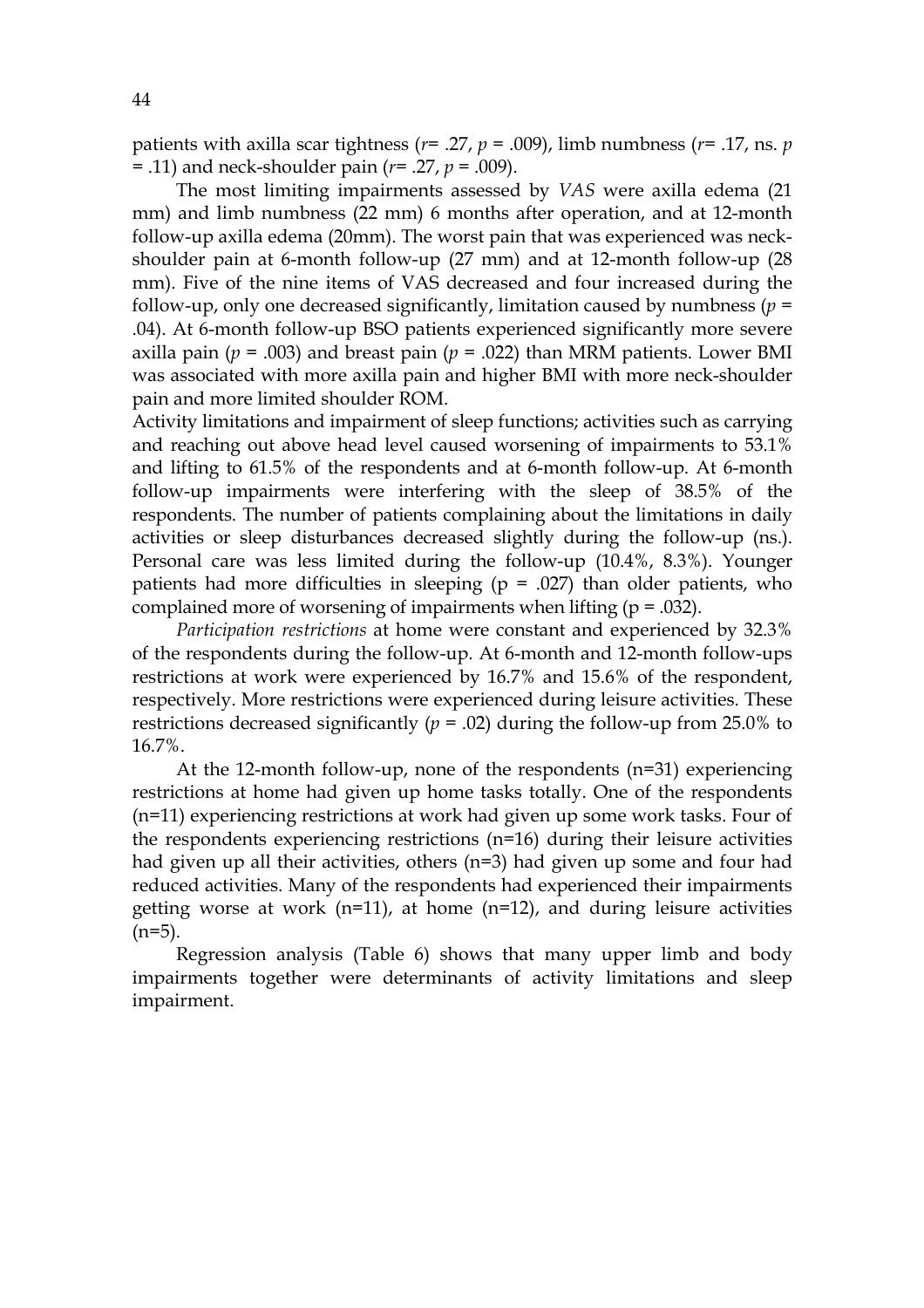|                   |                   | $MRM$ (n=64)          |                   | $BSO(n=32)$   |                     |  |  |
|-------------------|-------------------|-----------------------|-------------------|---------------|---------------------|--|--|
| Pain              | <b>Categories</b> | 6 months<br>12 months |                   | 6 months      | 12 months           |  |  |
| descriptions      | for pain          | after surgery         | after surgery     | after surgery | after surgery       |  |  |
|                   |                   | $\frac{0}{0}$ (n)     | $\frac{0}{0}$ (n) | $\% (n)$      | $\frac{0}{0}$ (n)   |  |  |
| 1. THROBBING      | Mild              | 1.6(1)                | $-(-)$            | $-(-)$        | 3.1(1)              |  |  |
|                   | Moderate          | $-(-)$                | 1.6(1)            | $-(-)$        | $-(-)$              |  |  |
|                   | Severe            | $-(-)$                | $-(-)$            | 3.1(1)        | 3.1(1)              |  |  |
| 2. SHOOTING       | Mild              | 18.8(12)              | 10.9(7)           | 6.3(2)        | 6.3(2)              |  |  |
|                   | Moderate          | 6.3(4)                | 10.9(7)           | 9.4(3)        | 9.4(3)              |  |  |
|                   | Severe            | 1.6(1)                | $-(-)$            | $-(-)$        | 3.1(1)              |  |  |
| 3. STABBING       | Mild              | 3.1(2)                | 4.7(3)            | $-(-)$        | 6.3(2)              |  |  |
|                   | Moderate          | 4.7(3)                | $-(-)$            | 6.3(2)        | $-(-)$              |  |  |
|                   | Severe            | $-(-)$                | $-(-)$            | $-(-)$        | 6.3(2)              |  |  |
| 4. SHARP          | Mild              | 10.9(7)               | 9.4(6)            | 6.3(2)        | 9.4(3)              |  |  |
|                   | Moderate          | $-(-)$                | 3.1(2)            | 21.9(7)       | 6.3(2)              |  |  |
|                   | Severe            | 1.6(1)                | $-(-)$            | 3.1(1)        | 3.1(1)              |  |  |
| 5. CRAMPING       | Mild              | $-(-)$                | 1.6(1)            | 3.1(1)        | $-(-)$              |  |  |
|                   | Moderate          | $-(-)$                | $-(-)$            | $-(-)$        | 3.1(1)              |  |  |
|                   | Severe            | $-(-)$                | $-(-)$            | $-(-)$        | $-(-)$              |  |  |
| <b>6. GNAWING</b> | Mild              | 3.1(2)                | 4.7(3)            | $-(-)$        | $-(-)$              |  |  |
|                   | Moderate          | 1.6(1)                | $-(-)$            | 3.1(1)        | $-(-)$              |  |  |
|                   | Severe            | $-(-)$                | $-(-)$            | $-(-)$        | 6.3(2)              |  |  |
| 7. НОТ-           | Mild              | $-(-)$                | $-(-)$            | 3.1(1)        | 6.3(2)              |  |  |
| <b>BURNING</b>    | Moderate          | $-(-)$                | 3.1(2)            | $-(-)$        | $-(-)$              |  |  |
|                   | Severe            | $-(-)$                | $-(-)$            | 3.1(1)        | 6.3(2)              |  |  |
| 8. ACHING         | Mild              | 10.9(7)               | 4.7(3)            | 6.3(2)        | 3.1(1)              |  |  |
|                   | Moderate          | 4.7(3)                | $-(-)$            | 3.1(1)        | 3.1(1)              |  |  |
|                   | Severe            | 1.6(1)                | $-(-)$            | $-(-)$        | $-(-)$              |  |  |
| 9. HEAVY          | Mild              | 1.6(1)                | 6.3(4)            | $-(-)$        | $-(-)$              |  |  |
|                   | Moderate          | 4.7(3)                | $-(-)$            | $-(-)$        | 3.1(1)              |  |  |
|                   | Severe            | $-(-)$                | $-(-)$            | $-(-)$        | $-(-)$              |  |  |
| 10.TENDER         | Mild              | 28.1(18)              | 25.0(16)          | 21.9(7)       | 31.3(10)            |  |  |
|                   | Moderate          | 12.5(8)               | 6.3(4)            | 31.3(10)      | 15.6(5)             |  |  |
|                   | Severe            | 1.6(1)                | 1.6(1)            | $-(-)$        | $3.\overline{1(1)}$ |  |  |
| 11.SPLITTING      | Mild              | 3.1(2)                | 6.3(4)            | 3.1(1)        | 6.3(2)              |  |  |
|                   | Moderate          | 4.7(3)                | 6.3(4)            | 9.4(3)        | $-(-)$              |  |  |
|                   | Severe            | 3.1(2)                | $-(-)$            | $-(-)$        | 3.1(1)              |  |  |
| 12.TIRING-        | Mild              | 3.1(2)                | 3.1(2)            | $-(-)$        | 6.3(2)              |  |  |
| <b>EXHAUSTING</b> | Moderate          | 1.6(1)                | 3.1(2)            | 6.3(2)        | $-(-)$              |  |  |
|                   | Severe            | $-(-)$                | $-(-)$            | $-(-)$        | 3.1(1)              |  |  |
| 13.SICKENING      | Mild              | $-(-)$                | 3.1(2)            | $-(-)$        | $-(-)$              |  |  |
|                   | Moderate          | $-(-)$                | $-(-)$            | $-(-)$        | 3.1(1)              |  |  |
|                   | Severe            | $-(-)$                | $-(-)$            | $-(-)$        | $-(-)$              |  |  |
| 14.FEARFUL        | Mild              | 7.8(5)                | 1.6(1)            | 6.3(2)        | 9.4(3)              |  |  |
|                   | Moderate          | 4.7(3)                | 3.1(2)            | 12.5(4)       | 3.1(1)              |  |  |
|                   | Severe            | 3.1(2)                | 1.6(1)            | $-(-)$        | 3.1(1)              |  |  |
| 15.PUNISHING-     | Mild              | 4.7(3)                | $-(-)$            | 3.1(1)        | 6.3(2)              |  |  |
| <b>CRUEL</b>      | Moderate          | 1.6(1)                | 3.1(2)            | 6.3(2)        | $-(-)$              |  |  |
|                   | Severe            | 1.6(1)                | 3.1(2)            | $-(-)$        | 3.1(1)              |  |  |

TABLE 5 Pain descriptions based on SF-MPQ of breast cancer patients.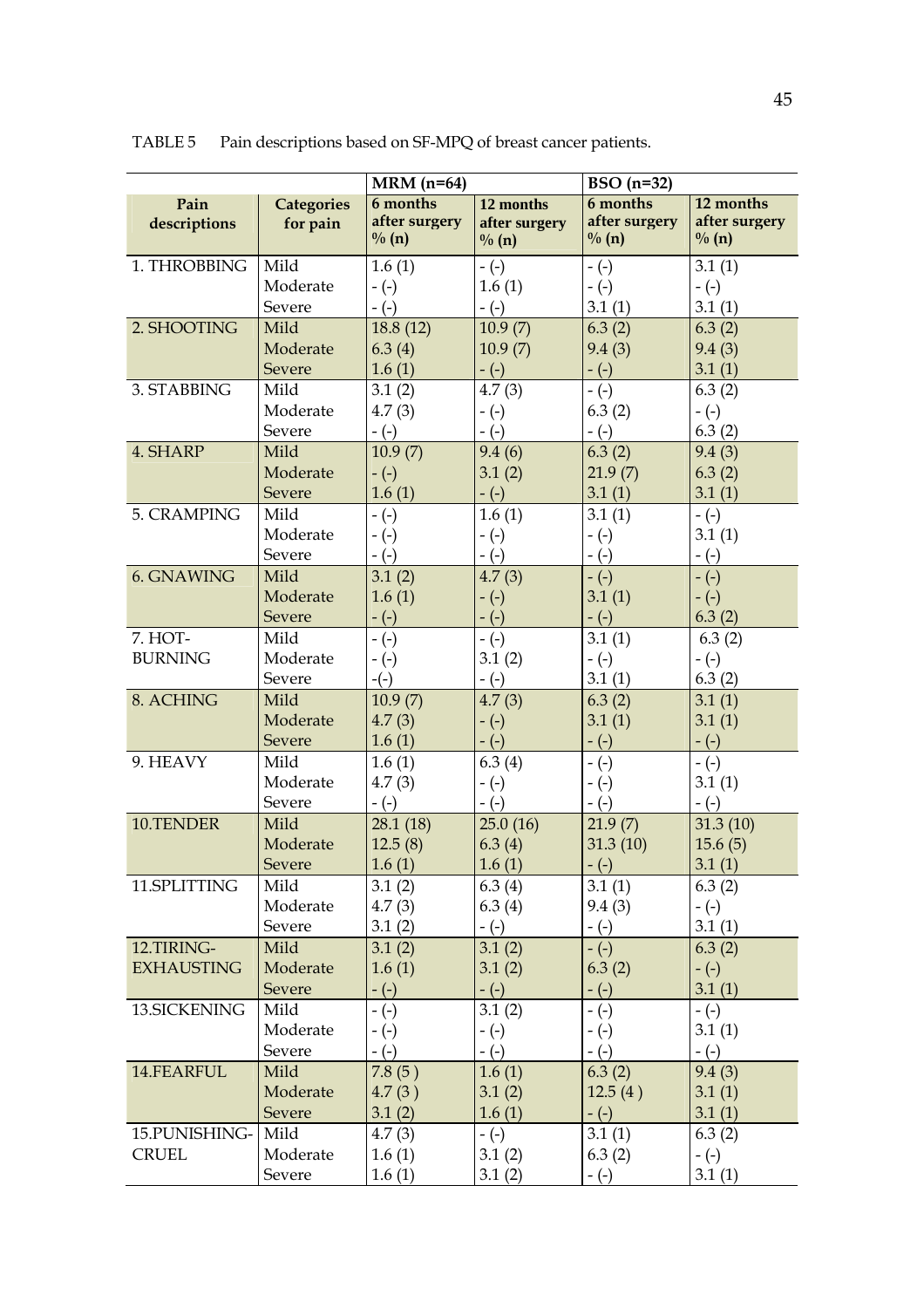|  |  |                                                                          |  |  |  | TABLE 6 Results of linear regression analysis of subsets of variables explaining the |  |
|--|--|--------------------------------------------------------------------------|--|--|--|--------------------------------------------------------------------------------------|--|
|  |  | activity limitations and sleep impairment at 6 and 12 months follow-ups. |  |  |  |                                                                                      |  |

| <b>ACTIVITIES AND SLEEP</b><br><b>FUNCTION</b> | <b>IMPAIRMENTS, OTHER</b><br><b>FACTORS EXPLAINING</b><br><b>LIMITATIONS AND</b><br><b>SLEEP IMPAIRMENT</b>                                             | β                                                                         | $\bf{R}$ | $\mathbb{R}^2$ | F       |
|------------------------------------------------|---------------------------------------------------------------------------------------------------------------------------------------------------------|---------------------------------------------------------------------------|----------|----------------|---------|
| At 6-month follow-up                           |                                                                                                                                                         |                                                                           |          |                |         |
| Personal care                                  | Breast pain                                                                                                                                             | .393†                                                                     | .393     | .155           | 10.602† |
| Lifting with the upper<br>limb                 | Axilla pain<br>Upper limb weakness<br>Upper limb edema<br>Axilla pain, upper limb<br>weakness and edema                                                 | .353†<br>.334 <sub>†</sub><br>$.254*$                                     | .689     | .465           | 17.184‡ |
| Carrying with the upper<br>limb                | Breast pain<br>Shoulder movement<br>restriction<br>Breast pain and shoulder<br>movement restriction                                                     | .461‡<br>$.273*$                                                          | .561     | .315           | 13.103‡ |
| Reaching above head<br>level                   | Upper limb weakness<br>Upper limb ache<br>Upper limb ache and<br>weakness                                                                               | .387†<br>$.288*$                                                          | .538     | .289           | 11.789‡ |
| Sleeping                                       | Breast pain<br>Neck-shoulder pain<br>Shoulder movement<br>restriction<br>Age<br>Breast and neck-shoulder<br>pain, shoulder movement<br>restriction, age | $.374+$<br>.312 <sub>†</sub><br>.275 <sup>†</sup><br>$-.274$ <sup>+</sup> | .746     | .556           | 16.919‡ |
| At 12-month follow-up                          |                                                                                                                                                         |                                                                           |          |                |         |
| Personal care                                  | Neck-shoulder pain<br>Age<br>Neck-shoulder pain and<br>age                                                                                              | .372†<br>.331 <sub>†</sub>                                                | .499     | .249           | 8.278†  |
| Lifting                                        | Upper limb weakness<br>Upper limb ache<br>Upper limb weakness and<br>ache                                                                               | $.371*$<br>$.319*$                                                        | .621     | .383           | 15.667‡ |
| Carrying with the upper<br>limb                | Upper limb ache<br>Upper limb edema<br>Age<br>Upper limb ache and<br>edema, age                                                                         | $.301*$<br>.393†<br>$.249*$                                               | .675     | .455           | 13.364‡ |
| Reaching out above the<br>head level           | Shoulder movement<br>restriction                                                                                                                        | 592‡                                                                      | .592     | .350           | 27.506‡ |
| Sleeping                                       | Upper limb weakness<br>Shoulder movement<br>restriction<br>Upper limb weakness and<br>shoulder movement<br>restriction                                  | .485‡<br>.339†                                                            | .677     | .459           | 21.200‡ |

\**p*< .05, †*p*< .01, ‡*p*< .001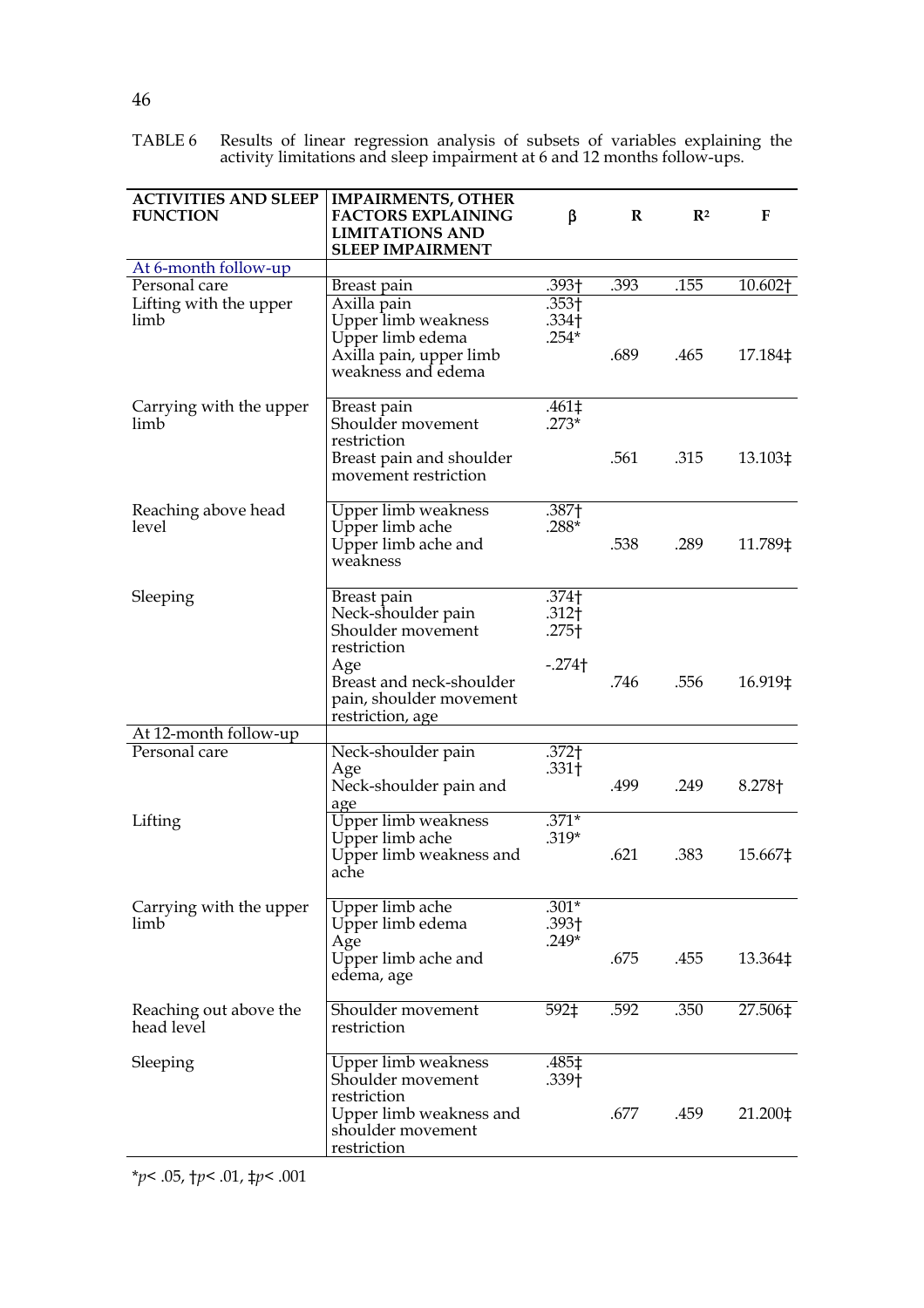## **5.4.3 Therapeutic exercise effects on body functions and structures of the operated side, on activity and participation of breast cancer patients (IV)**

The experimental and control group were similar in all but one characteristic; the mean age of the experimental group was higher (*p* = .048).

In both groups ROM deficits were seen at the baseline, and the values were slightly less in the experimental group. The ROM results showed that internal rotation increased significantly in both groups during intervention. At the follow-up the experimental group had a significant increase in abduction  $(p=.040)$ .

The experimental group had some increase in grip strength and a significant increase in the lift test of the operated side  $(p = .014)$  and the nonoperated side  $(p= .35)$ . In the pectoral press-up the experimental group achieved higher values than the control group. Age-adjusted pectoral press results were significantly better than those of the control group at the end of the intervention and at the follow-up. The military press and scaption age-adjusted results showed significant increase in both groups, values being higher in the experimental group. The experimental group achieved higher strength levels after age-adjustment than the control group. However, the differences were statistically significant only in a small number of cases.

Volumetric measurements of the operated upper limb showed no obvious changes. The experimental group achieved a 24 mg decrease and the control group had a 16mg increase between the baseline and the last measurement. In the circumferential measurements the experimental group had a decrease in all, but one measurement level and the decreases were significant in two levels (at 10 cm, and 30 cm; *p* >.01, *p* = .05).

The number of experienced impairments decreased and activity limitations improved in both groups. The most improvement was seen in the experimental group in tasks such as carrying (*p*=.046) and reaching. The experimental group experienced less arm related restrictions in the home than the control group at the end of the study.

# **5.5 Discussion**

With this series of three studies we aimed to evaluate the requirements, content and timing of physiotherapy services after breast cancer surgery. With the help of the critical review and meta-analysis we were able to create a frame for breast cancer patients' physiotherapy (Table 3) and point out the major limitations that were observed in the studies of physiotherapy methods, postoperative physiotherapy, therapeutic exercise and aerobic exercise.

The cross-sectional survey showed that the patients' education had some major defects and should be modified to meet the requirements of effective postoperative physiotherapy and patient education.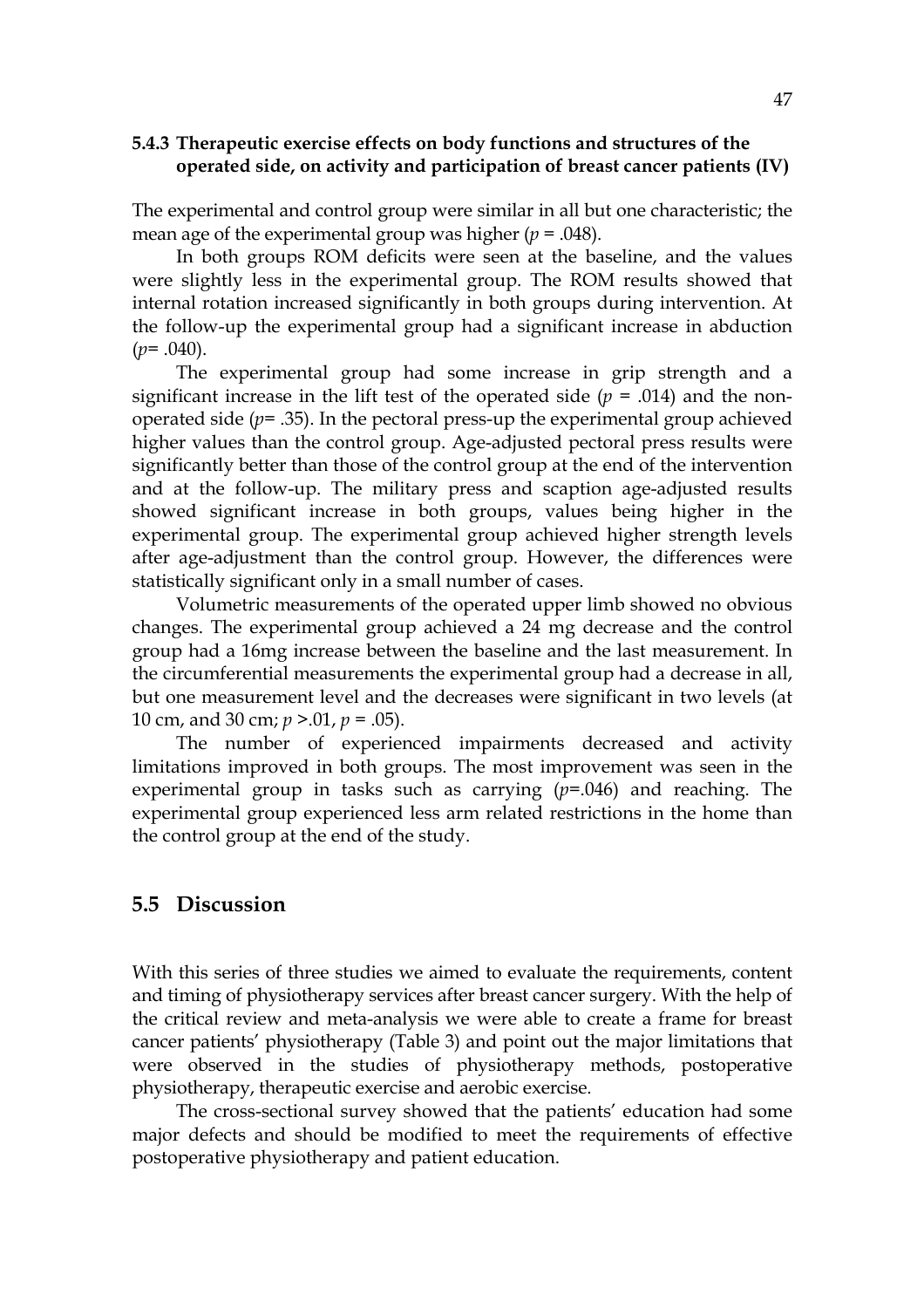In the prospective study different aspects of functioning and disability were surveyed. The questionnaire modified for breast cancer patients was a useful tool for scanning the upper body and limb impairments, the amount of limitation caused by impairments, activity limitations and participation restrictions. As seen in this study the experienced disabilities were quite constant during 6- and 12-month follow-ups. One impairment alone did not explain the experienced activity limitations, but several impairments had a joint effect on some limitations.

In the randomized controlled experimental study the most common impairments of body functions and structures were examined. In this study the survey from the third study was also used for experienced disabilities. Therapeutic exercise intervention caused positive changes in all variables measured, and in addition intensive strength training caused no increase in the volume of the operated side upper limb. Therapeutic exercise program including warm-up, cool-down, mobility training, dynamic repeated movements for upper limbs and strength training was a safe and relatively effective programme for breast cancer patients 6 months after the operation.

#### **5.5.1 Postoperative education**

There exists some evidence based on critical reviews, meta-analyses and practical knowledge about the amount and the content of instructions for shoulder movements, for prevention and treatment of upper limb edema, instructions for strength training and for use of the upper limb after breast cancer surgery (Table 3). However, in this study only a limited number of these items listed above were found in the patient records or were recalled by the patients after breast cancer operation. The recalled content of the education consisted mainly of the movements of the upper limb and less of the instructions on the use of the upper limb. The patients least recalled other important items, such as edema prevention and treatment and strength training.

Some inconsistency was seen in patients' comments about the instructions. Some patients were instructed to use the upper limb in a normal way and some to limit the amount of heavy work, such as lifting. In a study by van Wersch et al. (1997), health professionals were not always aware of what others were doing to or telling patients. This could also be one possible explanation for the inconsistency in the patients' comments and patients' records concerning the content of the instructions. In addition this study showed that less than half of the patients reported that they had received education after discharge.

This study is in line with other studies and suggests that the time reserved for postoperative education concerning the use, exercise and treatment of the upper limb is insufficient ( Lerman et al. 1993, Backman & Westman 2001, Jones et al. 2004). In addition a short hospital stay, as seen in this study and in a study by Backman & Westman (2001), is a challenge for the health professionals because all necessary information concerning the future treatment and the rehabilitation process should be covered. However, based on this study and on the most recent review by Finney Rutten et al. (2004) of cancer patients'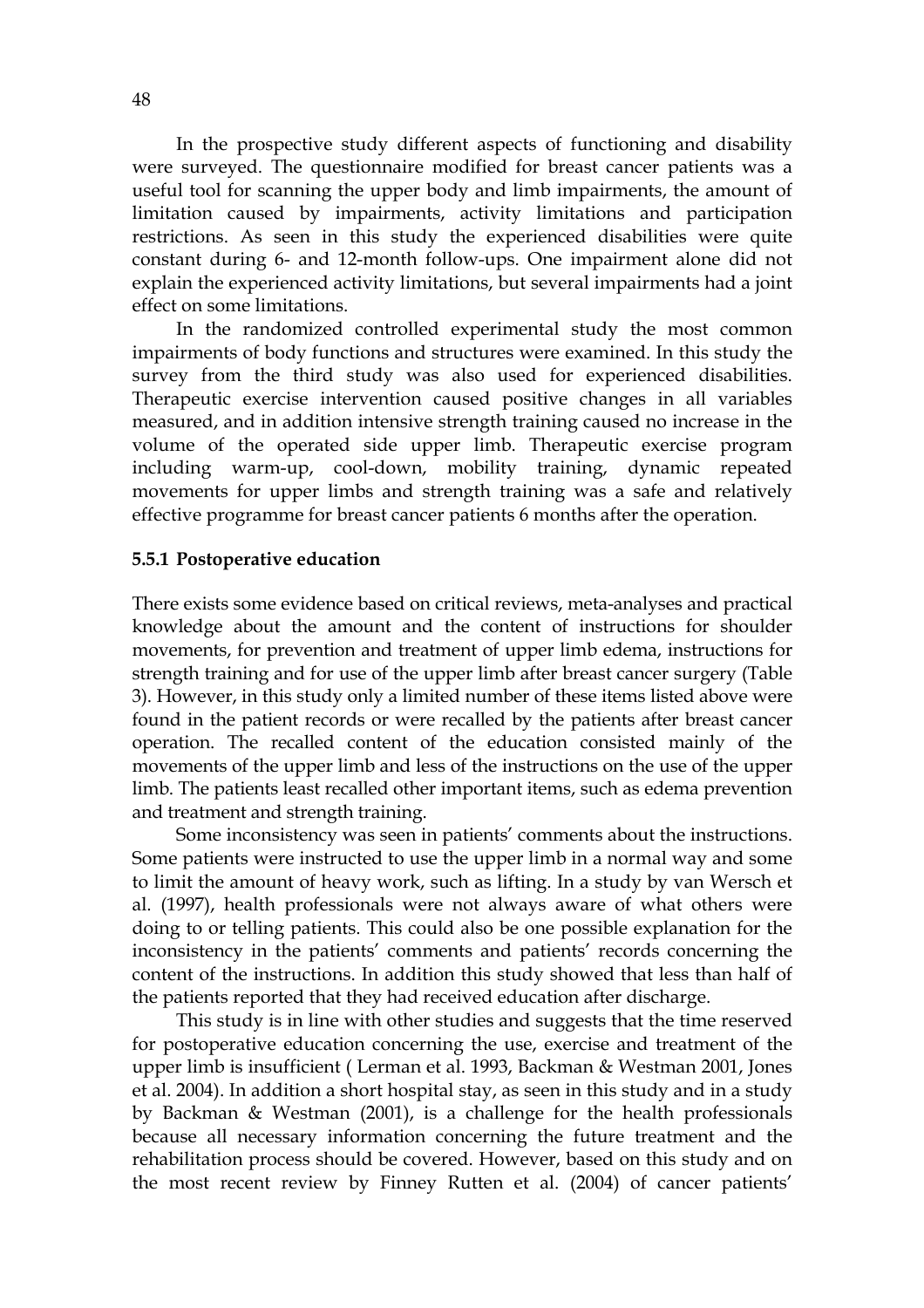information needs, the education content and the methods of the hospital period should be reconsidered. The review showed that during the diagnosis and treatment phase cancer patients are primarily interested in finding out their diagnosis, treatment options and the side-effects with those options. The need for rehabilitation information is prominent during the post-treatment phase (Finney Rutten et al. 2004).

In the medical records 81% of the patients had been tutored by physiotherapists or physiotherapy assistants, yet only less than 60% ranked them in the first place as a main instructor. Several other studies (Royak-Schaler 1991, Lerman et al. 1993, Lavery & Clarke 1996, Backman & Westman 2001), also indicate that the information given by professionals is not always received by patients. The importance of multiprofessional team work is seen in this study, where the medical doctors had an important role as advisors.

## **5.5.2 Upper limb and body impairments, limitations and restrictions after breast cancer treatment**

Axilla edema decreased (40%-27%), but upper limb edema stayed realitively constant (25%-26%) during one year period. The incidence of upper limb edema in this study was similar to a population-based Australian study (McCredie et al. 2001). Compared to an earlier study carried out in Finland, this study had a lower incidence of upper limb edema (Tasmuth et al. 1999). The incidence of shoulder movement restriction was 23 % and the incidence of numbness was 32% at one-year follow-up. Upper limb weakness was less experienced, 18%, at oneyear follow-up.

The pain values in VAS in this study were less than 30 mm, and should not affect daily activities according to an earlier study by Tengrup et al. (2000) affect daily activities. We, however, found that most of the activities were affected by pain symptoms. Other impairments were experienced as the most limiting impairment; upper limb edema at 12-month follow-up and numbness at 6-month follow-up. Limitation caused by numbness decreased after the first survey and we can assume that patients adjusted to the numbness. Patients with a higher BMI in this study had more neck-shoulder pain and shoulder movement restrictions limited their activities more.

Radiotherapy was not an explanatory factor in experienced shoulder movement restriction or experienced upper limb weakness in the MRM or BSO group. This finding is contradictory to the results shown by Blomqvist et al. (2004). In their study, radiotherapy with MRM patients was responsible for most of the reduction of ROM and the strength of the shoulder joint. Experienced activity limitations were also more common among irradiated patients, but the difference was not, however, significant.

The SF-MPQ has been validated in a variety of therapeutic interventions and a high degree of consistency between the full and short version of the MPQ has been found (Melzack & Katz 1992). Breast cancer patients in this study described their pain as mostly sharp, shooting and tender both at 6- and 12 month follow-ups. Tasmuth (1997) reported in her study, carried out in Finland,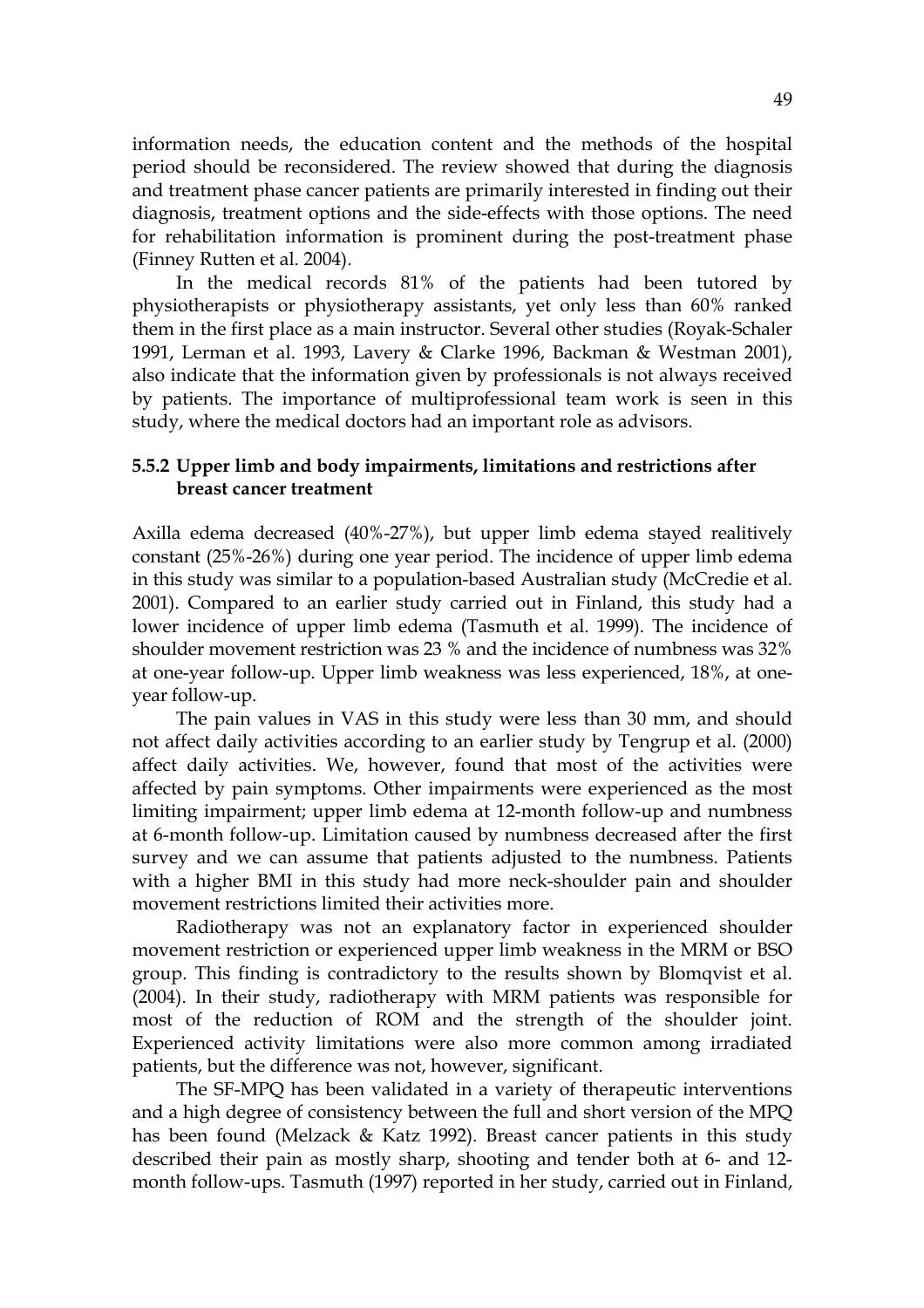that the most common term was shooting. In this study we found the term tender being most commonly used as also reported in the study by Carpenter et al.(1998). The most common pain descriptions in this study represented the sensory dimension of pain (Melzack & Katz 1992). Tender has been included in the mild intensity level in the sensory miscellaneous subclass. Shooting has been classified in the distressing intensity level in the sensory spatial subclass, and sharp to the distressing level in the sensory incisive pressure subclass. (Melzack & Katz 1992.) Fearful was a more common pain description in the MRM group than in the BSO group indicating the affective dimension of pain in the distressing level of the fear subclass (Melzack & Katz 1992).

This study showed that activity limitations in lifting, carrying and reaching were experienced by many of the respondents. The experienced impairments interfered with sleep function among one third of the patients. Only a limited number of respondents, however, experienced limitations in personal care. The regression analysis suggests that most of the impairments experienced by patients also limited activities and sleep function. The effect of impairment on the limitation was not, however, always stable during the follow-up. This could be explained by adaptation to the impairments, by an ongoing healing process or by the worsening of some impairments.

Participation restrictions in the home were constant and greater than at work and in leisure activities, but at home patients had not given up any tasks. Patients had given up leisure activities, which could mean the narrowing of social participation. Reduced work ability was described by some patients, which could lead to earlier retirement or an increase in taking of sick-leave.

In III study we used the ICF framework, which was a useful tool for understanding the process of disablement of breast cancer patients. Experienced impairments did not necessarily lead to activity limitations or similar participation restrictions at work, in the home or in leisure activities.

#### **5.5.3 Effects of therapeutic exercise**

The effects of therapeutic exercise were seen in most body functions and structures examined; shoulder movement deficits improved, upper limb strength increased, circumferences of the upper limb decreased and experienced pain decreased. Also some activity limitations and participation restrictions improved.

The increases in ROM measurements in both groups were small with, only the experimental group achieving a significant increase in abduction at the end of the study. As the ROM values at the baseline were near the normal values of this age-group, major changes could have not been expected. The increase in abduction could be explained by the use of exercises such as scaption, push-up, press-up and rowing. These exercises activate scapular motion, and proper stability of the shoulder joint is achieved by correct activity of scapular muscles (Moseley et al. 1992). Also mobility training could explain the end range increase in abduction. The changes in upper limb strength were more obvious in both groups. After age-adjustment the increase in strength values was more in the experimental group than in the control group in every strength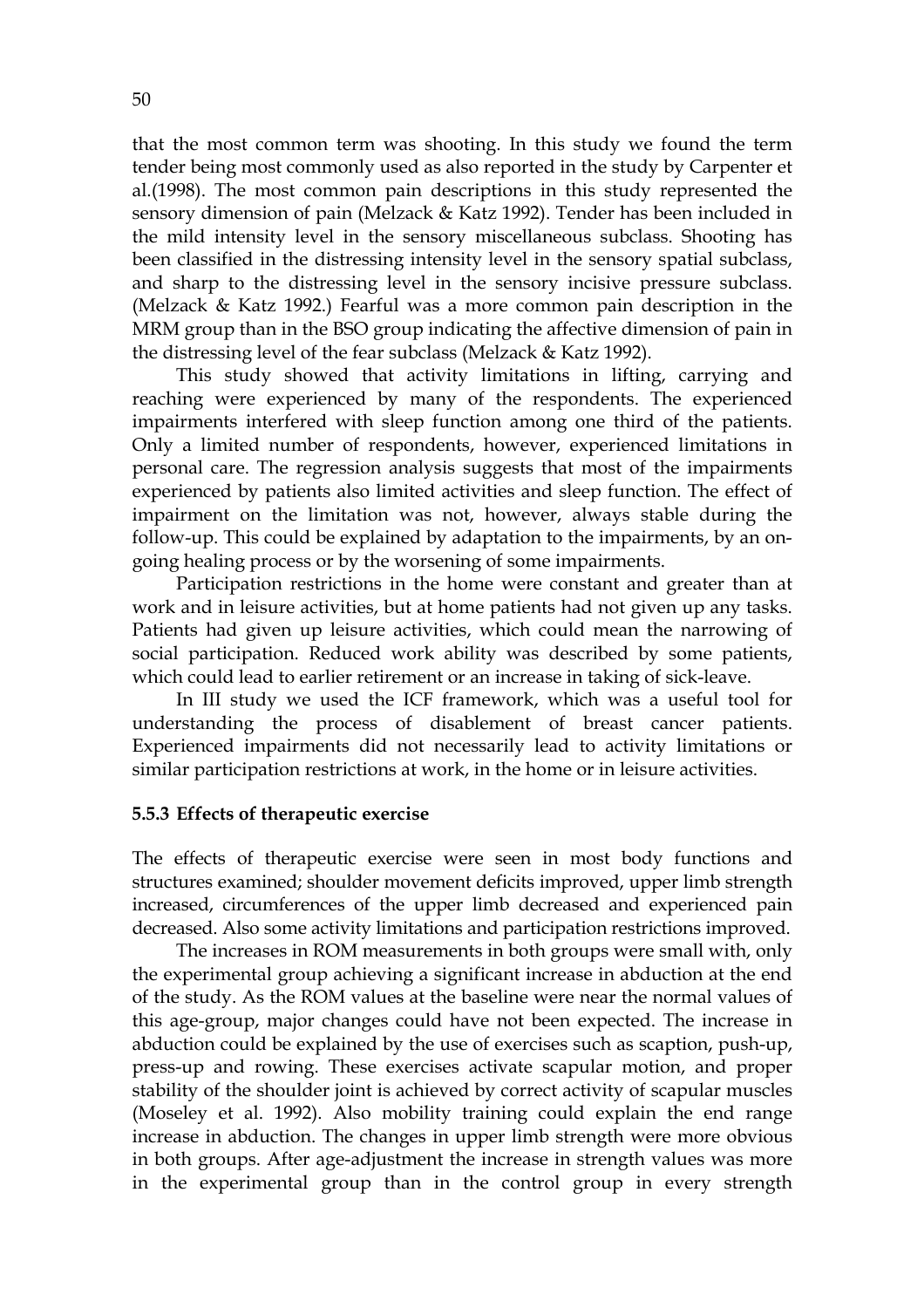measurement. However, the differences between the groups were statistically significant only in the pectoral press. In addition, the experimental group had a significant increase in the lift test of both upper limbs.

Volumetric and circumferential measurements showed no increase in the mean values of either group. Rather, a positive trend was seen in the experimental group in most of the circumferential levels of the upper limb during and after therapeutic exercise. Similar positive results have been shown in one previous therapeutic exercise study by Kärki & Kautoniemi (1999), shorter intervention studies have not shown any significant effect (Wingate 1985, Wingate et al. 1989, Na et al. 1999, McKenzie & Kalda 2003).

The level of activity limitations decreased in the experimental group more than in the control group. Therapeutic exercise seemed to have an especially positive effect on the use of the upper limb in carrying and reaching. Also arm related participation restrictions in the home decreased more in the experimental group than in the control group.

#### **5.5.4 Limitations (II-IV)**

There are some critical issues concerning the cross-sectional study (II), as the survey was done 6 months after operation and the time gap could have affected the accuracy of the respondents' answers. Another point is that this retrospective survey only gave a view of the education recalled by the patients. More detailed information could have been collected by diaries or interviews. Wider knowledge of given and education recalled could have been achieved by a combination of data collection both during the hospital period, by observational methods, and after by survey or other suitable methods. However, we could assume that patients should be able to remember and follow the instructions they received from health-care professionals. Moreover, it seemed to be the only time they were educated in this matter for over half of the respondents.

In the study III a survey method was used for data collection of the experienced impairments, activity limitations and participation restrictions. Even though self-reports have been shown to have good correlation to measured ones (Turk & Okifuij 1999), perhaps more exact data could have been achieved by different, but more time consuming measurements. In addition, the sizes of the adjuvant treatment subgroups were too small for further analysis. This can also partly explain why the side-effects of radiotherapy (Gosselink et al. 2003, Blomqvist et al. 2004, Rietman et al. 2004) were not seen in this study. The follow-up time was one year, and it can be considered that it is too short to discover the persistence of the impairments or occurrence of new impairments as a late outcome of breast cancer treatments.

The use of the ICF framework in study IIII showed that for a more thorough understanding of functioning and disability the participation domain should be assessed by using various measures of both performance and capacity.

Major limitations in study IV concern the sizes of both the experimental and control group; they should have been larger. Achieving larger groups from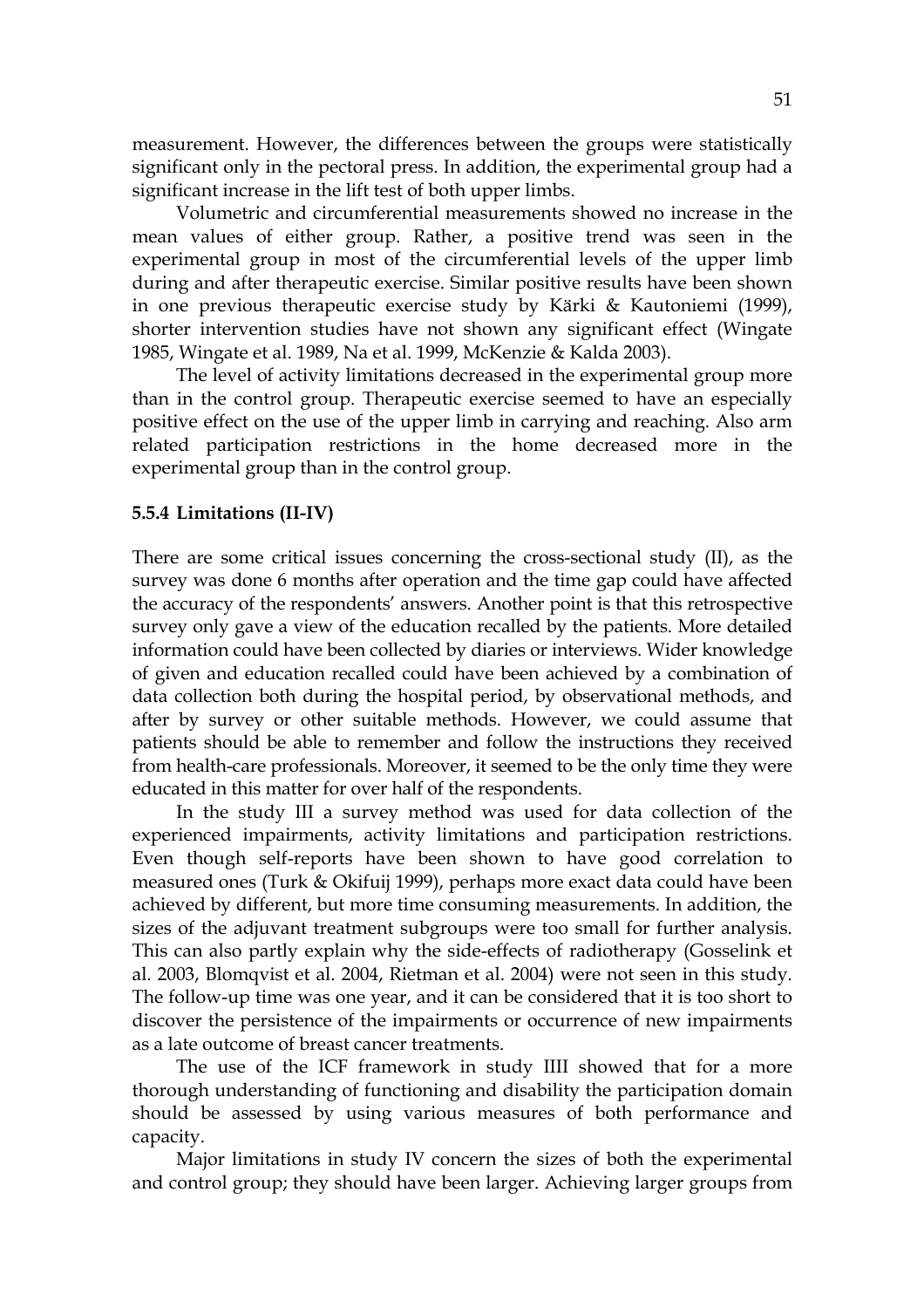the same area, which would have been in the same healing phase, was not, however, possible in this study. The next step could be to repeat this experimental study protocol several times and pool the data in a meta-analysis. Another possibility would be to implement a joint research project with other districts in Finland or even in other countries.

In addition, little could be concluded regarding the effects of dynamic repeated movements for the prevention and treatment of lymphedema. For that purpose a separate study without therapy or exercise bias should be carried out. The strength training carried out in this study did not cause any sideeffects and, therefore, an even higher training level could be implemented in future studies. We should also have monitored the home-exercises more carefully, for assessment of self-training intensity. In future studies the analysis of MET (Metabolic Equivalent) of each participant could be a useful tool for this purpose and for overall measurement of physical activity during intervention studies. Jones et al. (2004) already reported in their randomized controlled trial the self-reported exercise behaviour of breast cancer patients in MET.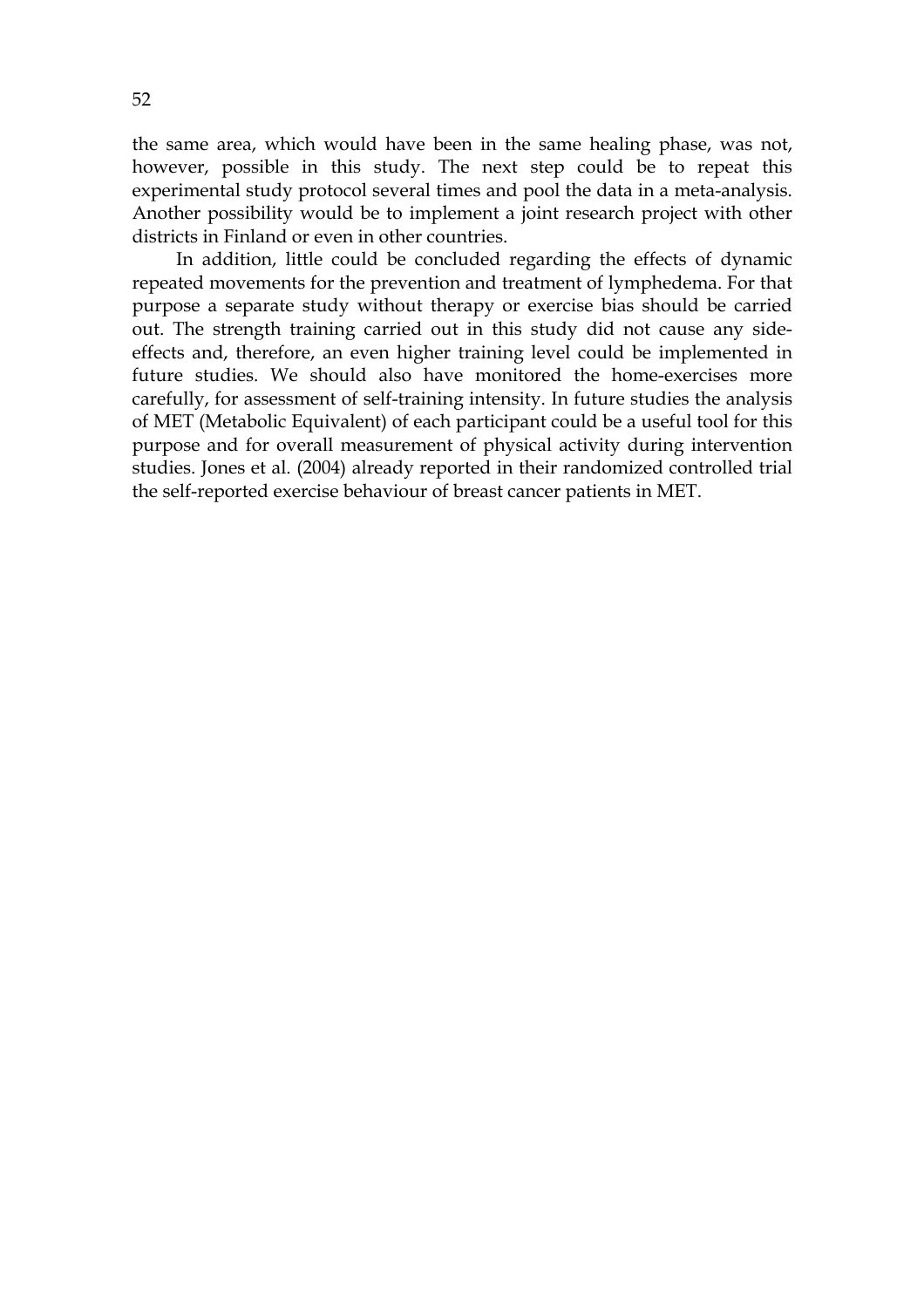# **6 CONCLUSIONS AND CLINICAL IMPLICATIONS**

The main conclusions of the series of studies can be summarised as follows:

1. There are only a limited number of clinical studies (1980-1999) of high methodological quality in the field of physiotherapy and exercise after breast cancer surgery. Therefore, pooling the studies and meta-analysis was only possible in one research field. The effect size calculation in this field indicated that early shoulder movements compared to delayed movements have no justification. This implication is still justified after reviewing the newest studies in this field.

- Physiotherapists use various methods when treating lymphedema after breast cancer treatment. From various methods only studies concerning the use of an elastic sleeve manage to show its effectiveness. These results support the clinical implications for the systematic and prolonged use of an elastic sleeve, either alone or combined with pneumatic compression. Based on the studies of lymphedema therapy in this critical review we conclude that there is a clear need for studies with no treatment bias and with higher methodological quality for establishing evidence of the efficacy of widely used methods such as lymph massage, laser therapy, microwave, mechanical pressure, and exercise. Since the review, several studies of lymphedema therapy have been published, but only low-level laser therapy has been shown to be effective over other methods. The studies of different lymph massage methods suffer constantly from treatment bias. Exercise as prevention or treatment of lymphedema have not been separately studied, and based on the critical review and some other studies, we suggest that dynamic movements or exercise does not increase or cause lymphedema.
- The few published exercise therapy studies demonstrated methodological shortcomings. Some of the studies with control or comparison groups succeeded in showing some advantage when using exercise therapy. After critical review only one study concerning immediate postoperative arm massage for pain has been published. This study had similar methodological shortcomings and the effects of massage on the healing process in the immediate postoperative phase were not considered.
- Aerobic exercise studies published in 1980-1999 have been able to show that physical activity is beneficial for breast cancer patients. The psychological benefits were the most widely studied. Based on the studies of critical review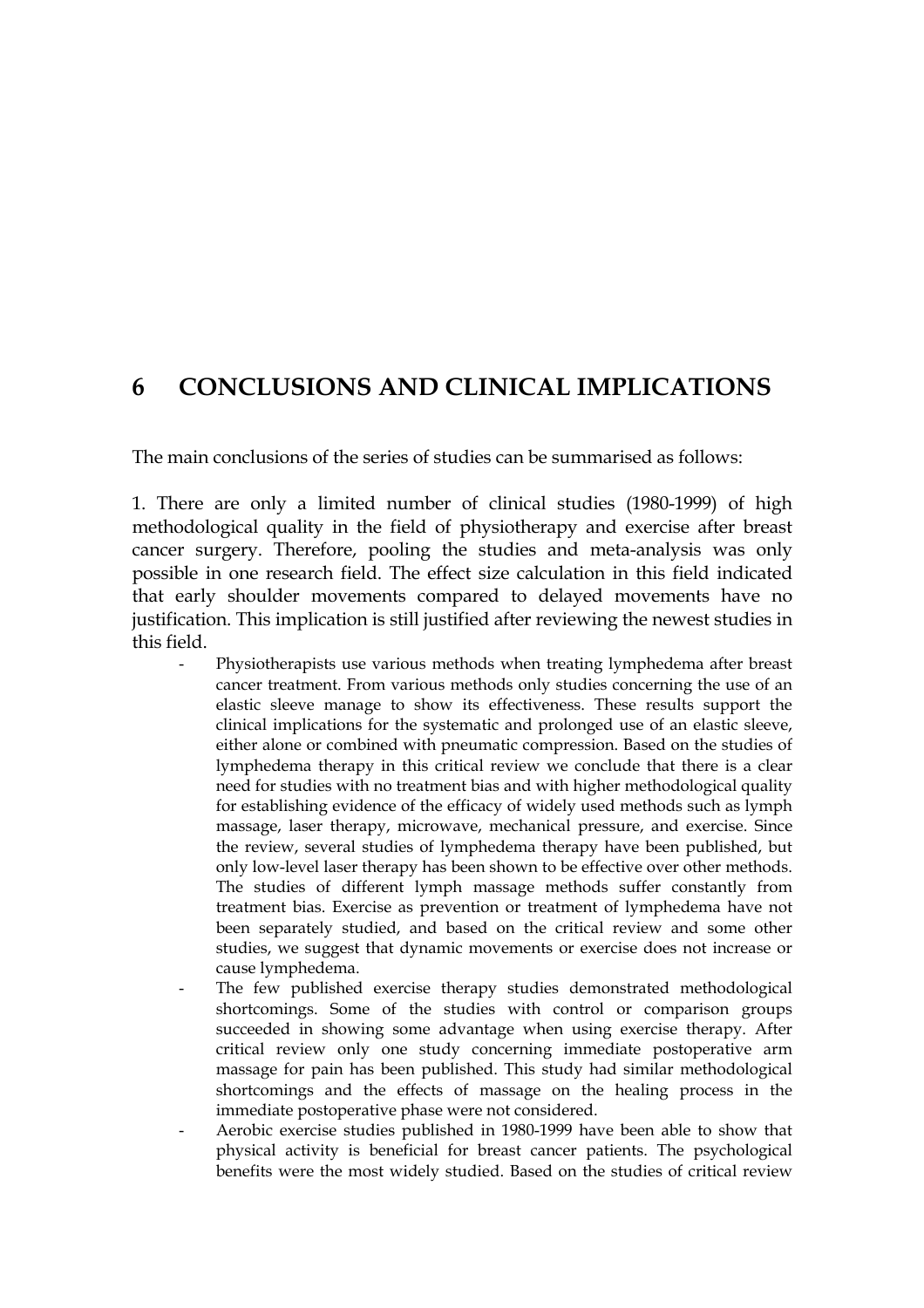we cannot make any recommendations regarding exercise frequency or intensity for breast cancer patients undergoing radiotherapy or chemotherapy. We can, however, state based on the review and the studies published after it, that it is safe for patients to exercise, but the intensity of exercise should not be too strenuous as that can cause increased fatigue. The estimation of individual training levels is essential for creating a safe and effective exercise program. Most of the studies have managed to show an increase in QOL, decrease in fatigue and an increase in overall well-being.

2. There is an obvious need for a systematic education protocol for breast cancer patients agreed by different health care professionals. In this protocol, the responsibility of each professional should be defined and an informal content of education described. While the hospitalization time is short, a day or some days, the follow-up protocol should be developed not only for screening the recurrence of the cancer, but also for offering systematic education concerning exercise and treatment and use of the upper limb. In this way we could also reduce the possible treatment costs, costs of sick leave and early retirement.

3. Breast cancer patients experience several impairments 6 and 12 months after primary treatment of cancer. Some impairments persist, some are relieved and some new even appear one year after breast cancer surgery. Activity limitations such as lifting, carrying and reaching were experienced by many patients, and sleep was also impaired by impaiments. Some impairments persist, but some adjustment was seen in the self-assessed activity limitation caused by numbness, which decreased in the one year follow-up. The impairment effect on activity and on participation domains was not so straightforward. Without severe impairment there were activity limitations and with impairment some did not experience activity limitations and participation restrictions. Experienced impairments did not lead to similar restrictions at work, in the home and in leisure activities. Women rather gave up their leisure activities than home or work tasks.

There is an urgent need for developing systematic rehabilitation protocols for breast cancer patients to support their functioning and to prevent permanent, limiting disabilities that affect their health condition. The protocols should also be different with different operations and postoperative treatment, because the recovery pattern and postoperative impairments are discrete. Use of ICF framework is a useful tool for understanding the functioning of breast cancer patients, and based on ICF, a wider rehabilitation concept and plan for each patient should also include more information concerning social and environmental aspects.

4. Therapeutic exercise is effective for the treatment of most post-treatment impairments of the upper limb and body. The exercise relieves upper limb related activity limitations and participation restriction to some extent. We can also state that it is safe for breast cancer patients six months after breast cancer operation to exercise at an intensive level. For these patients with disabilities the optimal length of therapeutic exercise intervention should be at least three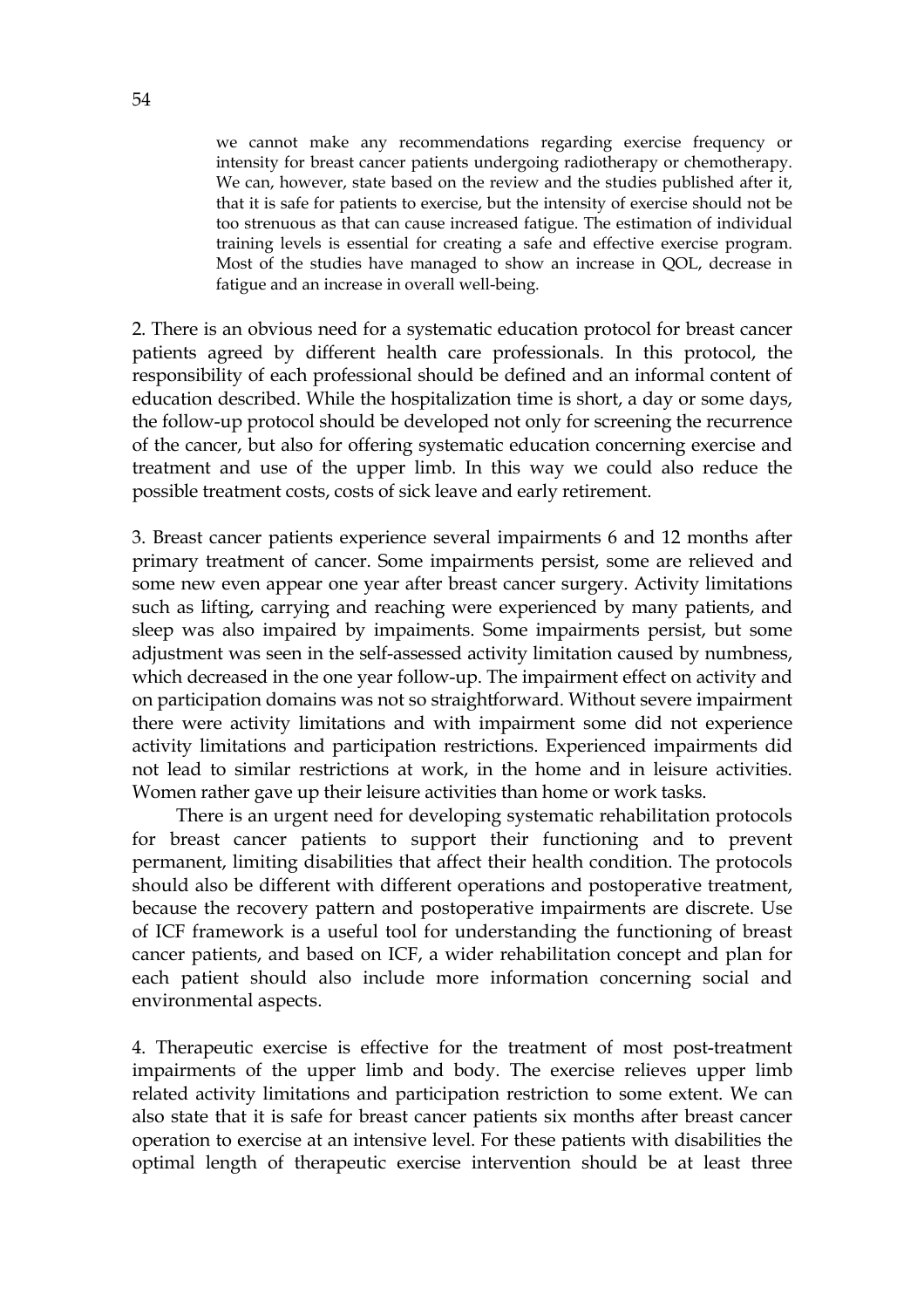months, carried out twice a week and aiming to the optimal exercise level for strength (70-80%). An individual home exercise regime should be implemented and carried out independently for maintenance of functioning. The exercise therapy programme and home exercise regime should be carefully monitored and tailored by the rehabilitation needs of each patient. A systematic follow-up protocol with essential measurements alone can also enhance recovery and facilitate the use of the upper body and limb of the operated side.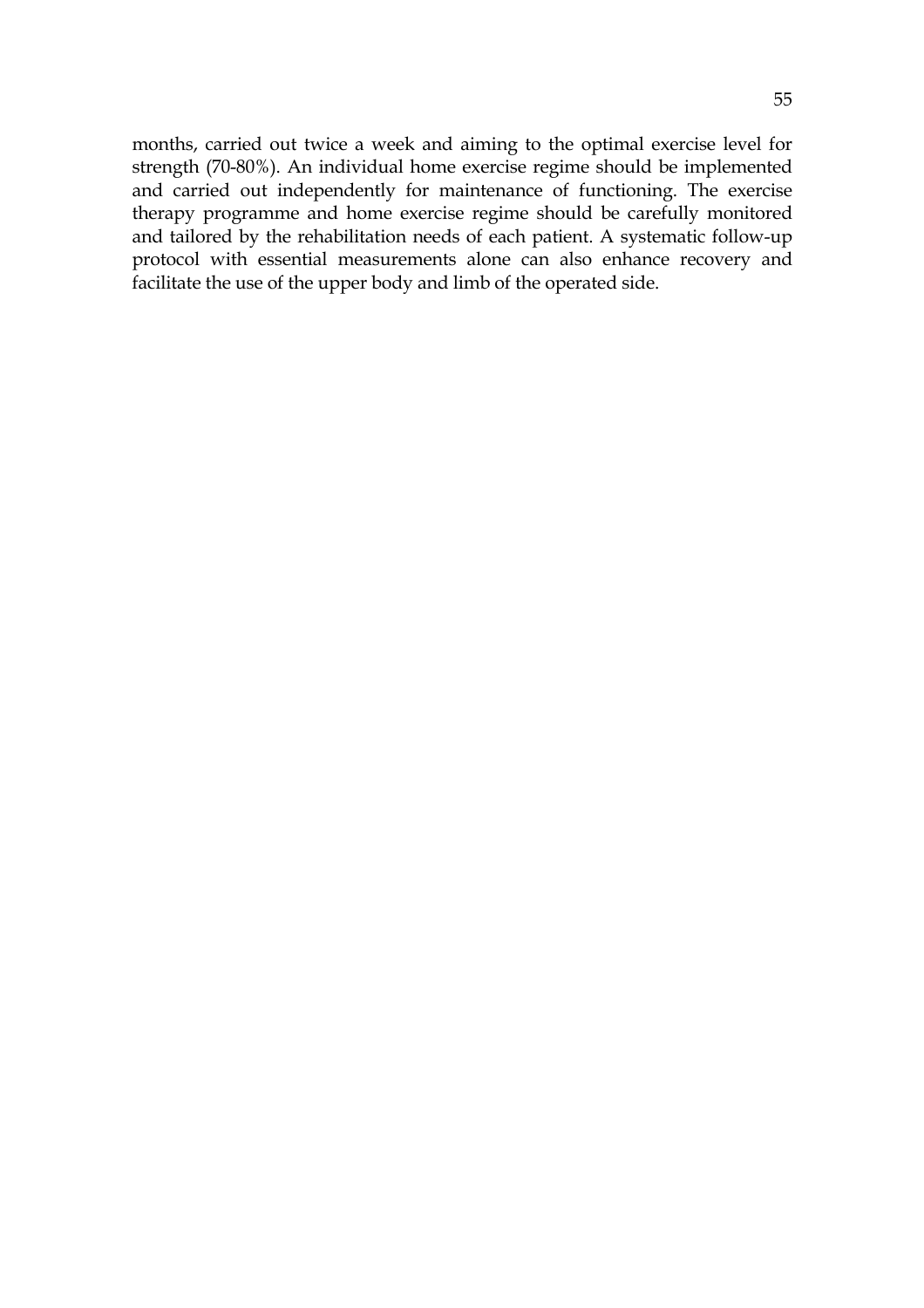# **YHTEENVETO**

## **Rintasyöpäleikattujen toimintakyky ja siihen vaikuttaminen fysioterapiassa ja harjoittelussa**

Rintasyövän sairastaneiden naisten määrä lisääntyy koko ajan, Suomessa vuonna 2002 sairastui 3774 naista. Suomessa, kuten muissakin länsimaissa, hoidot ovat tehokkaita ja 5-vuoden kuluttua rintasyöpään sairastuneista on elossa 84%. Rintasyöpä koskettaa niin nuorempia kuin vanhempiakin naisia, niin työssä kuin eläkkeellä olevia. Lääketieteellisen hoidon kehittyminen ei ole vastaavasti johtanut rintasyöpäleikattujen kuntoutuksen kehittymiseen samassa määrin. Rintasyöpäpotilaiden seurantajärjestelmä on kehitetty ennen kaikkea uusien syöpätapauksien seulontajärjestelmäksi ja leikkauksen jälkeen tapahtuvan syövän muun lääketieteellisen hoidon suunnittelemiseksi ja seuraamiseksi. Potilaiden ohjauksen ja hoidon sekä kuntoutuksen haasteeksi on muodostunut lyhyt sairaalassaoloaika. Lyhentyneet hoitoajat vaativat uudelleen arvioimaan sekä ohjausta leikkauksen yhteydessä että seurantajärjestelmän kattavuutta.

Rintasyöpään sairastuneilla todetaan edelleen useita myöhäisoireita, joiden aiheuttamaa haittaa suorituksissa ja osallistumisessa kotona, työssä ja harrastuksissa tulee pystyä vähentämään ja poistamaan riittävän tehokkaasti jo syöpähoitojen aikana. Tämän tutkimuksen perusteella ehdotamme, että myöhäisoireiden esiintymistä selvitetään, sekä haittoja ja rajoituksia arvioida seurannan aikana systemaattisesti. Tällainen arviointi johtaa riittävän laajaan yksilölliseen kuntoutustarpeen määrittelyyn ja kuntoutussuunnitelmaan sekä kuntoutustoimenpiteiden toteutukseen. Kuntoutuksessa fysioterapiapalvelut muodostavat yhden alueen käytettävistä kuntoutusmuodoista. Fysioterapiassa toteutettavien terapiamenetelmien ja harjoittelun tulee perustua näyttöön menetelmien ja harjoittelun vaikuttavuudesta ja turvallisesta toteutuksesta rintasyöpäleikatuilla. Nykyiset suositukset fysioterapiassa käytettävistä menetelmistä ja harjoittelusta perustuvat Suomessa ja muuallakin muutamiin tutkimuksiin, tai tutkimusnäyttö voi niistä puuttuu kokonaan.

Tämän väitöskirjan osatutkimusten avulla pyrittiin selvittämään rintasyöpäleikattujen toimintakykyä ja fysioterapiassa käytettävien menetelmien vaikuttavuutta. Ensimmäinen tutkimus oli kriittinen kirjallisuuskatsaus ja meta-analyysi vuosina 1980-1999 julkaistuista tutkimuksista (n=31) koskien rintasyöpäpotilaiden lymfaturvotukseen käytettyjen menetelmien vaikuttavuutta (n=16), rintasyöpäleikkauksen jälkeen sairaalavaiheessa toteutuvaa yläraajan liiketerapiaa (n=7), terapeuttista harjoittelua sairaalavaiheen jälkeen (n=4) ja aerobista harjoittelua (n=4). Toisessa tutkimuksessa selvitettiin kuuden kuukauden kuluttua leikkauksesta vuoden aikana Satakunnan alueella rintasyöpäleikattujen (n=105) sairaalavaiheen ohjausta koskien yläraajan käyttöä, harjoittamista, turvotuksen ehkäisyä sekä hoitoa. Kolmannessa tutkimuksessa seurattiin 6 ja 12 kuukautta leikkauksesta rintasyöpäpotilaiden (n=96) kokemia yläraajan ja ylävartalon oireita, suoritusten ja osallistumisen rajoittumista kotona, työssä ja harrastuksissa. Neljännessä tutkimuksessa selvitettiin koe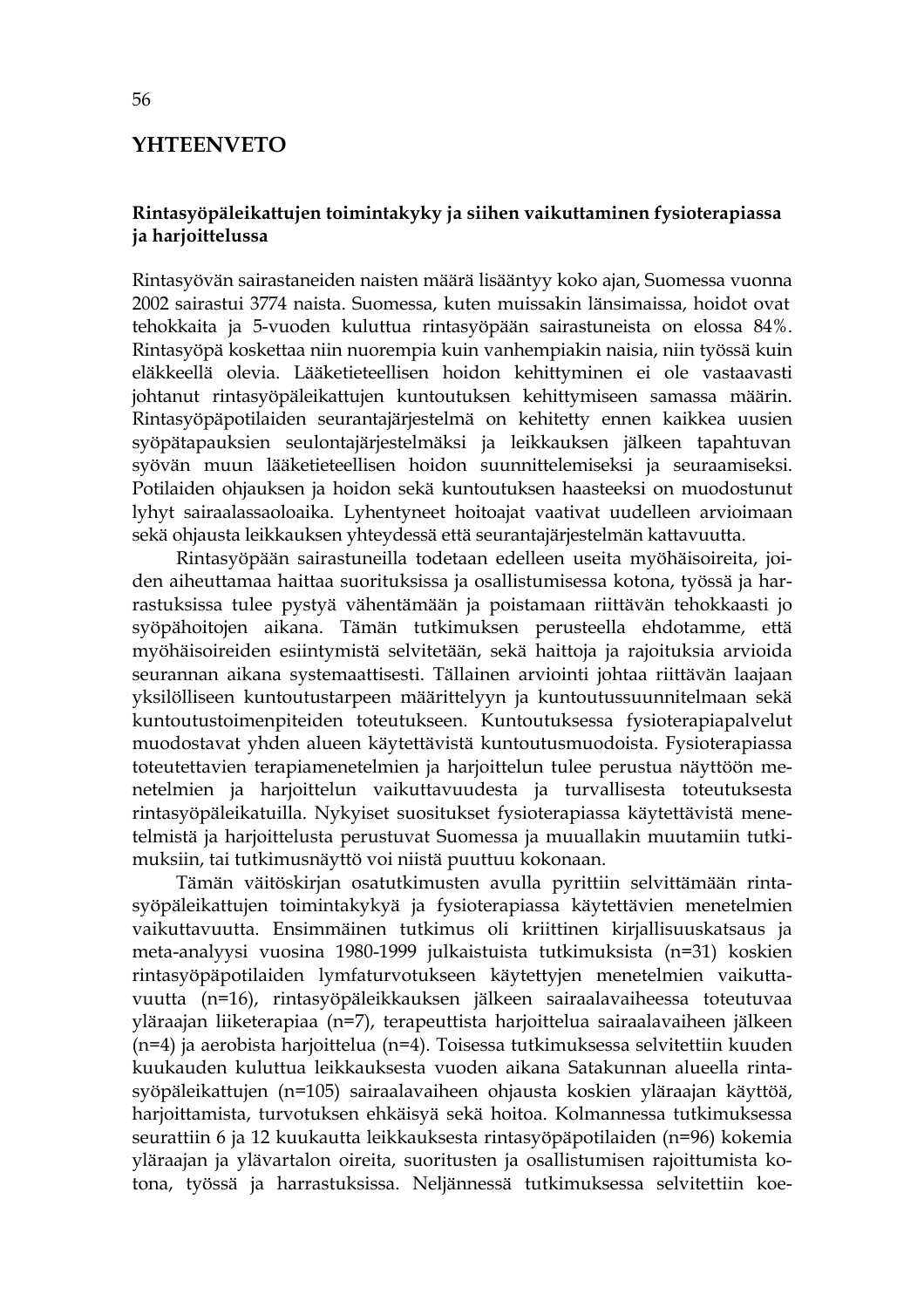(n=11) ja kontrolliryhmäasetelmalla (n=11) terapeuttisen harjoittelun vaikutuksia yläraajan liikkuvuuteen, voimaan, turvotukseen ja arvioitiin myös oireiden, suoritusten ja osallistumisen muutoksia harjoittelun seurauksena.

Kriittisen kirjallisuuskatsauksen ja meta-analyysin tuloksena voitiin todeta, että tutkimuksista vain muutama oli laadukas, ja meta-analyysi eli tulosten yhdistäminen tilastollisesti oli mahdollista vain yhdellä osa-alueella. Tämän osa-alueen meta-analyysi osoitti, että leikkauksen jälkeen heti aloitetut yläraajan liikkuvuusharjoitteet eivät ole perusteltuja, koska ne lisäävät haavaerityksen määrää enemmän kuin 5-7 vuorokautta leikkauksesta aloitetut harjoitteet. Meta-analyysillä voitiin myös osoittaa, ettei liikeharjoitteiden aloittaminen myöhemmin lisännyt leikatun puolen olkanivelen liikerajoituksia. Rintasyöpäleikattujen lymfaturvotusta pyritään fysioterapiassa hoitamaan erilaisilla menetelmillä. Tässä kriittisessä kirjallisuuskatsauksessa, ei voitu selvästi todeta kuin yhden menetelmän osalta selvä näyttö. Yläraajan elastisen tukihihan käytöstä oli selvää positiivista näyttöä, ja tutkimusten perusteella voidaan suositella systemaattista ja pitkäaikaista elastisen tukihihan käyttöä, joko yksinään tai yhdistettynä mekaaniseen kompressiohoitoon. Lymfahieronnan vaikutusta itsenäisenä hoitona ei ole tutkittu, vaan hieronta on toteutettu osana erilaisia hoitoyhdistelmiä, jolloin hieronnan vaikuttavuudesta ei voida yksin osoittaa näyttöä. Yläraajan harjoitteiden käyttöä niin lymfaturvotuksen ehkäisyssä kuin hoidossa ei ole erikseen tutkittu. Lisäksi voidaan todeta, etteivät yläraajan dynaamiset liikkeet tai yläraajan lihasharjoittelu lisää turvotusta.

Leikkauksen jälkeen toteutetusta yläraajan terapeuttisesta harjoittelusta ei voida kriittisen kirjallisuuskatsauksen perusteella antaa suosituksia tutkimusten heikon laadun vuoksi. Aerobinen harjoittelu rintasyöpäleikatuille on kirjallisuuskatsauksen ja sen jälkeen julkaistujen uusimpien tutkimusten perusteella niin fyysiseen kuin psyykkiseen hyvinvointiin positiivisesti vaikuttavaa. Näiden tutkimusten perusteella ei kuitenkaan voida vielä antaa tarkkoja suosituksia rintasyöpäleikkauksen jälkeen toteutettujen hoitojen aikana tapahtuvan aerobisen harjoittelun tehosta tai useudesta. Voimme kuitenkin todeta, että aerobinen harjoittelu on turvallista, kunhan se ei ole liian kuormittavaa eikä näin lisää hoitojen aiheuttamaa väsymystä. Harjoittelutason yksilöllinen arviointi on aina tarpeen turvallisen ja tehokkaan harjoittelun takaamiseksi.

Kyselytutkimuksen tulokset rintasyöpäleikattujen sairaalavaiheen ohjauksesta koskien yläraajan käyttöä, harjoittamista, turvotuksen ehkäisyä sekä hoitoa osoittivat, että potilaiden muistama ohjaus käsitti pääasiassa ohjeita yläraajan liikkuvuuden harjoittamisesta ja yläraajan käytöstä. Potilaat olivat omasta mielestään saaneet vähiten ohjausta yläraajan turvotuksen ehkäisystä ja hoidosta sekä yläraajaan voiman harjoittamisesta. Ohjauksen sisällössä näkyi ristiriitaa, osaa potilaista oli varoitettu kuormittamasta yläraajaa esim. varoitettu nostamisesta, kantamisesta, raskaan työn tekemisestä ja osalle oli ohjattu yläraajan normaali käyttö. Ohjauksen ristiriita voi myös johtua potilaita ohjanneiden erilaisista käsityksistä ohjattavasta asiasta. Sairaalavaiheen jälkeen ohjausta em. asioista oli saanut alle puolet vastanneista.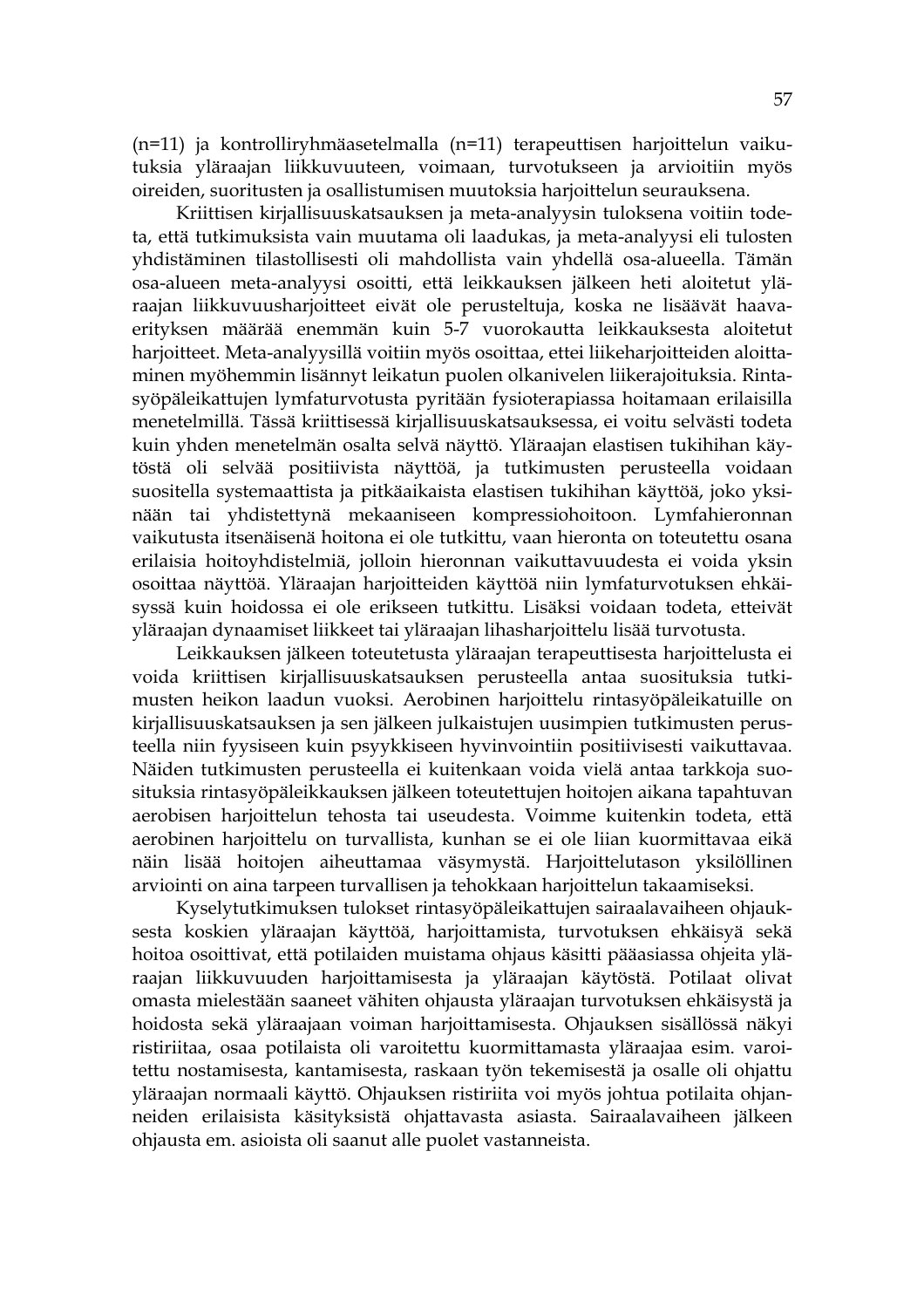Seurantatutkimus potilaiden yläraajan ja ylävartalon oireista, suoritusten ja osallistumisen rajoittumisesta kotona, työssä ja harrastuksissa osoitti koettujen oireiden määrän pysyneen 6 ja 12 kuukauden seurannassa hyvin samanlaisena. Kipuoireiden aiheuttama haitta ei kipujanalla mitattuna ollut voimakas, mutta suoritusten, kuten nostamisen, kantamisen, kurkottamisen, koettiin rajoittuvan kivun takia. Tunnottomuuden aiheuttama haitta väheni seuranta-aikana, joten voidaan olettaa, että kyseiseen oireeseen totuttiin. Tässä tutkimuksessa ylipainolla oli merkitystä, näillä potilailla oli enemmän niska-hartiakipuja ja yläraajan liikerajoitukset haittasivat heidän suorituksiaan enemmän. Kyselyyn vastanneista kolmannes koki oireiden häiritsevän nukkumista. Osallistuminen kotitöihin oli rajoittuneempaa kuin osallistuminen työhön tai harrastuksiin, kuitenkaan kukaan vastaajista ei ollut luopunut kotitöistä. Sen sijaan osa vastaajista oli luopunut kokonaan jostain vapaa-ajan harrastuksesta ja koki työkykynsä alentuneen.

Kokeellisessa satunnaistetussa tutkimuksessa harjoittelun vaikutus nähtiin useimmassa tutkituista muuttujista, etenkin olkanivelen liikkuvuus parani, yläraajan lihasvoima parani joissakin mitatuissa lihasryhmissä enemmän kuin kontrolliryhmällä, yläraajan ympärysmitta pieneni ja koettu kipu väheni. Myös jotkut suoritusten ja osallistumisen rajoitteet vähenivät. Erityisesti kantaminen ja kurkottelu leikatun puolen yläraajalla helpottuivat ja kotitöiden tekeminen aiheutti vähemmän oireiden pahenemista.

Tämän väitöskirjan osatutkimusten perusteella voidaan ehdottaa rintasyöpäleikattujen leikkauksen jälkeisen yläraajan liikkuvuuden harjoittamisen aloittamista myöhemmin, 5-7 päivää leikkauksesta. Leikkauksen jälkeinen ohjaus tulisi uudelleen suunnitella moniammatillisessa työryhmässä, ja toteuttaa osana rintasyöpäleikattujen seurantaohjelmaa. Ohjaus tulisi suunnitella ja tulevaisuudessa päivittää tutkitun tiedon perusteella systemaattisesti. Rintasyöpäleikattujen oireet ja rajoituksen niin suorituksissa kuin osallistumisessa ovat moninaiset ja edellyttävät yksilöllisen kuntoutustarpeen arviointia seurantaohjelmassa. Vain riittävän varhainen puuttuminen toimintahäiriöihin tai niiden syntyyn voi edesauttaa rintasyöpäleikattujen toimintakykyisyyttä ja selviytymistä kotona, työssä ja harrastuksissa. Terapeuttista harjoittelua, joka sisältää myös yläraajan voiman harjoittamista voidaan suositella osaksi rintasyöpäleikattujen harjoittelua.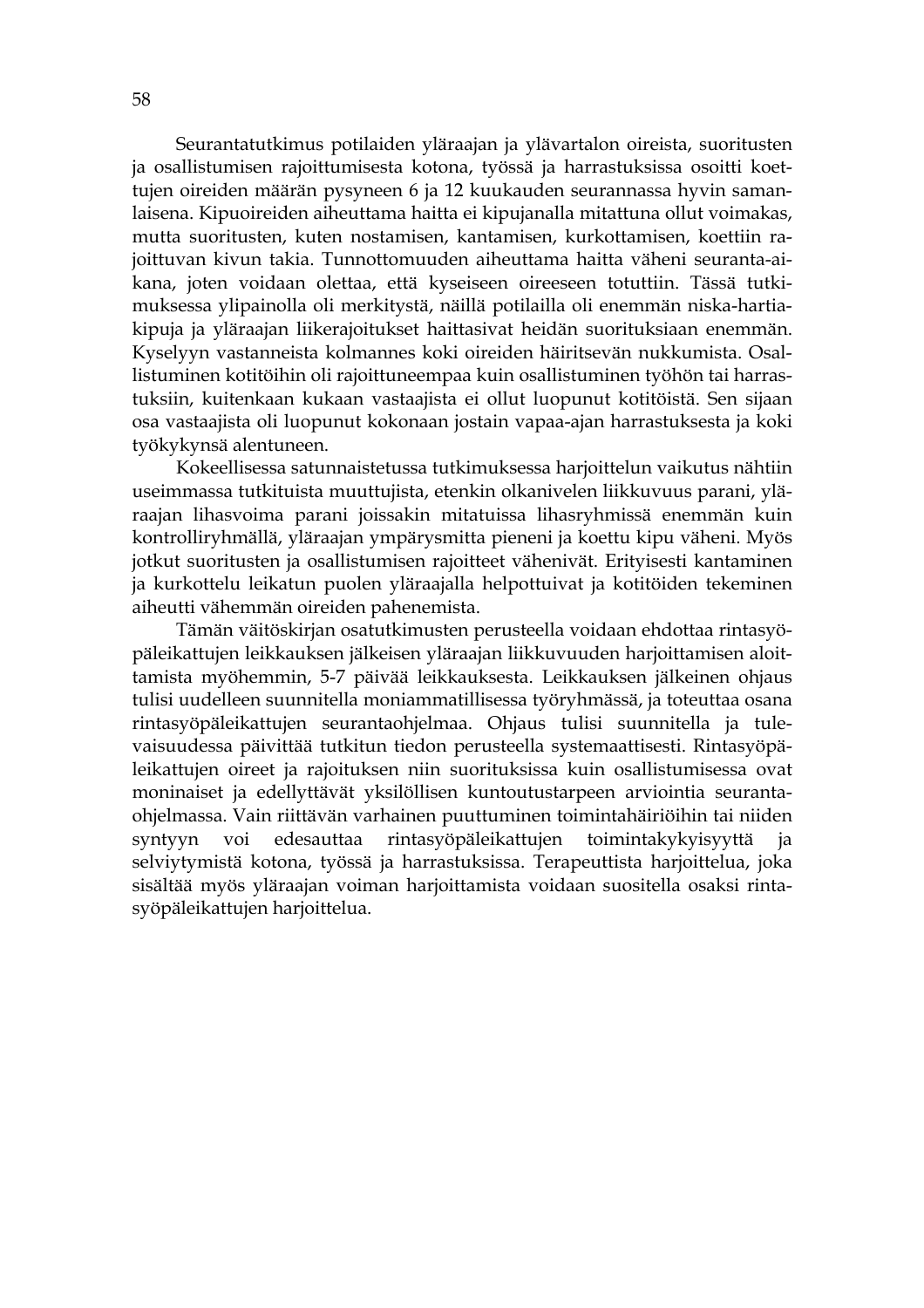# **REFERENCES**

- Adcock, J. 1990. Rehabilitation of the breast cancer patient. In McGarvey III, C. (Ed.) Physical Therapy for Cancer Patients. New York, Churchill Livingstone, 67-87.
- Alaranta, H., Soukka, A., Harju, R., Heliövaara, M. 1990. Selän ja niskahartiaseudun suoritustestistö työterveyshuollon terveystarkastuksiin. Työsuojelurahaston julkaisuja, C21.
- Alitalo, K., Carmeliet, P. 2002. Molecular mechanism in lymphangiogenesis in health and disease. Cancer Cell 1, 219-227.
- American College of Sport Medicine (ACSM) 2000. ACSMs guidelines for exercise testing and prescription. Philadelphia PA, Lippincott William&Wilkins.
- American College of Sports Medicine Position Stand 1998. The recommended quantity and quality of exercise for developing and maintaining cardiorespiratory and muscular fitness, and flexibility in healthy adults. Med Sci Sports Exer 30, 975-991.
- American Family Physician 2004. Practice guidelines, ACS releases guidelines on nutrition and physical activity during and after cancer treatment, 1, www.aafp.org/afp/20040401/practice.html.
- Andersen, L., Højris, I., Mogens, E., Andersen, J. 2000. Treatment of breastcancer-related lymphedema with or without manual lymphatic drainagea randomized study. Acta Oncol, 39, 399-405.
- ATAC Trialists' Group 2005. Results of the ATAC (Aramidex, Tamoxifen, Alone or in Combination) trial after completion of 5 years' adjuvant treatment for breast cancer. Lancet, 365, 60-62.
- Baar, K., Blough, E., Dineen, B., Esser, K. 1999. Transcriptional regulation in response to exercise. In Holloszy, J. (Ed.) Exercise and sport sciences reviews, 27, 333-379. American College of Sports Medicine Series. Lippincott Williams & Wilkins, London.
- Backman, M., Westman, M. 2001. Kontinuerlig utvärdering av kvaliteten i vården utgående från patienternas uppfattning. Hoitotiede, 13, 52-59.
- Badger, C., Peacock, J., Mortimer, P. 2000. A randomized, controlled, parallelgroup clinical trial comparing multilayer bandaging followed by hosiery versus hosiery alone in the treatment of patients with lymphedema of the limb. Cancer, 88, 2832-2837.
- Balzarini, A., Pirovano, C., Diazzi, G., Olivieri, R., Ferla ,F., Galperti, G., Sensi, S., Martino, G. 1993. Ultrasound therapy of chronic arm lymphedema after surgical treatment of breast cancer. Lymphology, 26, 128-134.
- Baron, R., Fey, J., Raboy, S., Thaler, H., Borgen, P., Temple, L., Van Zee, K. 2002. Eighteen sensations after breast cancer surgery: a comparison of sentinel lymph node biopsy and axillary lymph node dissection. Oncol Nurs Forum 29, 651-659.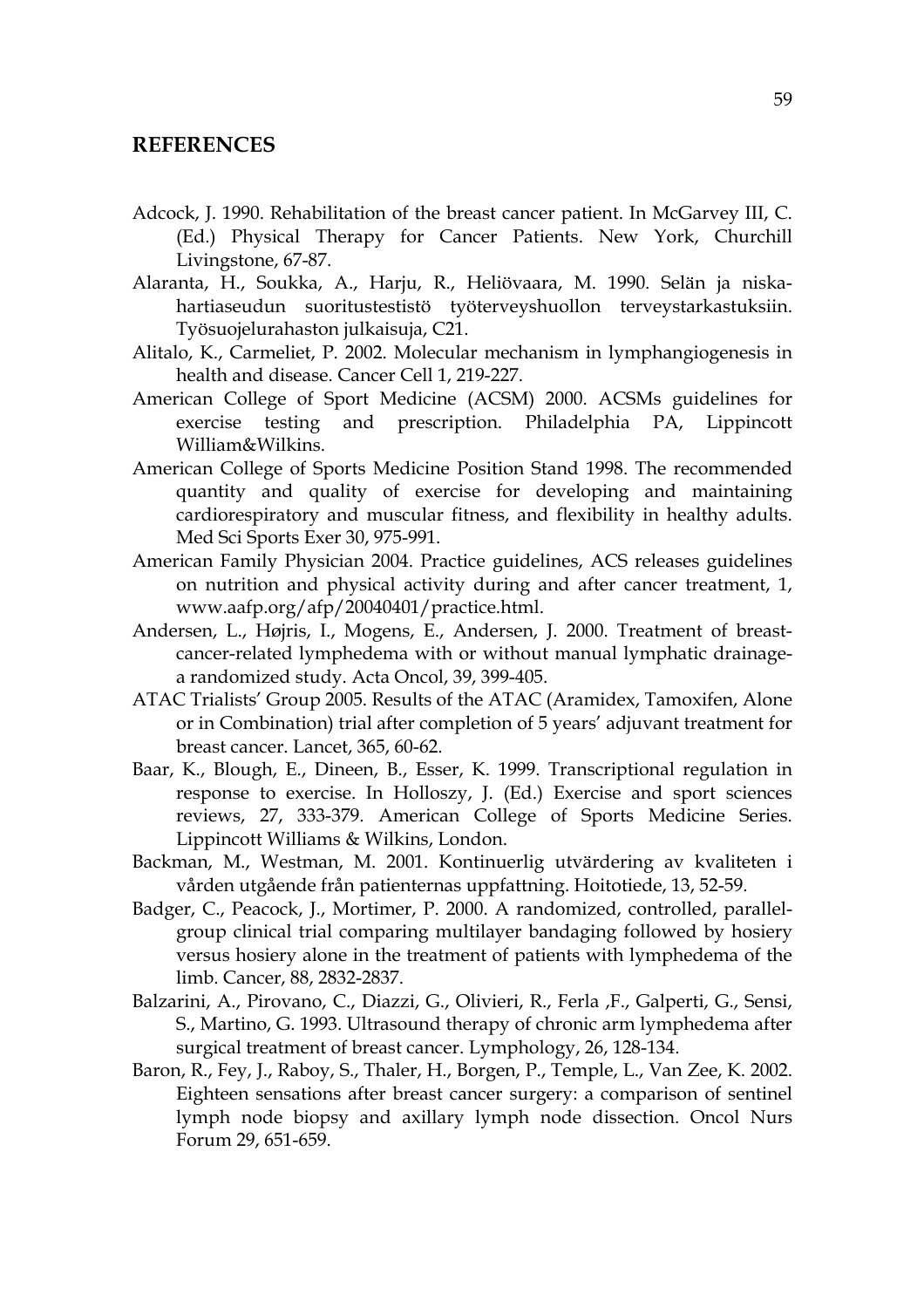- Baron, R., Kelvin, J., Bookbinder, M., Cramer, L., Borgen, P., Thaler, H. 2000. Patients' sensations after breast cancer surgery, a pilot study. Cancer Pract 8, 215-222.
- Bendz, I., Fagervik Olsén M. 2002. Evaluation of immediate versus delayed shoulder exercise after breast cancer surgery including lymph node dissection – A randomised controlled trial. The Breast 11, 241-248.
- Bentzen, S., Dische, S. 2000. Morbidity related to axillary irradiation in the treatment of breast cancer. Acta Oncol 39, 337-347.
- Bertteli, G., Venturini, M., Forno, G., Macciavello, F., Dini, D. 1991. Conservative treatment of postmastectomy lymphedema: A controlled, randomized trial. Ann Oncol, 2, 575-578.
- Bertteli, G., Venturini, M., Forno, G., Macciavello, F., Dini, D. 1992. An analysis of prognostic factors in response to conservative treatment of postmastectomy lymphedema. Sur Gynecol Obstet, 175, 455-460.
- Blomqvist, L., Stark, B., Engler, N., Malm, M. 2004. Evaluation of arm and shoulder mobility and strength after modified radical mastectomy and radiotherapy. Acta Oncol, 43, 280-283.
- Boman, L., Andersson, J-U., Björvell, H. 1997. Needs as expressed by women after breast cancer surgery in the setting of a short hospital stay. Scand J Caring Sciences, 11, 25-32.
- Bosompra, K., Ashihaga, T., O'Brien, P., Nelson, L., Skelly, J. 2002. Swelling, numbness, pain, and their relationship to arm function among breast cancer survivors: a disablement process model perspective. The Breast Journal, 8, 338-348.
- Box, R., Reul-Hirch, H., Bullock-Saxton, J., Furnival, C. 2002. Physiotherapy after breast cancer surgery: results of a randomised controlled study to minimise lymphoedema. Breast Cancer Res Treat, 75, 51-64.
- Braith, R.W., Graves, J.E., Leggett, S.H., Pollock, B.H. 1993. Effects of training on the relationship between maximal and submaximal strength. Med Sci Sports Exerc, 25, 132-138.
- Brennan, M. 1995. Breast cancer recurrence in a patient with a previous history of radiation injury of the brachial plexus: A case report. Arch Phys Med Rehabil, 76, 974-976.
- Brennan, M., Miller, L. 1998. Overview of treatment options and review of the current role and use of compression garments, intermittent pumps, and exercise in the management of lymphedema. Cancer Suppl, 83(12), 2821- 2827.
- Brenner, H. 2002. Long-term survival rates of cancer patients achieved by the end of the 20th century: a period analysis. Lancet, 360, 1131-1135.
- Brockow, T., Duddeck, K., Geyh, S., Schwarzkopf, S., Weigl, M., Franke, T., Brach, M. 2004. Identifying the concepts contained in outcome measures of clinical trials on breast cancer using the international classification of functioning, disability and health as a reference. J Rehabil Med Suppl, 44, 43-48.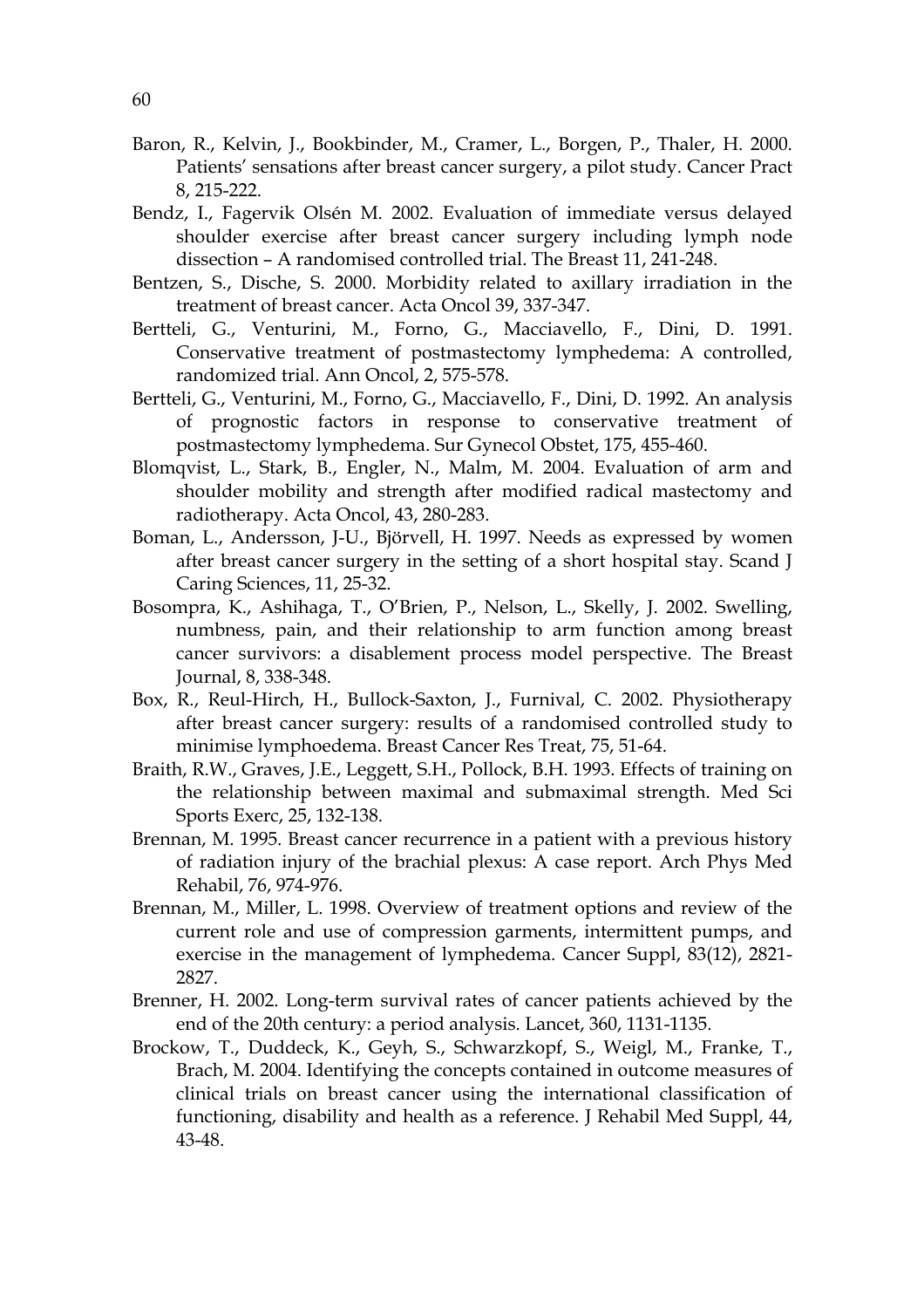- Brown, J.K., Byers, T., Doyle, C., Corneya, K.S., Demark-Wahnefried, W., Kushi, L. et al. 2003. Nutrition and physical activity during and after cancer treatment: An American Cancer Society Guide for informed choices. CA Cancer J Clin, 53, 268-291.
- Bunce, I., Mirolo, B., Hennessy, J., Ward, L., Jones, L. 1994. Post-mastectomy lymphoedema treatment and measurement. Med J Aust, 161, 125-128.
- Bundred, N.J., Morgan, D.A.L., Dixon, J.M. 1994. Management of regional nodes in breast cancer. Br Med J, 309, 1222-1225.
- Cancer Society of Finland 2004. Syöpäjärjestöjen kuntoutustoiminta. www.cancer.fi 120804, 1-3.
- Carati, C., Anderson, S., Gannon, B., Piller, N. 2003. Treatment of postmastectomy lymphedema with low-level laser therapy: a double blind, placebo-controlled trial. Cancer, 98, 1114-1122.
- Carpenter, J., Andrykowski, M., Sloan, P., Cunningham, L., Cordova, M., Studts, J., McGrath, P., Sloan, D., Kenady, D. 1998. Postmastectomy/Postlumpectomy pain in breast cancer survivors. J Clin Epidemiol, 51, 1285-1292.
- Chen, S.-C., Chen, M.-F. 1999. Timing of shoulder exercise after modified radical mastectomy: A prospective study. Chang Gung Med J, 22(1), 37-43.
- Cherny, N., Portenoy, R. 1994. Cancer pain: principles of assessment and syndromes. In Wall, P., Melzack, R. (Eds.) Textbook of PAIN. London, Churchill Livingstone, 787-823.
- Cohen, J. 1988. Statistical power analysis for the behavioral sciences. Lawrence Erlbaum Associates, London.
- Cornish, B., Thomas, B., Ward, L., Hirst, C., Brunce, I. 2002. A new technique for the quantification of peripheral edema with application in both unilateral and bilateral cases. Angiology, 53, 41-47.
- Courneya, K.S., Friedenreich, C. 1999. Utility of the theory of planned behavior for understanding exercise during breast cancer treatment. Psycho Oncol, 8, 112-122.
- Courneya, K.S., Friedenreich, C.M. 1997. Relationship between exercise during treatment and current quality of life among survivors of breast cancer. Psycho Oncol, 15, 35-57.
- Courneya, K.S., Mackey, J., Bell, G., Jones, L., Field, C., Fairey, A. 2003. Randomized controlled trial of exercise training in postmenopausal breast cancer survivors: Cardiopulmonary and Quality of Life outcomes. J Clin Oncol, 21, 1660-1668.
- Dawson, I., Stam, L., Heslinga, J., Kalsbeek, H. 1989. Effect of shoulder immobilization on wound seroma and shoulder dysfunction following modified radical mastectomy: a randomized prospective clinical trial. Br J Surg, 76(3), 311-312.
- De Bie, R., Verhagen, A., Lenssen, A., de Vet, H., van den Wildenberg, F., Kootstra, G., Knipschild, P. 1998. Efficacy of 904 nm laser therapy in the management of musculoskeletal disorders: a systematic review. Phys Ther Rev, 3, 59-72.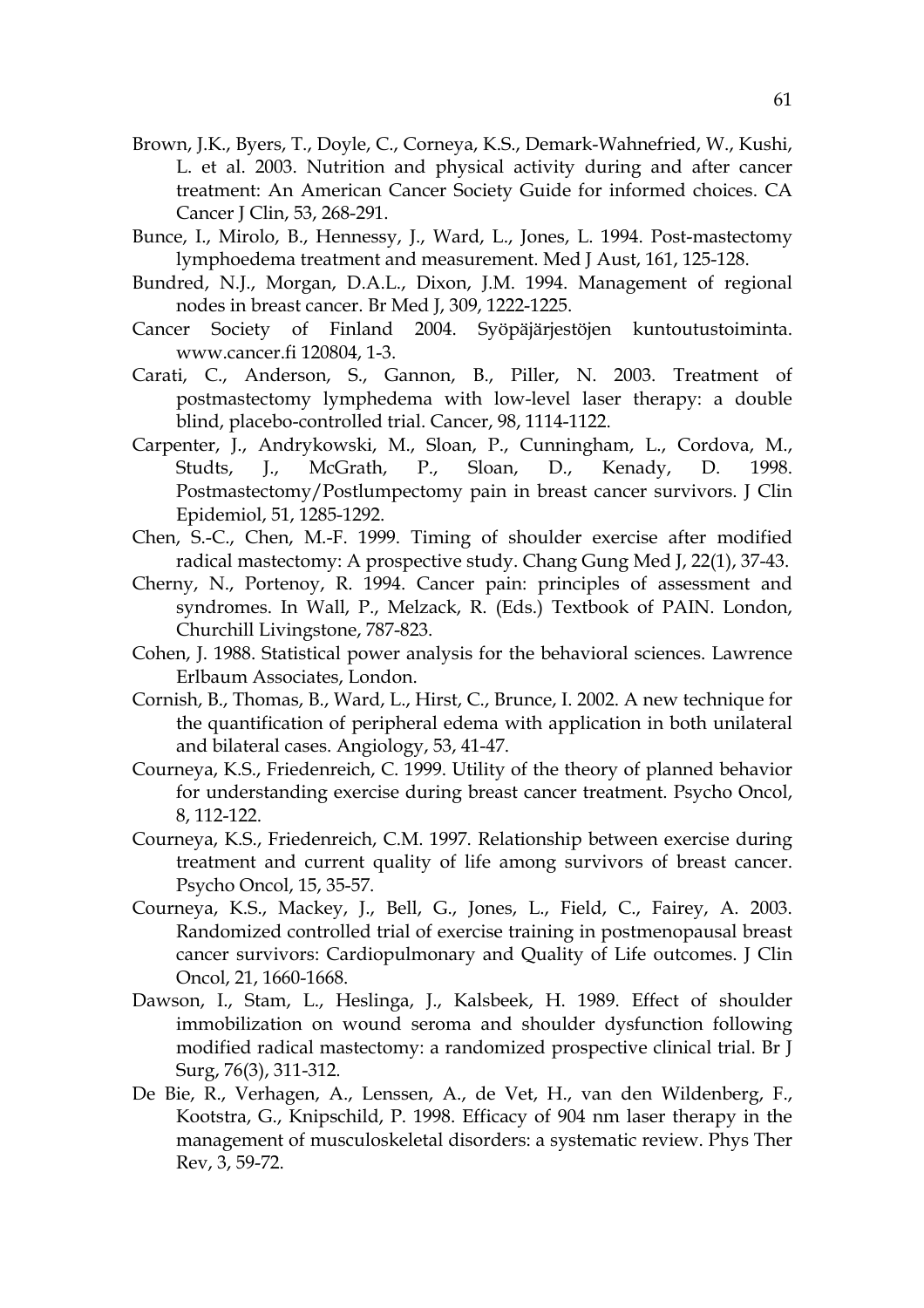- De Kruif, Y., van Wegen, E. 1996. Pelvic floor muscle exercise therapy with myofeedback for women with stress urinary incontinence: A metaanalysis. Physiotherapy, 82, 107-113.
- Dennis, B. 1993. Acquired lymphedema: A chart review of nine women's responses to intervention. Am J Occup Ther 10, 891-899.
- Deutsch, M., Flickinger, J. 2001. Shoulder and arm problems after radiotherapy for primary breast cancer. Am J Clin Oncol 24, 172-176.
- Dionne, I., Mélancon, M., Brochu, M., Ades, P., Poelhman, E. 2004. Age-realted differences in metabolic adaptations following resistance training in women. Exp Gerontol, 39, 133-138.
- Duff, M., Hill, A., McGreal, G., Walsh, S., McDermott, E., O'Higgins, N. 2001. Prospective evaluation of the morbidity of axillary clearance for breast cancer. Br J Surg 88, 114-117.
- Enger, S.M., Greif, J.M., Polikoff, J., Press, M. 2004. Body weight correlates with mortality in early-stage breast cancer. Arch Surg 139, 954-960.
- Finney Rutten, L., Neeraj, K., Arora, N., Bakos, A., Aziz, N., Rowland, J. 2004. Information needs and sources of information among cancer patients: a systematic review of research (1980-2003). Patient Educ Couns 57, 250-261.
- Finnish Cancer Association, Suomen Syöpäyhdistys 2004. Rintasyöpä. www.cancer.fi.10.8.2004.
- Finnish Cancer Registry 2002. Cancer in Finland in 1999. Institute for Statistical and Epidemiological Cancer Research, Finland. Available from: http://www.cancerregistry.fi.
- Finnish Cancer Registry 2004. Cancer statistics at www.cancerregistry.fi last updated on 30 August 2004.
- Forchuk, C., Baruth, P., Prendergast, M., Holliday, R., Bareham, R., Brimner, S., Schulz, V., Chan, Y., Yammine, N. 2004. Postoperative arm massage. Cancer Nurs 27, 25-33.
- Friedenreich, C.M., Bryant, H.E., Courneya, K.S. 2001A. Case-control study of lifetime physical activity and breast cancer risk. Am J Epidemiol 154, 336- 347.
- Friedenreich, C.M., Courneya, K.S., Bryant, H.E. 2001B. Influence of physical activity in different age and life periods on the risk of breast cancer. Epimediol 12, 604-612.
- Gan, J., Li, S., Cai, R., Chang, T. 1996. Microwave heating in the management of postmastectomy upper limb lymphedema. Ann Plastic Surg, 36(6), 576- 580.
- Gaskin, T., LoBuglio, A., Kelly, P., Doss, M., Pizitz, N. 1989. STRETCH: A rehabilitative program for patients with breast cancer. South. Med J, 82(4), 467-469.
- Glass, S., Amstrong, T. 1997. Electromyographic activity of the pectoral muscle during incline and decline bench presses. J Strength Cond Res, 11, 163-167.
- Gossenlink, R., Rouffaer, L., Vanhelden, P., Piot, W., Troosters, T., Christiaens, M. 2003. Recovery of upper limb function after axillary dissection. J Surg Oncol 83, 204-211.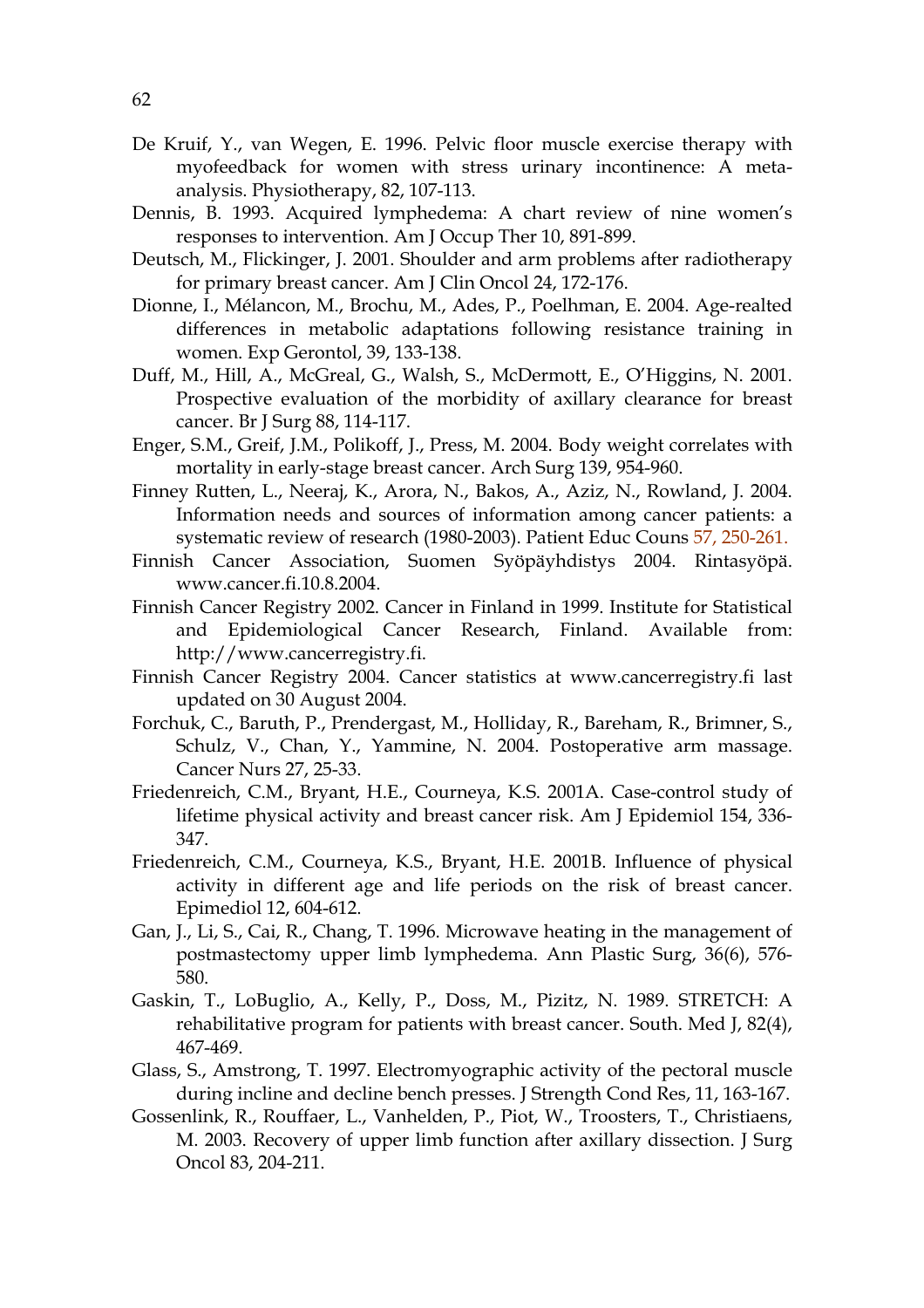- Guyatt, G., Sackett, D., Cook, D. 1994. User's guides to the medical literature II. How to use an article about therapy or prevention B. What were the results and will they help me in caring for my patients?, JAMA, 271, 59-63.
- Haid, A., Köberle-Wührer, R., Knauer, M., Burtscher, J., Fritzsche, H., Peschina, W., Jasarevic, Z., Ammann, M., Hergan, K., Sturn, H., Zimmermann, G. 2002. Morbidity of breast cancer patients following complete axillary dissection or sentinel node biopsy only: a comparative evaluation. Breast Cancer Res Treat, 73, 31-36.
- Harris, S.R., Niesen-Vertommen, S.L. 2000. Challenging the myth of exerciseinduced lymphedema following breast cancer: a series of case reports. J Surg Oncol 74, 95-98.
- Hicks, J. 1990. Exercise for cancer patients. In Basmajian, J., Wolf, S. (Eds.) Therapeutic exercise. Baltimore, William & Wilkins, 351-369.
- Hicks, C. 1995. Research for physiotherapists, project design and analysis. Churchill Livingstone, London, 150-153.
- Hilden, G., Bo, K. 1998. Effect of exercise in the treatment of chronic low back pain: a systematic review, emphasising type and dose of exercise. Phys Ther Rew, 3, 107-117.
- Holleb, A., Fink, D., Murphy, G. 1991. American Cancer Society textbook of clinical oncology. Atlanta, The American Cancer Society Inc., 187-189.
- Holsti, L., Roberts, P., Teppo, L. 1992. Syöpätaudit. Vammala, Kustannus Oy Duodecim, 331-348.
- Hornsby, R. 1995. The use of compression to treat lymphedema. Prof Nurse, 11(2), 127-128.
- Isaksson, G., Feuk, B. 2000. Morbidity from axillary treatment in breast cancer. A follow-up study in a district hospital. Acta Oncol 39, 335-336.
- Jansen, R., van Geel, A., de Groot, H., Rottier, A., Olthuis, G., van Putten, W. 1990. Immediate versus delayed shoulder exercises after axillary lymph node dissection. Am J Surg, 160, 481-484.
- Jensen, M., Karoly, P. 1992. Self-report scales and procedures for assessing pain in adults. In Turk, D., Melzack, R. (Eds.). Handbook of pain assessment. The Guilford Press, New York, 141.
- Johansen, J., Overgaard, J., Blichert-Toft, M., Overgaard, M. 2000. Treatment morbidity associated with the management of the axilla in breastconserving therapy. Acta Oncol 39, 347-354.
- Johansson, K., Ingvar, C., Albertsson, M., Ekdahl, C. 2001. Arm lymphoedema, shoulder mobility and muscle strength after breast cancer treatment-A prospective 2-year study. Adv Phys 3, 55-66.
- Johansson, K., Albertsson, M., Ingvar, C., Ekdahl, C. 1999. Effects of compression bandaging with or without manual lymph drainage treatment in patients with postoperative arm lymphedema. Lymphology 32, 103-110.
- Johansson, K., Lindfeldt, J. 1994. Massageapparat som hjälp vid behandling av armlymphödem. Sjukgymnasten 1, 17-18.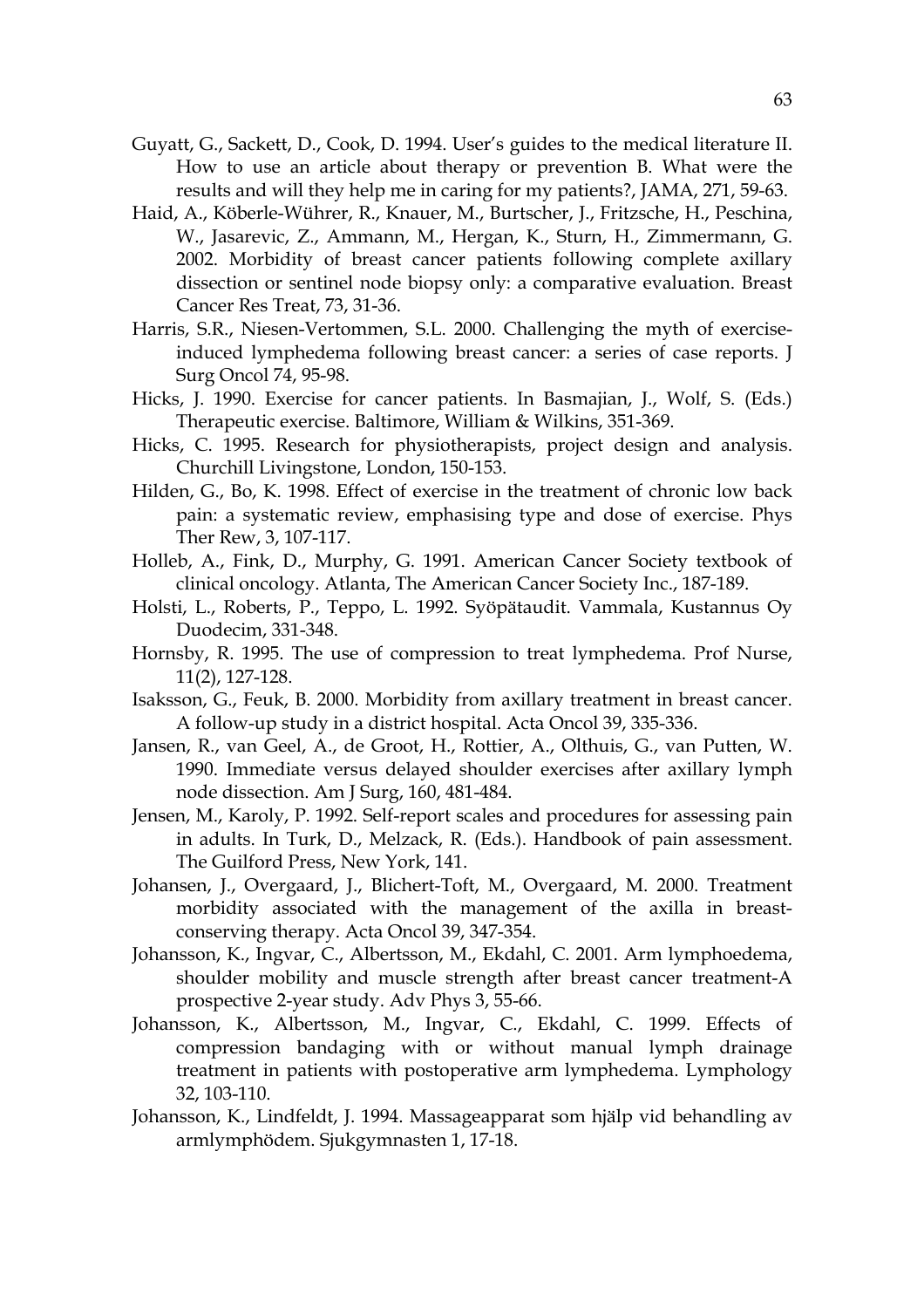- Jones, L.W., Courneya, K.S., Fairey, A.S., Mackey, J.R. 2004. Effects of an oncologist's recommendations to exercise on self-reported exercise behavior in newly diagnosed breast cancer survivors: A single-blind, randomized controlled trial. Ann Behav Med 28, 105-113.
- Kakuda, J., Stuntz, M., Trivedi, V., Klein, S., Vargas, H. 1999. Objective assessment of axillary morbidity in breast cancer treatment. Am Surg 65, 995-998.
- Kärki, A., Kautoniemi, S. 1999. Breast cancer patients and therapeutic training. In Proceedings of 13th International Congress of the World Confederation for Physical Therapy, Yokohama, Japan, 151.
- Kärki, A., Simonen, R., Mälkiä, E., Selfe, J. 2001. Efficacy of physical therapy methods and exercise after breast cancer operation: a systematic review. Crit Rev Phys Rehabil Med 13, 159-190.
- Kautoniemi, S., Kärki, A. 1995. Rintasyöpäleikattujen yläraajan ongelmat ja terapeuttinen harjoittelu, kun leikkauksesta on kulunut alle kaksi vuotta. Pro gradu-tutkielma, Jyväskylän Yliopisto, 1-79.
- Ketovuori, H., Pöntinen, P. 1981. A pain vocabulary in Finnish- the Finnish Pain Questionnaire. Pain 11, 247-253.
- Kim-Sing, C., Basco, V. 1987. Postmastectomy lymphedema treated with the Wright linear pump. Can J Surg 30(5), 368-370.
- Kirschbaum, M.1996. Using massage in the relief of lymphedema. Prof Nurse 11(4), 230-232.
- Knapp, T., Brown, J. 1995. Focus on psychometrics, ten measurement commandments that often should be broken. Res Nurs Health 18, 465-469.
- Kocak, Z., Overgaard, J. 2000. Risk factors of arm lymphedema in breast cancer patients. Acta Oncol 39, 389-392.
- Koes, B., Assendelft, W., van der Heijden, G., Bouter, L., Knipschild, P. 1991. Spinal manipulation and mobilisation for back and neck pain: a blinded review. BMJ 303, 1298-1303.
- Kuehn, T., Klauss, W., Darsow, M., Regele, S., Flock, F., Maiterth, C., Dahlbender, R., Wendt, I., Kreienberg, R. 2000. Long-term morbidity following axillary dissection in breast cancer patients – clinical assessment, significance for life quality and the impact of demographic, oncologic and therapeutic factors. Breast Cancer Res Treat 64, 275-286.
- Kwan, W., Jackson, J., Weir, L., Dingee, C., McGregor, G., Olivotto, I. 2002. Chronic arm morbidity after curative breast cancer treatment: prevalence and impact of quality of life. J Clin Oncol 20, 4242-4228.
- Kwekkeboom, K. 1996. Postmastectomy pain syndrome. Cancer Nurs 19, 37-43.
- Lacey, J., Devesa, S., Brinton, L. 2002. Recent trends in breast cancer incidence and mortality. Environ Mol Mutagen 39, 82-88.
- Landers, M., Altenburger, P. 2003. Peripheral Nerve Injury. Adv Phys 5, 67-82.
- Lash, T., Sillman, R. 2000. Patient characteristics and treatments associated with decline in upper-body function following breast cancer therapy. J Clin Epidemiol 53, 615-622.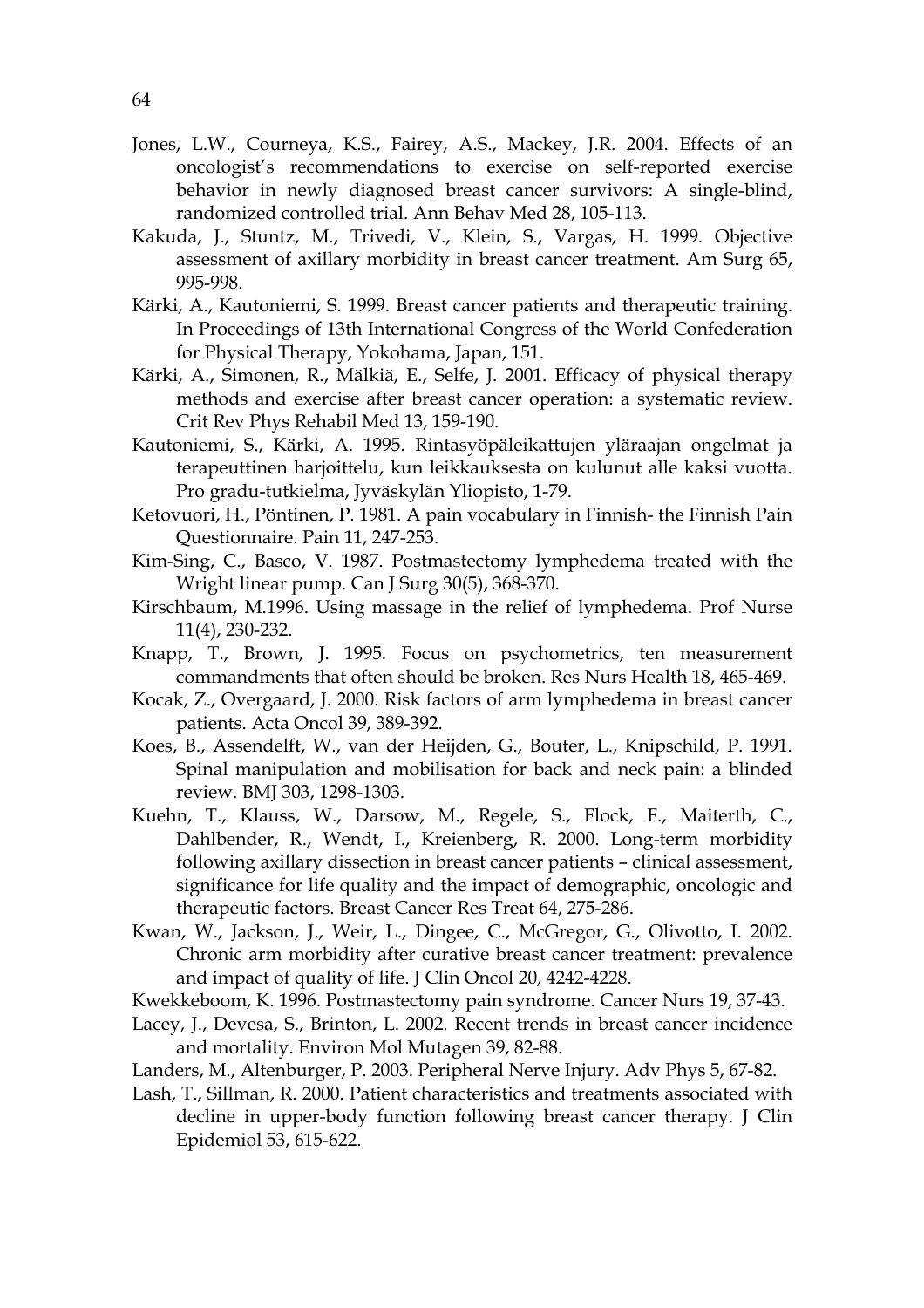- Lavery, J., Clarke, V. 1996. Causal attributions, coping strategies, and adjustment to breast cancer. Cancer Nurs 19, 20-28.
- Lerman, C., Daly, M., Walsh, W., Resch, N., Seay, J., Barsevick, A., et al. 1993. Communication between patients with breast cancer and health care providers. Cancer 72, 2612-2620.
- Le Vu, B., Dumortier, A., Guillaume M-V., Mouriesse, H., Barreau-Pouhaer L. 1997. Efficacité du massage et de la mobilisation du member supérior aprés traitement chirurgical du cancer du sein. Pull Cancer 84, 957-961.
- Loudon, L., Petrek, J. 2000. Lymphedema in women treated for breast cancer. Cancer Pract 8, 65-71.
- Loveys, B., Klaich, K. 1991. Breast cancer: Demands of illness. Oncol Nurs Forum 18, 75-80.
- Lymboussaki, A., Achen, M.G., Stacker, S.A., Alitalo, K. 2000. Growth factors regulating lymphatic vessels. Curr Top Microbiol Immunol 251, 75-82.
- MacVicar, M., Winningham, M., Nickel, J. 1989. Effects of aerobic interval training on cancer patients' functional capacity. Nursing Res 38, 348-351.
- Maunsell, E., Brisson, J., Deschenes, L. 1993. Arm problems and psychological distress after surgery for breast cancer. Can J Surg 36, 315-320.
- McCredie, M., Dite, G., Porter, L., Maskiell, J., Giles, G., Phillips, K-A., Redman, S., Hopper, J. 2001. Prevalence of self-reported arm morbidity following treatment for breast cancer in the Australian Breast Cancer Family Study. The Breast 10, 515-522.
- McKenzie, D., Kalda, A. 2003. Effects of upper extremity exercise on secondary lymphedema in breast cancer patients: A pilot study. J Clin Oncol 21, 463- 466.
- McQuay, H., Moore, A. 1999. Pain measurement, study design, and validity. In McQuay, H., Moore, A. (Eds). An evidence-based resource for pain relief. Oxford University Press, New York, 14-18.
- Megens, A., Harris, S. 1998. Physical therapist management of lymphedema following treatment for breast cancer: A critical review of its effectiveness. Phys Ther 78, 1302-1311.
- Mellin, G., Olenius, P., Setälä, H. 1994. Comparison between three different inclinometers. Physiotherapy 80, 612-614.
- Melzack, R., Katz, J. 1992. The McGill Pain Questionnaire: Appraisal and current status. In Turk, D., Melzack, R. (Eds.) Handbook of pain assessment. The Guilford Press, New York, 152-168.
- Mock, V., Burke, M., Sheehan, P., Creaton, E., Winningham, M., McKenney-Tedder, S., et al. 1994. Nursing rehabilitation program for women with breast cancer receiving adjuvant chemotherapy. Oncol Nurs Forum 21, 899-907.
- Mock, V., Dow, K., Meares, C., Grimm, P., Dienemann, J., Haisfield-Wolfe, M., et al. 1997. Effects of exercise on fatigue, physical functioning, and emotional distress during radiation therapy for breast cancer. Oncol Nurs Forum 24, 991-1000.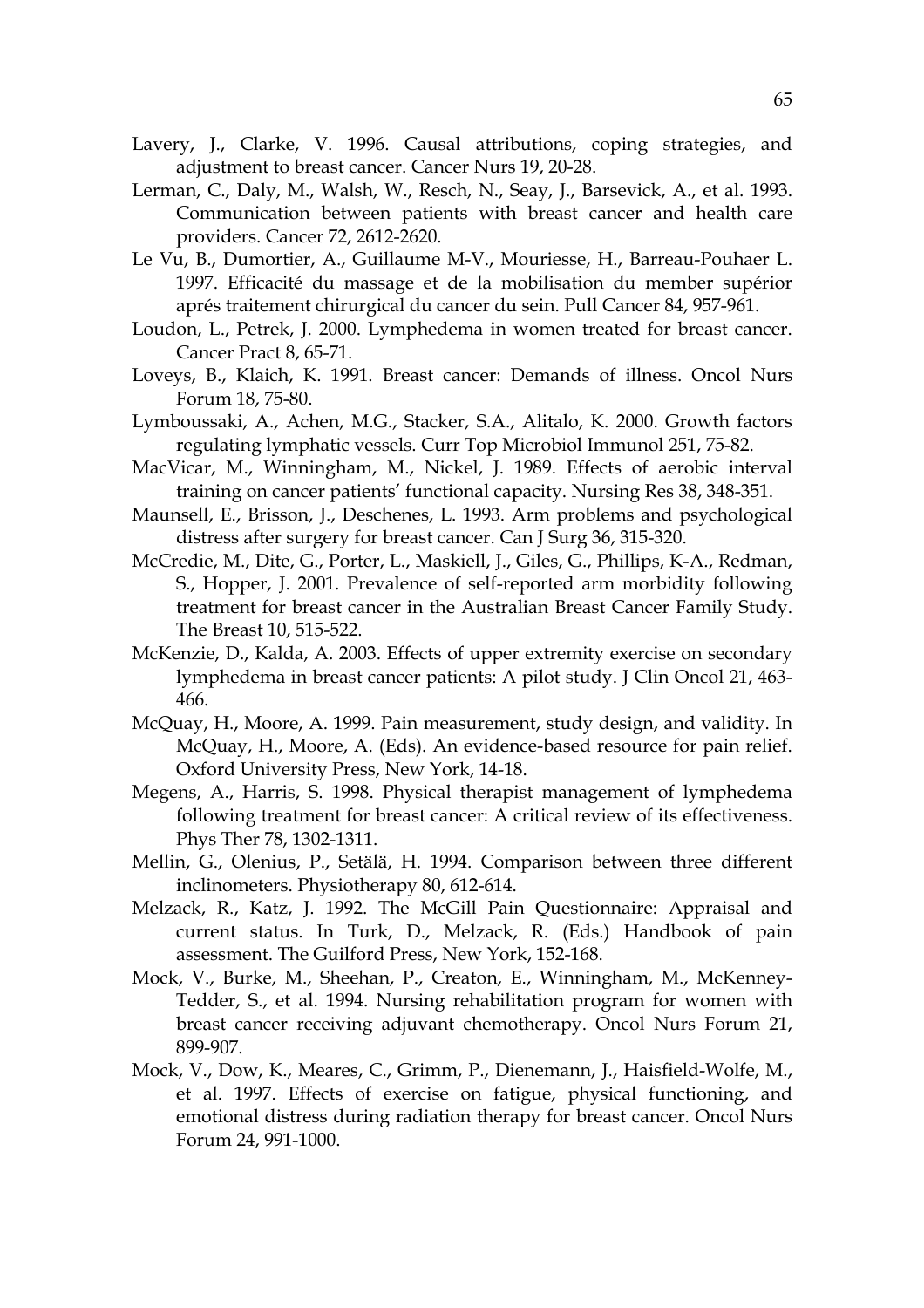- Mock, V., Pickett, M., Ropka, M., Muscari, E., Stewart, K., Rhodes, V. et al. 2001. Fatigue and Quality of Life outcomes of exercise during cancer treatment. Cancer Pract 9, 119-127.
- Mock, V., Frangakis, C., Davidson, N., Ropka, M., Pickett, M., Poniatowski, B., Stewart, K., Cameron, L., et al. 2004. Exercise manages fatigue during breast cancer treatment: A randomized controlled trial. Psycho Oncol 14, on-line.
- Mok, E. 2001. Empowerment of cancer patients: from a Chinese perspective. Nurs Ethics 8, 69-76.
- Mondry, T., Riffenburgh, R., Johnstone, P. 2004. Prospective trial of complete decongestive therapy for upper extremity lymphedema after breast cancer therapy. Cancer J 10, 42-48.
- Morgan, R., Casley-Smith, J., Mason, M., Casley-Smith, J. 1992. Complex physical therapy for the lymphoedematous arm. Br J Hand Surg 17B(4), 437-441.
- Moseley, J., Jobe, F., Pink, M., Perry, J., Tibone, J. 1992. EMG analysis of the scapular muscles during a shoulder rehabilitation program. Am J Sports Med 20, 128-135.
- Munro, B., Jacobsen, B., Braitman, L. 1997. Introduction to interferential statistics and hypothesis testing. In: Munro, B. (Ed.). Statistical methods for health care research. Lippincott, New York, 53-83, 84-161, 237.
- Na, Y., Lee, J., Park, J., Kang, S., Lee, H., Koo, J. 1999. Early rehabilitation program in postmastectomy patients: A prospective clinical trial. Yonsei Med J 40(1), 1-8.
- Oldervoll, L.M., Kaasa, S., Hjermstad, M.J., Lund, J.Å., Loge, J.H. 2004. Physical exercise results in the improved subjective well-being of a few or is effective rehabilitation for all cancer patients? Eur J Cancer 40, 951-962.
- Olsen, N., Pfeiffer, P., Johanssen, L., Schrøder, H., Rose, C. 1993. Radiationinduced brachial plexopathy: Neurological follow-up in 161 reccurencefree breast cancer patients. Int J Rad Oncol Biol Phy 26, 43-49.
- Ostrowski, K., Wilson, G., Weatherby, R., Murphy, P., Lyttle, A. 1997. The effect of weight training volume on hormonal output and muscular size and function. J Strength Cond Res 11, 148-154.
- Peters, C., Lötzerich, H., Niemeier, B., Schűle, K., Uhlenbruck, G. 1994. Influence of a moderate exercise training on natural killer cytotoxicity and personality traits in cancer patients. Anticancer Res 15, 1033-1036.
- Petrek, J., Peters, M., Nori, S., Knauer, C., Kinne, D., Rogatko, A. 1990. Axillary lymphadenectomy. A prospective, randomized trial of 13 factors influencing drainage, including early or delayed arm mobilization. Arch Surg 125, 378-382.
- Peyron, N., Dandurand, M., Guillot, B. 1993. Malignant tumors as complications of lymphedema. Journal of Malingnacy in Vascularity 18, 293-298.
- Pfalzer, L. 1995. Oncology: Examination, diagnosis, and treatment. Medical and surgical considerations. In Myers, R. (Ed.) Saunders manual of physical therapy practice. Philadelphia, W.B. Saunders Company, 65-147.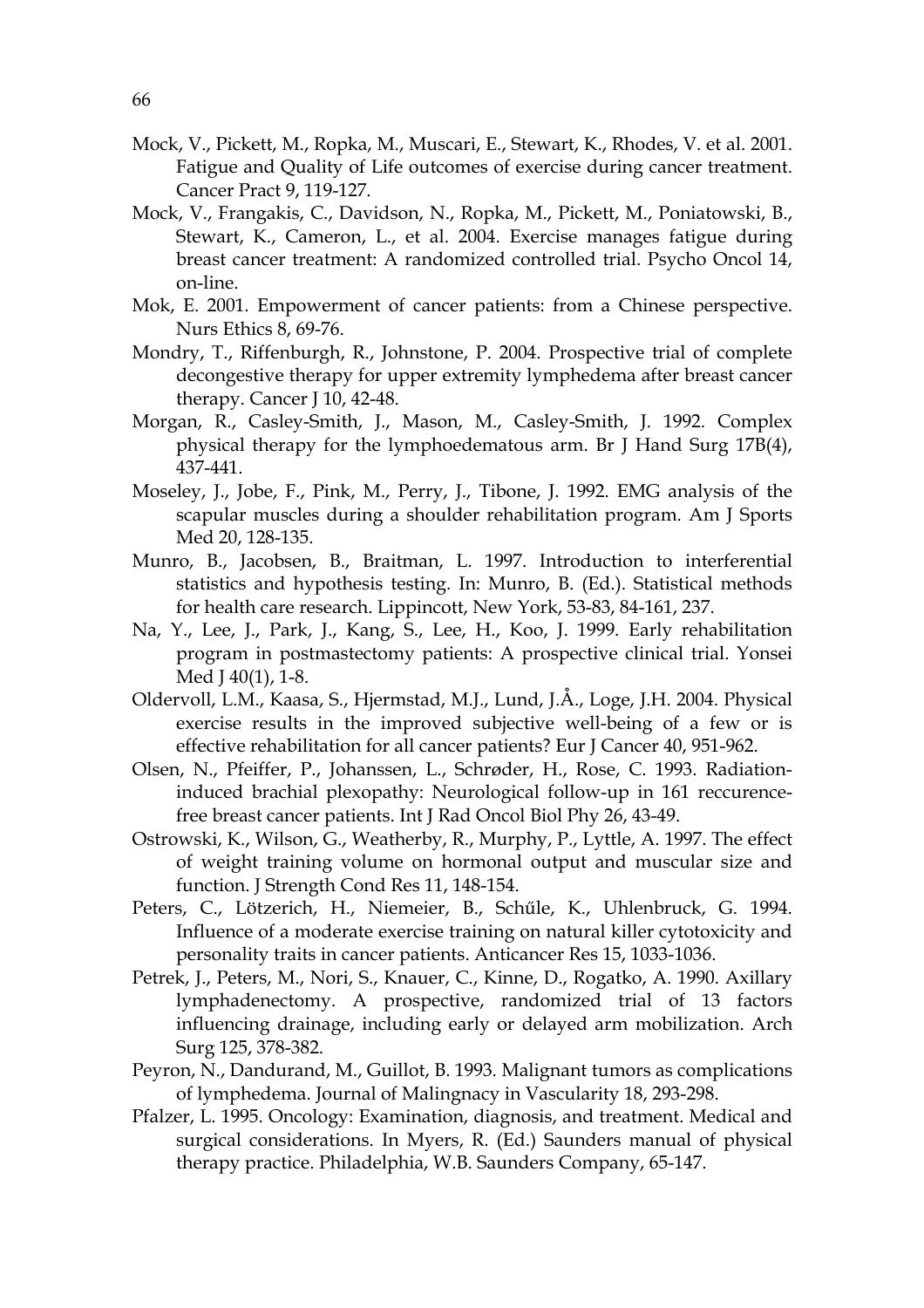- Piller, N., Thelander, A. 1998. Treatment of chronic postmastectomy lymphedema with low level laser therapy: A 2.5 year follow-up. Lymphology 31, 74-86.
- Pinto, B., Maruyama, N. 1999. Exercise in the rehabilitation of breast cancer survivors. Psyc Oncol 8, 191-206.
- Ploutz-Snyder, L., Giamis, E. 2001. Orientation and familiarization to 1RM strength testing in old and young women. J Strength Cond Res 15, 519-523.
- Polinsky, M. 1994. Functional status of long-term breast cancer survivors: Demonstrating chronicity. Health Soc Work 19(3), 165-173.
- Pukkala, E., Sankila, R., Vertio, H. 1997. Syöpä Suomessa. Suomen Syöpärekisteri, Helsinki.
- Rautalahti, M. 2000. Kuntoutus on osa syövän hoito. Syöpä Cancer 6, 3.
- Rees, C., Bath, P. 2000. The information needs and source preferences of women with breast cancer and their family members: a review of the literature published between 1988-1998. J Adv Nurs 31, 833-841.
- Rietman, J., Dijkstra, P., Hoekstra, H., Eisman, W., Szabo, B., Groothoff, J., Geertzen, J. 2003. Late morbidity after treatment of breast cancer in relation to daily activities and quality of life: a systematic review. Eur J Surg Oncol 29, 229-238.
- Rietman, J., Djikstra, P., Debreczeni, R., Geertzen, J., Robinson, D., De Vries, J. 2004. Impairments, disabilities and health related quality of life after treatment for breast cancer: a follow-up study 2.7 years after surgery. Disabil Rehabil 26, 78-84.
- Rintala, P. 2003. Physical activity and the risk of breast cancer. Academic Dissertation, LIKES-Research Reports on Sport and Health, ISSN 0357- 2498, Finland.
- Rodier, J., Gadonneix, P., Dauplat, J., Issert, B., Giraud, B. 1987. Influence of the timing of physiotherapy upon the lymphatic complications of axillary dissection for breast cancer. Int Surg 72, 166-169.
- Rönkä, R., Pamilo, M., von Smitten, K., Leidenius, M. 2004. Breast lymphedema after breast conserving treatment. Acta Oncol 43, 551-557.
- Rönkä, R., von Smitten, K., Tasmuth, T., Leidenius, M. 2005. One-year morbidity after sentinel node biopsy and breast surgery. The Breast 14, 28- 36.
- Rowland, J., Desmond, K., Meyerowitz, B., Belin, T., Wyatt, G., Ganz, P. 2000. Role of breast reconstructive surgery in physical and emotional outcomes among breast cancer survivors. J Nat Cancer Inst 92, 1422-1429.
- Royak-Schaler, R. 1991. Psychological processes in breast cancer: A review of selected research. J Psychosoc Oncol 9, 71-89.
- Rutherford, O., Jones, D. 1986. The role of learning and coordination in strength training. Eur J Appl Physiol 55, 100-105.
- Sackett, D. 1989. Rules of evidence and clinical recommendations on the use of antithrombotic agents. Chest 95, 2S-4S.
- Sankila, R. 2002. Syöpäpotilaiden ennusteet paranevat. Syöpä, Cancer 5, 25.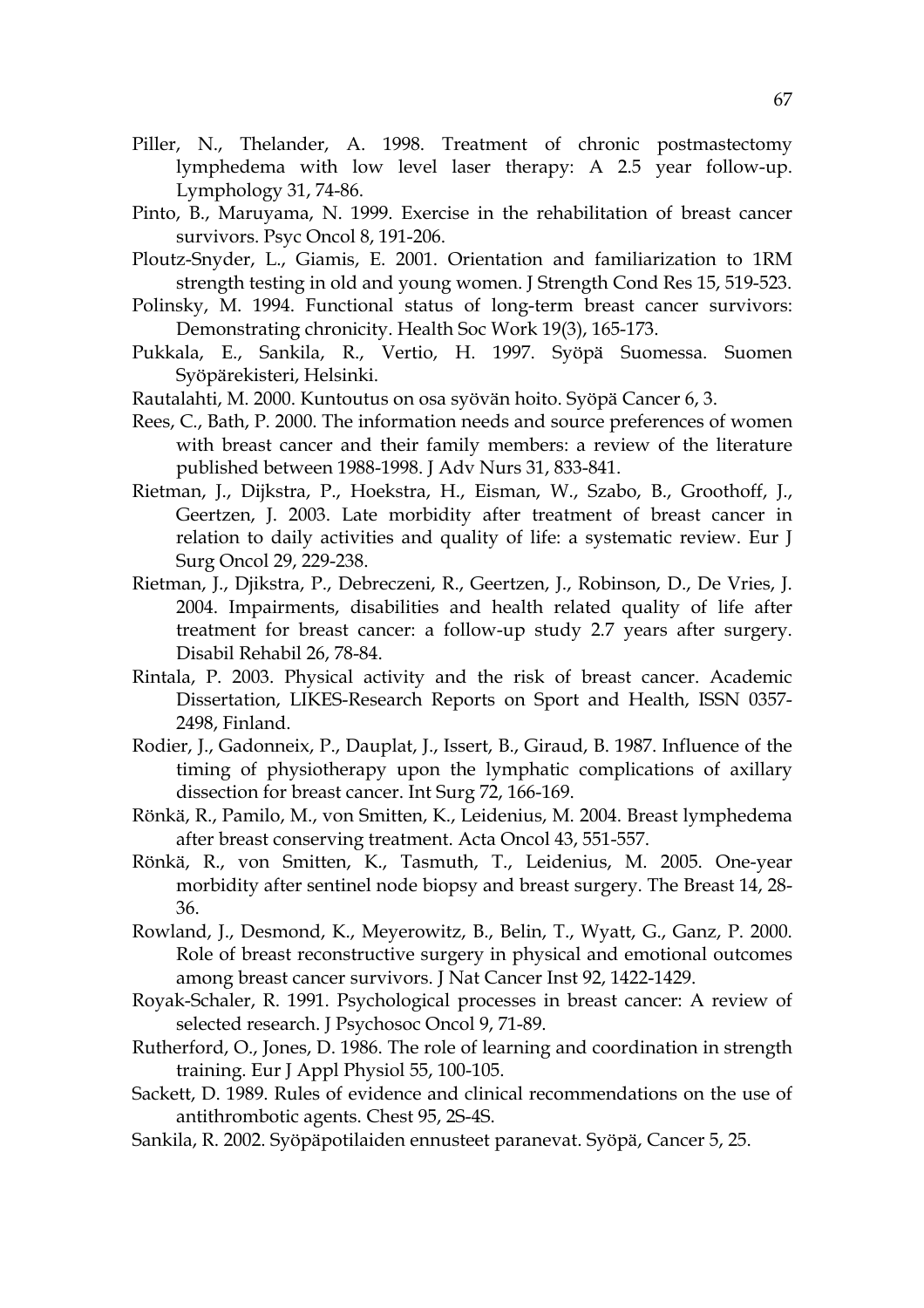- Schultz, I., Barholm, M. and Gröndal, S. 1997. Delayed shoulder exercises in reducing seroma frequency after modified radical mastectomy: A prospective randomized study. Ann Surg Oncol 4(4), 293-297.
- Schunemann, H., Willich, N. 1992. Secundary lymphedema of the arm following primary therapy of breast carsinoma. Zentralblatt für Chirurgie 117, 220-225.
- Schwartz, A. 2003. Cancer. In Durstine, J., Moore, G. (Eds.) ACSM's exercise management for persons with chronic diseases and disabilities. United States, Human Kinetics, 166-172.
- Schwartz, A. 1999. Fatigue mediates the effects of exercise on quality of life. Qual Life Res 8, 529-538.
- Segal, R.J., Reid, R.D., Courneya, K.S., Malone, S., Parliament, M., Scott, C., Venner, P., Quinney, H. et al. 2003. Resistance exercise in men receiving androgen deprivation therapy for prostate cancer. J Clin Oncol 21, 1653- 1659.
- Segar, M., Katch, V., Roth, R., Weinstein Garcia, A., Portner, T., Glickman, S., Haslanger, S., Wilkins, E. 1998. The effects of aerobic exercise on selfesteem and depressive and anxiety symptoms among breast cancer survivors, Oncol Nurs Forum 25(1), 107-113.
- Segestrom, K., Bjerle, P., Graffman, S., Nystrom, A. 1992. Factors that influence the incidence of brachial oedema after treatment of breast cancer. Scand J Plas Reconstr Surg Hand Surg 26, 223-227.
- Sim, J., Waterfield, J. 1997. Validity, reliability and responsiveness in the assessment of pain. Physiotherapy Theory and Practice 13, 23-32.
- Sitzia, J., Sobrido, L., Harlow, W. 2002. Manual lymphatic drainage compared with simple lymphatic drainage in the treatment of postmastectomy lymphedema. Physiotherapy 88, 99-107.
- Solli, H., Sørensen, M. 1995. Physical activity as rehabilitation for people with cancer. ISAPA-95.
- Stevens, P., Dibble, S., Miakowski, C. 1995. Prevalence, characteristics, and impact of postmastectomy pain syndrome: an investigation of women's experiences. Pain 6, 61-68.
- Sugden, E., Rezvani, M., Harrison, J., Hughes, L. 1998. Shoulder movement after the treatment of early stage breast cancer. Clin Oncol 10, 173-181.
- Suomen Rintasyöpäryhmä ry 2002. Rintasyövän hoito. Käypähoito. www.kaypahoito.fi.
- Suomen Syöpäjärjestö 2001. Syöpäjärjestöjen sopeutumisvalmennus ja virkistystoiminta syksyllä 2001. Syöpä, Cancer 4, 22-23.
- Suominen, T. 1992. Breast cancer patients' opportunities to participate in their care. Cancer Nurs 15, 68-72.
- Suominen, T., Laippala, P. 1993. Breast cancer patients, the support given by nurses. Scand J Caring Science 7, 131-134.
- Suominen, T., Leino-Kilpi, H., Laippala, P. 1994. Nurses' role in informing breast cancer patients: a comparison between patients' and nurses' opinions. J Adv Nurs 19, 6-11.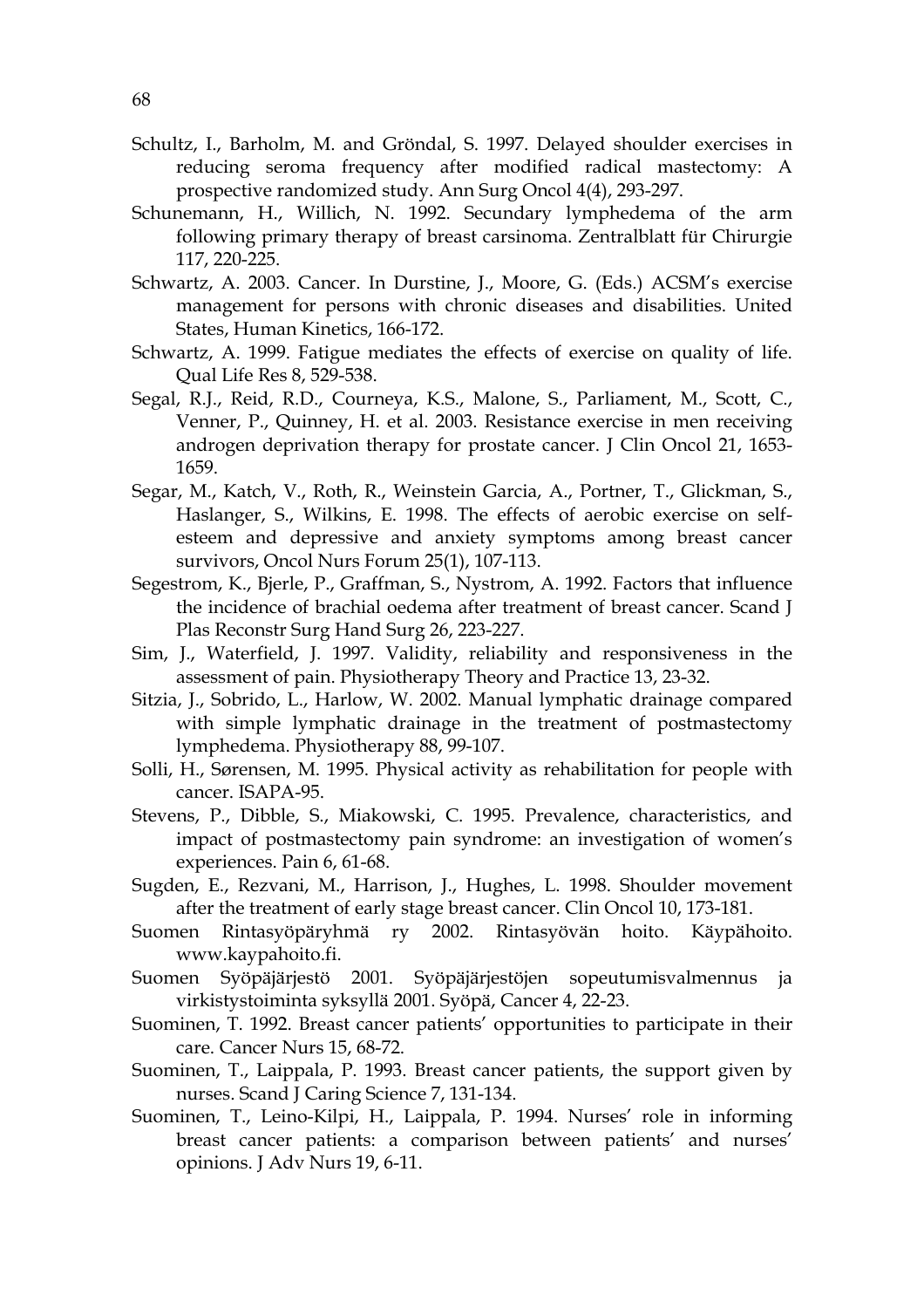- Swedborg, I. 1980. Effectiveness of combined methods of physiotherapy for post-mastectomy lymphedema. Scand J Rehab Med 12, 77-85.
- Swedborg, I. 1984. Effects of treatment with an elastic sleeve and intermittent pneumatic compression in post-mastectomy patients with lymphoedema of the arm. Scand J Rehab Med 16, 35-41.
- Swedborg, I., Norrefalk, J-R., Piller, N., Åsard, C. 1993. Lymphedema postmastectomy: Is elevation alone an effective treatment? Scand J Rehab Med 25, 79-82.
- Swenson, K., Nissen, M., Ceronsky, C., Swenson, L., Lee, M., Tuttle, T. 2002. Comparison of side effects between sentinel lymph node and axillary lymph node dissection for breast cancer. Ann Surg Oncol 9, 745-753.
- Szuba, A., Achalu, R., Rockson, S. 2002. Decongestive lymphatic therapy for patients with breast carcinoma-associated lymphedema. A randomized, prospective study of a role for adjunctive intermittent pneumatic compression. Cancer 95, 2260-2267.
- Tasmuth, T. 1997. Chronic pain and other symptoms following treatment for breast cancer. Academic Dissertation. University of Helsinki. Finland.
- Tasmuth, T., Blomqvist, C., Kalso, E. 1999. Chronic post-treatment symptoms in patients with breast cancer operated in different surgical units. Eur J Surg Oncol 25, 38-43.
- Tasmuth, T., Kalso, E. 2003. The postmastectomy pain syndrome. Review Series Neuropathic Pain 3, 4-8.
- Tengrup, I., Tennvall Nittby, L., Christiansson, I., Laurin, M. 2000. Armbesvär vanliga efter bröstoperation. Läkartidningen 96(46), 5089-5091.
- Teppo, L., Dickman, P., Hakulinen, T., Luostarinen, T., Pukkala, E., Sankila, R., Soderman, B. 1999. Cancer patient survival—patterns, comparisons, trends—a population-based Cancer Registry study in Finland. Acta Oncol 38, 283-294.
- Tierney, A., Taylor, J., Closs, J. 1992. Knowledge, expectations and experiences of patients receiving chemotherapy for breast cancer. Scand J Caring Science 6, 75-80.
- Tobin, M., Lacey, H., Meyer, L., Mortimer, P. 1993. The psychological morbidity of breast cancer-related arm swelling. Lymphoedema 72, 3248-3252.
- Turk, D., Okifuij, A. 1999. Assessment of patients' reporting pain: an integrated perspective. Lancet 353, 1784-1788.
- Turner, J., Hayes, S., Reul-Hirche, H. 2004. Improving the physical status and quality of life of women treated for breast cancer: A pilot study of a structured exercise intervention. J Surg Oncol 86, 141-146.
- Van der Horst, M., Kenter, J., de Jong, M. and Keeman, J. 1985. Shoulder function following early mobilization of the shoulder after mastectomy and axillary dissection. Neth J Surg 37(4), 105-108.
- Van Wersch, A., Bonnema, J., Prinsen, B., Pryun, J., Wiggers, T., van Geel, A. 1997. Continuity of information for breast cancer patients: the development, use and evaluation of a multidisciplinary care-protocol. Patient Educ Couns 30, 175-186.